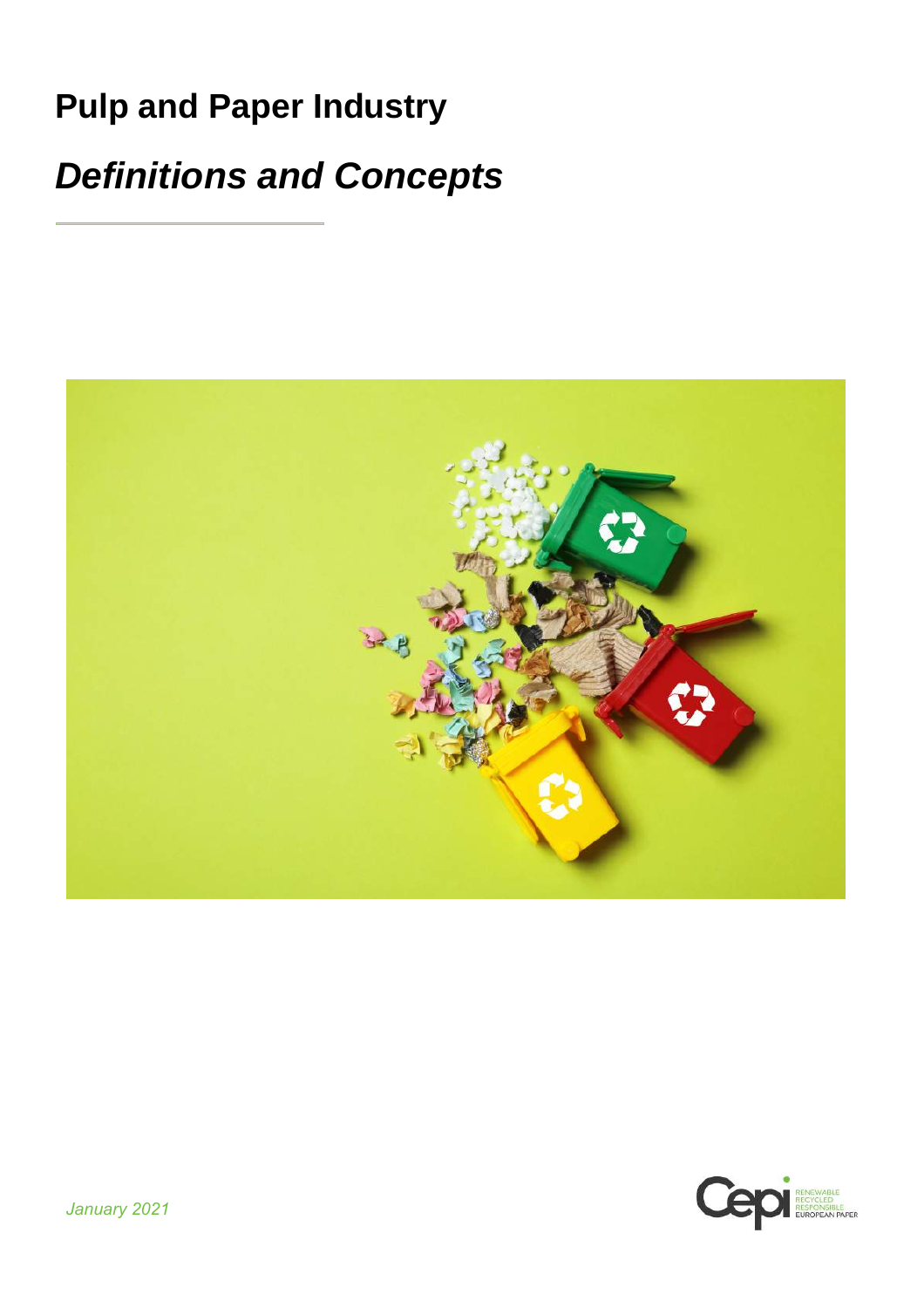

### **Introduction**

This document provides definitions and descriptions of terms and categories used in the European Paper Industry.

It is intended to be used by both providers and users of European paper industry statistics and aims to provide a clear indication of the meaning of all expressions used in Cepi statistical reports.

The document is divided into nine sections covering all aspects of the industry from its structure through the raw materials used and grades of paper produced and also covering terms used for environmental, energy and social statistics.

In general the terms and expressions covered are those used in Cepi statistical reports, in particular the Cepi Annual Statistics, Key Statistics and Sustainability Report.

More information and details related to the definitions reported in this document can be found in additional annexes, which are listed on last page 47.



*For any additional information and suggestions for improvement, please contact:*  Ariane Crèvecoeur – Cepi Statistics Officer – a.crevecoeur@Cepi.org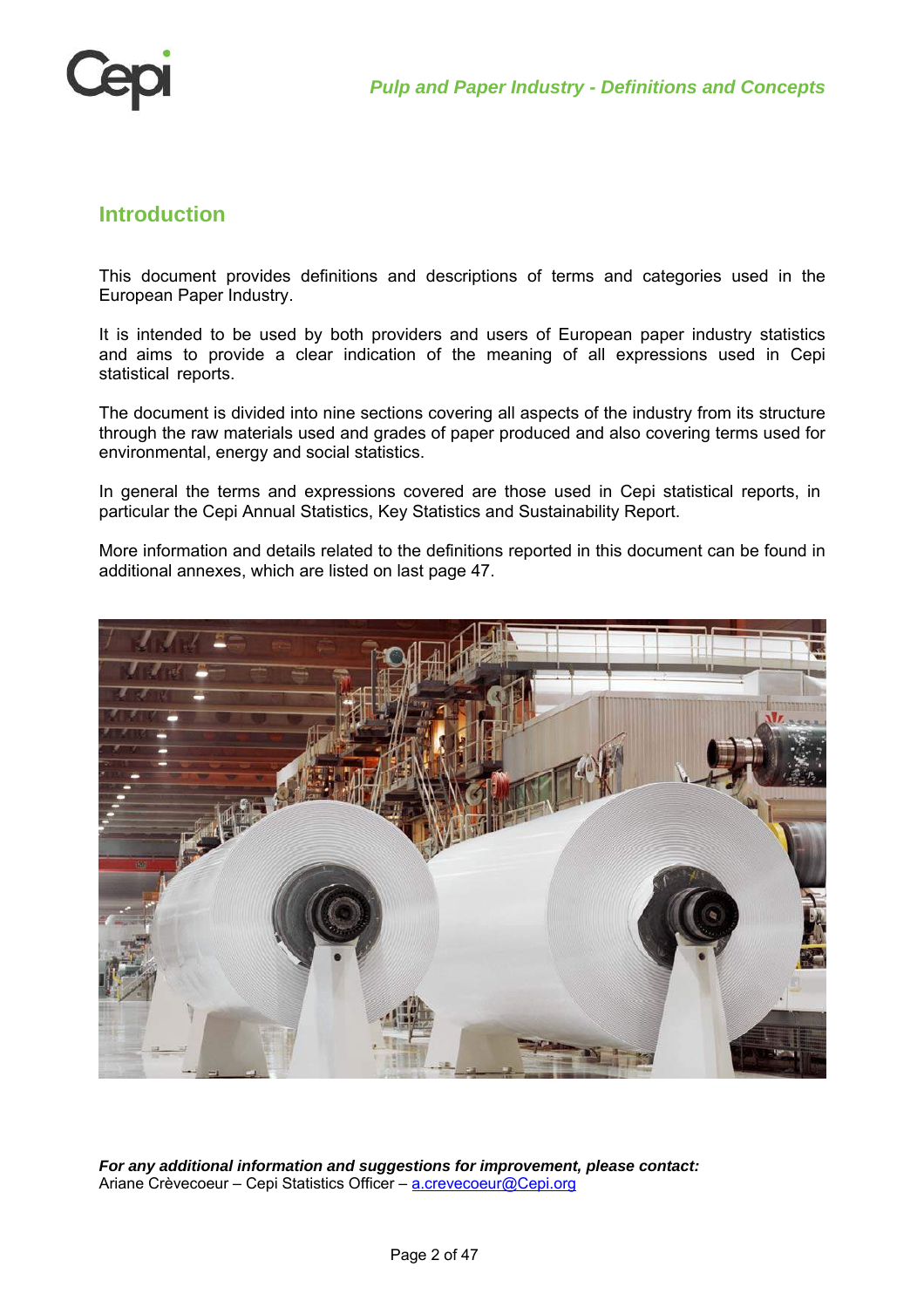# *The Pulp and Paper Making Process*

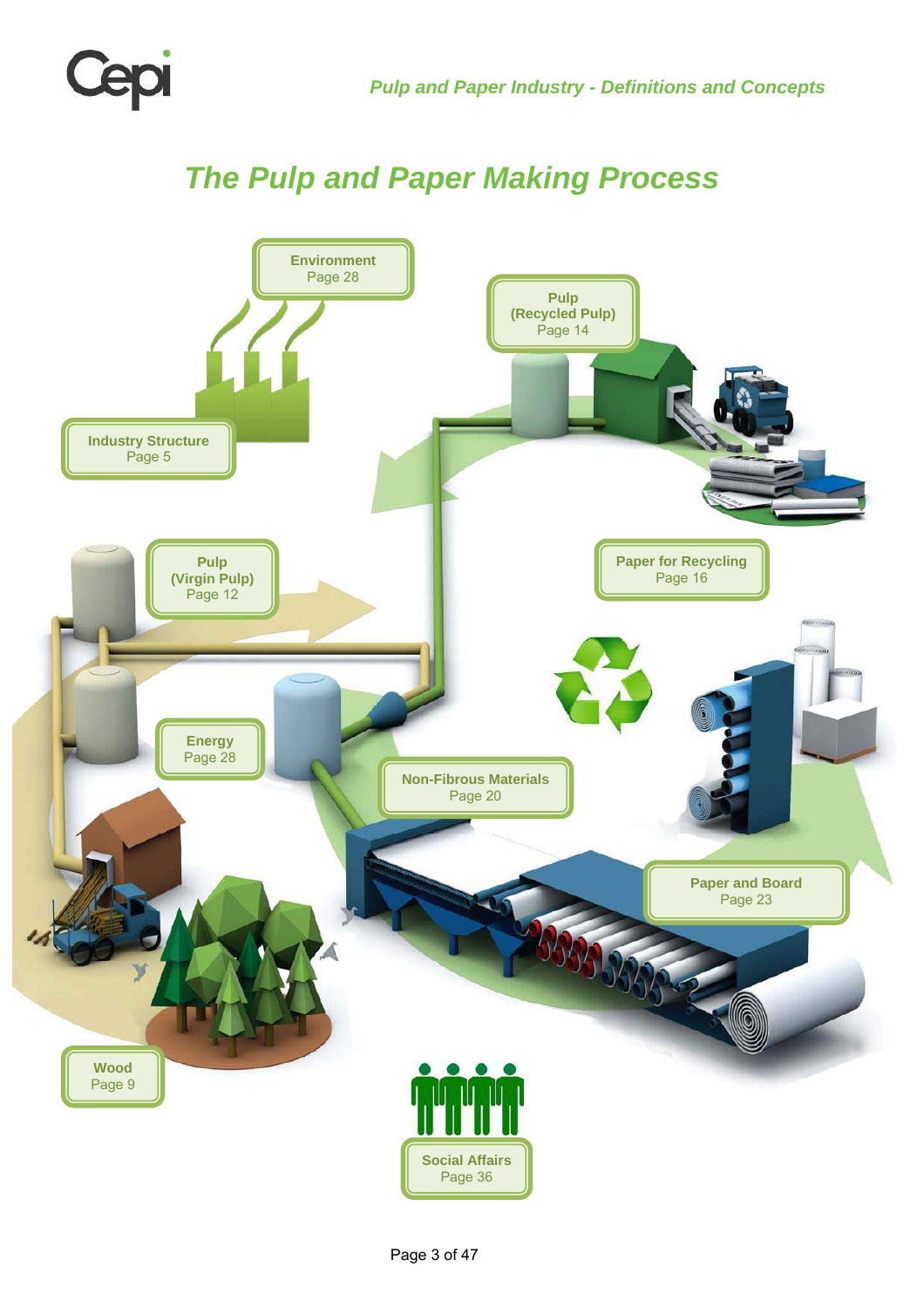![](_page_3_Picture_0.jpeg)

# **Table of Content**

| <b>Industry Structure</b><br>1                                                                                                                                                                                                                                                                               | 5                                      |
|--------------------------------------------------------------------------------------------------------------------------------------------------------------------------------------------------------------------------------------------------------------------------------------------------------------|----------------------------------------|
| 1.1 Country Details<br>1.2 Companies and Mills<br>1.3 Capacities<br>1.4 Financial Data                                                                                                                                                                                                                       | 5<br>5<br>6<br>$\overline{7}$          |
| 2 Raw Materials                                                                                                                                                                                                                                                                                              | 8                                      |
|                                                                                                                                                                                                                                                                                                              |                                        |
| 3 Wood                                                                                                                                                                                                                                                                                                       | 9                                      |
| 3.1 General Definitions on Wood<br>3.2 Wood Species<br>3.3 Wood Assortments<br>3.4 Wood Flows<br>3.5 Alignment with CN codes and Cepi<br>Harmonised codes                                                                                                                                                    | 9<br>10<br>10<br>11<br>11              |
| 4 Pulp                                                                                                                                                                                                                                                                                                       | 12                                     |
| 4.1 General Definitions on Pulp<br>4.2 Pulp Grades<br>4.2.1 Wood Pulp<br>4.2.2 Non-Wood Pulp and Other Pulps<br>4.2.3 Recycled Pulp<br>4.3 Pulp Flows<br>4.4 Alignment with CN Codes and Cepi<br><b>Harmonised Codes</b>                                                                                     | 12<br>12<br>12<br>14<br>14<br>14<br>15 |
| 5<br><b>Paper for Recycling</b>                                                                                                                                                                                                                                                                              | 16                                     |
| 5.1<br>General Definitions on Paper for<br>Recycling and Recycling<br>5.2 Paper for Recycling Classes<br>5.3 Paper for Recycling Flows<br>5.4 Paper for Recycling Rates<br>Alignment with CN Codes and Cepi<br>5.5<br><b>Harmonised Codes</b><br>5.6 Alignment with EN 643<br>5.7 Paper for Recycling Prices | 16<br>16<br>16<br>18<br>18<br>18<br>18 |
| <b>Non-Fibrous Materials</b><br>6                                                                                                                                                                                                                                                                            | 20                                     |
| <b>General Definitions on Non-Fibrous</b><br>6.1<br><b>Materials</b>                                                                                                                                                                                                                                         | 20                                     |
| 6.2 Chemicals<br>6.2.1 Mineral Chemicals<br>6.2.2 Non-Mineral Chemicals                                                                                                                                                                                                                                      | 20<br>20<br>22                         |

| 7 Paper and Board                                               | 23       |
|-----------------------------------------------------------------|----------|
| 7.1 General Definitions on Paper and<br>Board                   | 23       |
| 7.2 Paper and Board Grades                                      | 23       |
| 7.2.1 Graphic Papers                                            | 23       |
| 7.2.2 Packaging Papers                                          | 24       |
| 7.2.3 Sanitary Papers<br>7.2.4 Other Paper and Board            | 25<br>25 |
| 7.3 Paper and Board Flows                                       | 26       |
| 7.4 Alignment with CN Codes and Cepi                            | 27       |
| <b>Harmonised Codes</b>                                         |          |
| 8 Energy and Environment                                        | 28       |
| 8.1 Energy                                                      | 28       |
| 8.1.1 Primary Energy<br>8.1.2 Electricity                       | 28       |
| 8.1.3 Heat                                                      | 29<br>30 |
| 8.2 Water                                                       | 30       |
| 8.2.1 Water Intake                                              | 30       |
| 8.2.2 Water in Manufacturing                                    | 31       |
| 8.2.3 Wastewater Outflow<br>8.2.4 Water Consumption             | 31<br>31 |
| 8.2.5 Wastewater Treatment                                      | 32       |
| 8.3 Emissions                                                   | 32       |
| 8.3.1 Air Emissions                                             | 32       |
| 8.3.2 Water Emissions                                           | 34       |
| 8.4 Residues and Sludges<br>8.5 Environmental Management System | 34<br>35 |
|                                                                 |          |
| 9 Social Affairs                                                | 36       |
| 9.1 Employment                                                  | 36       |
| 9.2 Accidents                                                   | 36       |
| 9.3 Health and Safety                                           | 36       |
| <b>List of Terms</b><br>L                                       | 37       |
| Ш<br><b>References</b>                                          | 41       |
| <b>III Acronyms and Abbreviations</b>                           | 45       |
| <b>IV Annexes</b>                                               | 47       |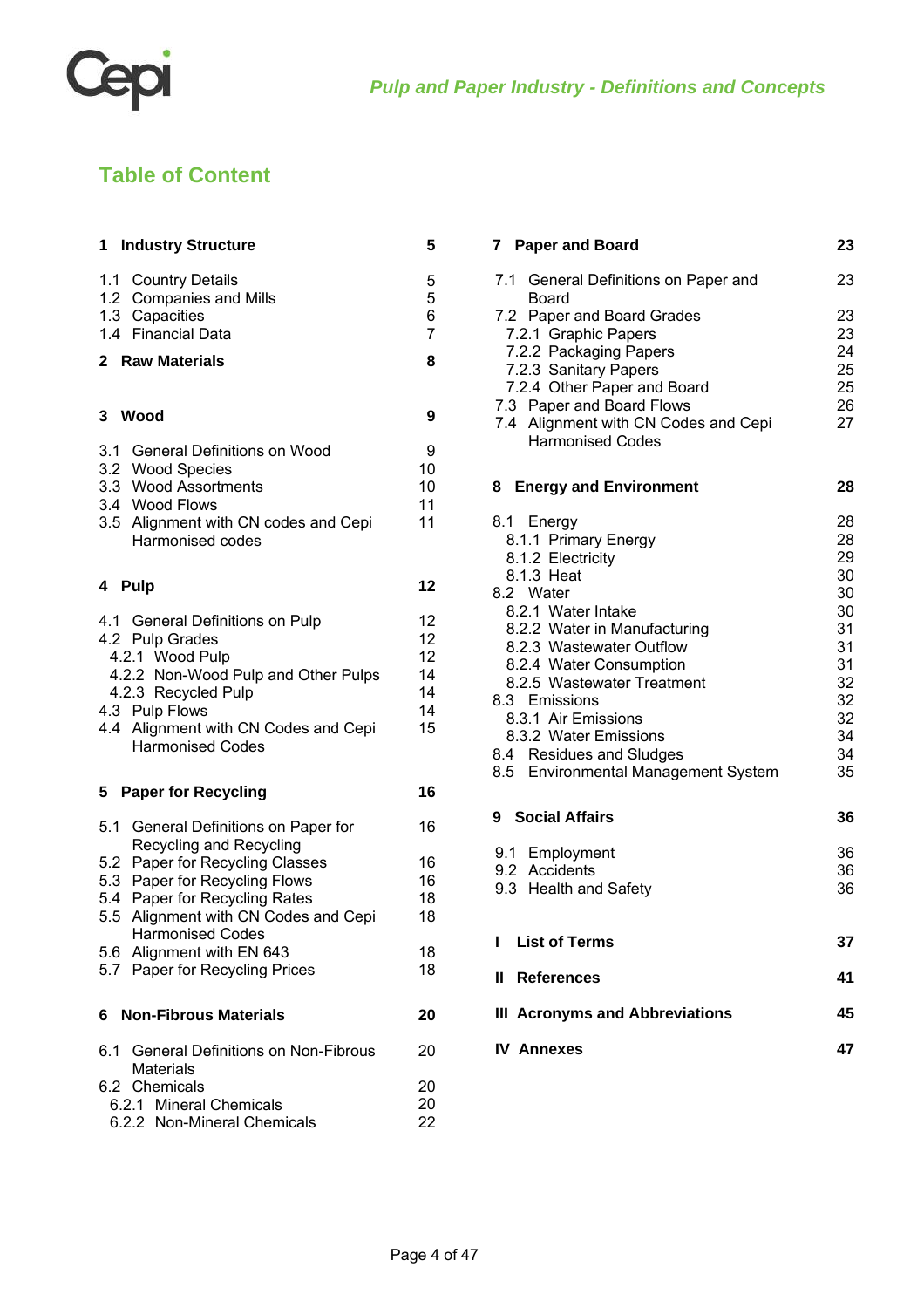![](_page_4_Picture_0.jpeg)

# **Chapter 1 – Industry Structure**

#### *1.1 Country Details*

#### *Population*

The source used for population data in Cepi reports is Eurostat. Population on 1<sup>st</sup> January of the year reported.

#### *Gross Domestic Product - GDP*

A measure of economic activity, namely the value of an economy's total output of goods and services, less intermediate consumption, plus net taxes on products and imports, in a specified period. GDP can be broken down by output, expenditure or income components. The main expenditure aggregates that make up GDP are household final consumption, government final consumption, gross fixed capital formation, changes in inventories, and imports and exports of goods and services (including intra-eu trade). GDP at market prices is the sum of the gross values added of all resident producers at market prices, plus taxes less subsidies on imports.

#### *Industrial Production*

As specified in the Regulation on short-term statistics (STS-R), and in line with traditional practice in business statistics, the production index should show the evolution of value added at factor cost, at constant prices. Value added at factor cost can be calculated from turnover (excluding VAT), plus capitalised production, plus other operating income, plus or minus the changes in stocks, minus the purchases of goods and services, minus other taxes on products and taxes linked to production.

#### *Private Final Consumption Expenditure*

Final consumption expenditure consists of expenditure incurred by resident institutional units on goods or services that are used for the direct satisfaction of individual needs or wants or the collective needs of members of the community. The final consumption expenditure may take place on the domestic territory or abroad (ESA 1995, 3.75). Private final consumption expenditure includes households' and Non Profit Institutions Serving Households (NPISH's) final consumption expenditure. Data are calculated as chain-linked volumes (i.e. data at previous year's prices, linked over the years via appropriate growth rates). Growth rates with respect to the previous quarter (Q/Q-1) are calculated from calendar and seasonally adjusted figures while growth rates with respect to the same quarter of the previous year (Q/Q-4) are calculated from raw data.

#### *Retail Trade Turnover*

The Retail Trade Index is a business cycle indicator which shows the monthly activity of the retail sector in value and volume. It is a short-term indicator for final domestic demand. It should be noted that the volume of sales is different from the volume of (retail) trade services. The latter takes account of changes in the quality of the trade service supplied. As such the volume of sales is conceptually different from the index of production which takes account of quality changes. Data are compiled according to the Statistical classification of economic activities in the European Community, (NACE Rev.2, Eurostat). Turnover for retail trade are compiled as a "fixed base year Laspeyres type volumeindex". The current base year is 2005 (Index 2005=100). The index is presented in calendar and seasonally adjusted form. Growth rates with respect to the previous month (M/M-1) are calculated from calendar and seasonally adjusted figures while growth rates with respect to the same month of the previous year (M/M-12) are calculated from calendar adjusted figures.

#### *1.2 Companies and Mills*

#### *Group or Corporation*

Association of companies located in one or several EU countries and bound together by legal and/or financial links. A group of companies can have more than one decision-making centre, especially for policy on production, sales and profit. It may centralise certain aspects of financial management and taxation. It constitutes an economic entity which is empowered to make choices, particularly concerning the units which it comprises.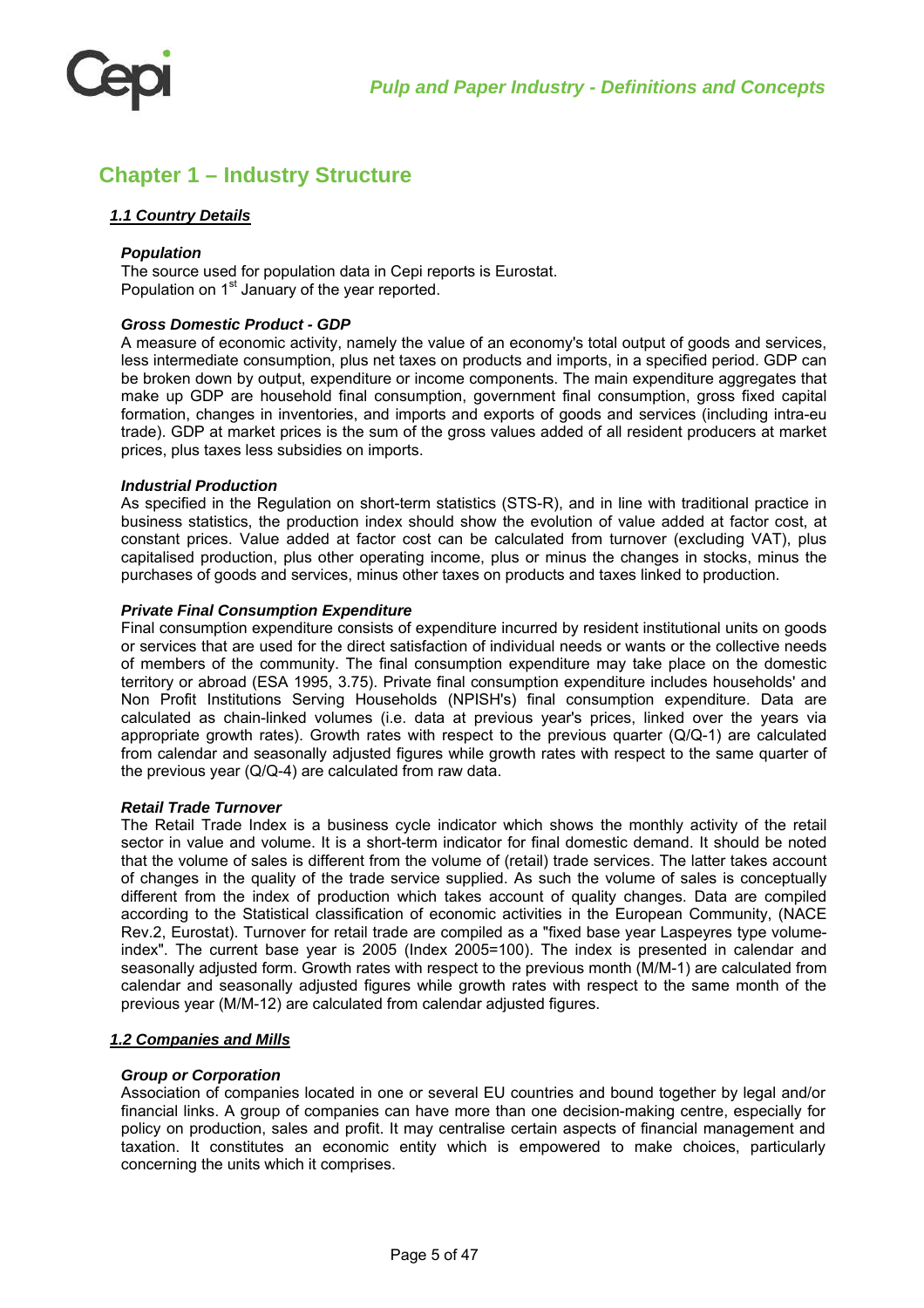![](_page_5_Picture_0.jpeg)

#### *Company*

Combination of pulp, paper or board mills that carry out one or more producing activities at one or more locations within the same country, and formed in accordance with the law of the country. Company means a separate legal unit (limited, GmbH, S.A., AB. A/S, etc.) even if it is part of a bigger group, holding, etc. In some cases, companies carry out raw material supply and converting activities. The figure for the number of pulp and papermaking companies in all Cepi countries is an aggregate of all the companies from each individual country. The companies with operations in more than one country are considered as groups or corporations (see above definition).

#### *Mill*

The building or buildings and area where the pulp and papermaking operations are carried out. Sometimes called a plant when referring to one area of the whole operation. It can also refer to rotating steel rolls used in mixing materials.

#### *Paper Mill*

A paper mill is a factory or plant location where various pulps in slurry form are mechanically treated, mixed with the proper dyes, additives, and chemicals, and converted into a sheet of paper by the processes of drainage, formation, and drying on a paper machine. Some paper mills also finish the paper in various ways.

#### *Integrated Paper Mill*

A pulp and paper mill manufacturing complex in which all pulp and papermaking operations are conducted at one site. Sometimes converting operations, such as bag and tissue manufacturing, are also included. Integrated production means that pulp and paper is produced in the same plant. The pulp is not dried before paper manufacture. Integrated mills can however also use some dried pulp acquired elsewhere.

When two or more companies (legal units not belonging to the same group/corporation) work at the same location, this is not considered as an integrated mill.

See also definition of Integrated Pulp on page 14.

#### *Pulp Mill*

Mill which processes pulpwood, wood chips or other such cellulosic material into pulp by using mechanical, cooking, screening and bleaching methods.

#### *Non-Integrated Pulp and Paper Mills*

Non-integrated pulp mills (market pulp) are only manufacturing pulp that is then sold on the open market. Non-integrated paper mills are using purchased pulp for their paper production.

#### *Paper Machine*

The primary machine in a paper mill on which slurries containing fibres and other constituents are formed into a sheet by the drainage of water, pressing, drying, winding into rolls, and sometimes coating. Sections of the paper making, which are at the same mill but operation offline (e.g. coaters or cutters), are counted as parts of the actual paper machine.

#### *1.3 Capacities*

#### *Production Capacity*

Practical maximum capacity is the tonnage of paper, paperboard or pulp of normal commercial quality that could be produced per year with full use of equipment and adequate supplies of raw materials and labour, and assuming full demand. No allowance is made for losses due to unscheduled shut downs, strikes, temporary lack of power, etc., which cause decreases in actual production, but not in production capacity.

Capacity of paper machines that produce more than one grade is apportioned in accordance with actual production patterns or plans for future operation.

Capacity is reported in metric tons of net finished paper and paperboard, and air-dry (10 percent moisture content) pulp.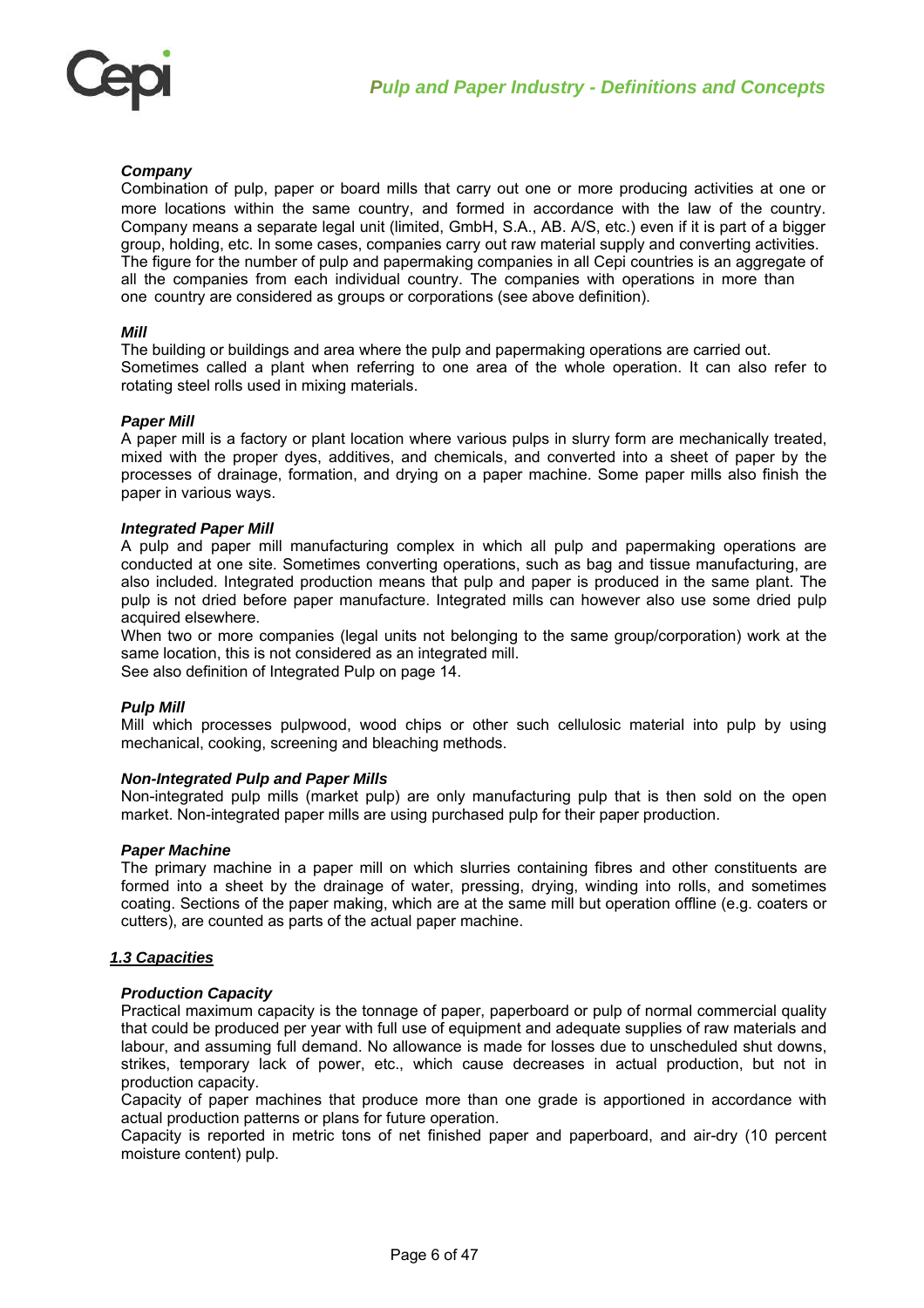![](_page_6_Picture_0.jpeg)

#### **Changes in Capacity**

Changes in capacity should be included only for the portion of the year which they are actually effective.

(a) Additions to capacity: For new mills and machines, data should reflect the fact that full capacity is only reached after a certain period of operation. For the first 12 months of operation, assume 70 percent of capacity, the next 12 months 90 percent and 100 percent thereafter.

(b) Reductions in capacity: Capacity of machinery which has been closed down mainly for economic reasons, with no intention of resuming production, should be excluded.

Note: for specific subsectors such as graphic or packaging papers, some specific rules can be applied to calculate the production capacities. More information can be obtained directly from the industry sectors organisations (see Annex 15).

#### *Average Size of Mills (Pulp or Paper)*

Total capacity divided by the total number of mills.

#### *Operating Rate (%) (Capacity Utilisation Rate)*

The amount of pulp or paper produced annually compared to the amount of capacity available to produce pulp or paper.

#### *1.4 Financial Data*

#### *Turnover*

Turnover comprises the totals invoiced by the observation unit during the reference period, and this corresponds to market sales of goods or services supplied to third parties. Turnover includes all duties and taxes on the goods or services invoiced by the unit with the exception of the VAT invoiced by the unit vis-à-vis its customer and other similar deductible taxes directly linked to turnover. It also includes all other charges (transport, packaging, etc.) passed on to the customer, even if these charges are listed separately in the invoice. Reduction in prices, rebates and discounts as well as the value of returned packing must be deducted. Income classified as other operating income, financial income and extra-ordinary income in company accounts is excluded from turnover. Operating subsidies received from public authorities or the institutions of the European Union are also excluded.

#### *Investments*

Investments made during the reference period in all tangible goods. Included are new and existing tangible capital goods, whether bought from third parties or produced for own use (i.e. Capitalised production of tangible capital goods), having a useful life of more than one year including nonproduced tangible goods such as land. The threshold for the useful life of a good that can be capitalised may be increased according to company accounting practices where these practices require a greater expected useful life than the 1 year threshold indicated above. All investments are valued prior to (i.e. gross of) value adjustments, and before the deduction of income from disposals. Purchased goods are valued at purchase price, i.e. transport and installation charges, fees, taxes and other costs of ownership transfer are included. Own produced tangible goods are valued at production cost. Goods acquired through restructuration (such as mergers, take-overs, break-ups, split-off) are excluded. Purchases of small tools which are not capitalised are included under current expenditure. Also included are all additions, alterations, improvements and renovations which prolong the service life or increase the productive capacity of capital goods.

#### *Added Value*

Added value at factor cost is the gross income from operating activities after adjusting for operating subsidies and indirect taxes. It can be calculated from turnover, plus capitalised production, plus other operating income, plus or minus the changes in stocks, minus the purchases of goods and services, minus other taxes on products which are linked to turnover but not deductible, minus the duties and taxes linked to production. Alternatively it can be calculated from gross operating surplus by adding personnel costs. Income and expenditure classified as financial or extra-ordinary in company accounts is excluded from value added. Value added at factor costs is calculated "gross" as value adjustments (such as depreciation) are not subtracted.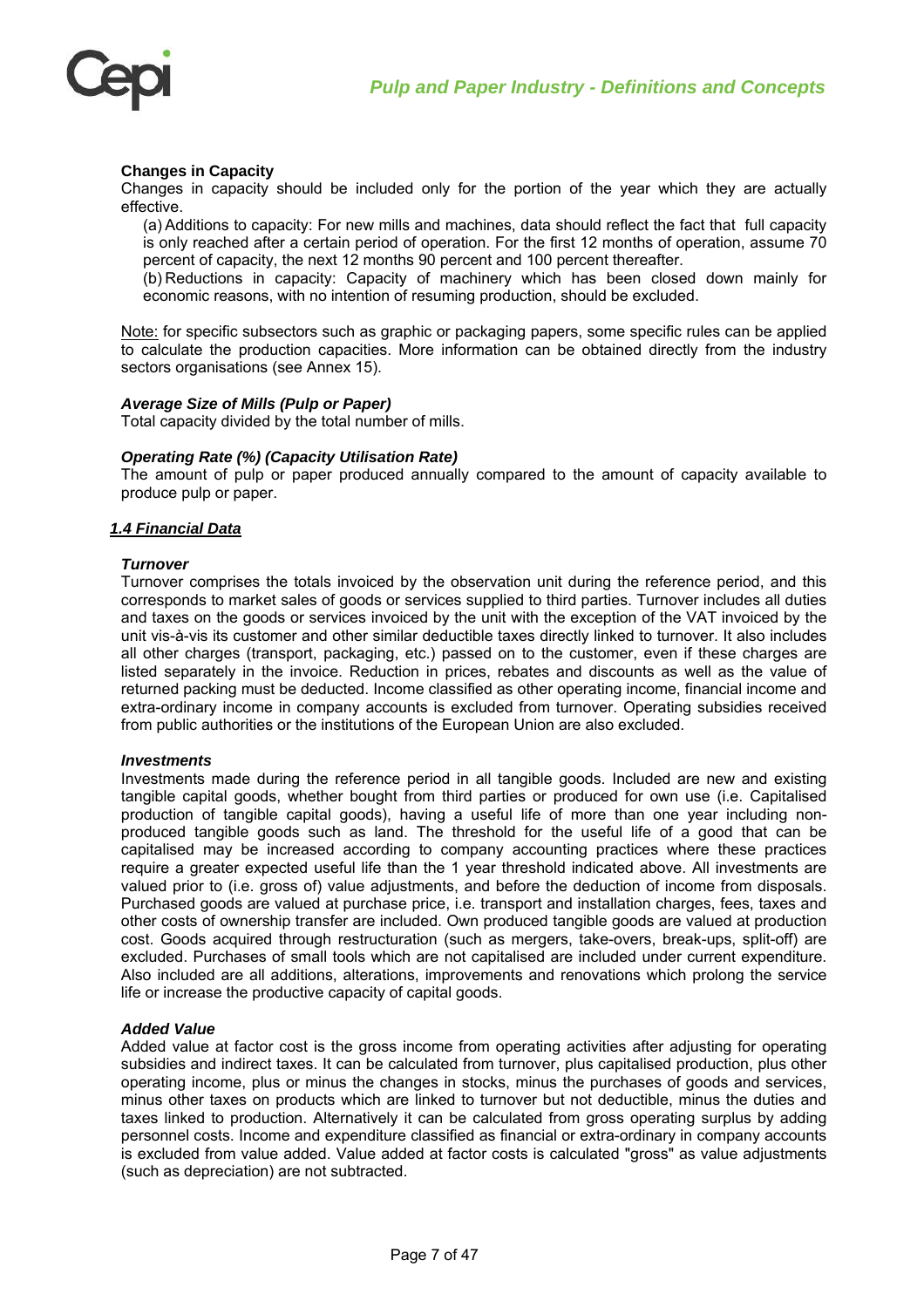![](_page_7_Picture_0.jpeg)

# **Chapter 2 – Raw Materials**

#### **Raw Materials**

Input to pulp and paper manufacturing include (raw) materials and chemicals as well as water, energy and labour.

The basic (raw) materials to produce pulp and paper can be split into two parts: fibres - or fibrous materials - and non-fibrous materials. In the case of non-integrated paper and board mills, i.e. mills not producing their pulp, pulp can be considered as a raw material too.

Fibres – or lignocellulosic fibrous materials – are derived from wood, non-wood fibre sources such as fibre crops (straw, bamboo, bagasse, etc.) or alternatively paper for recycling, through a recycling process. Today, wood and paper for recycling are the main fibre sources used in Europe.

Non-fibrous materials are added to paper stock during the papermaking process in order to impart special characteristics to the final product. There are materials for sizing, loading and filling, colouring and other additives.

Non-fibrous materials are therefore constituted by coating chemicals and some functional chemicals. Other functional chemicals and process chemicals have to be considered as well to have the full picture.

| Water<br>(Raw) materials 'embedded' in paper and board |                                                                                                                           |  |                                                                                                                                                                       |  |
|--------------------------------------------------------|---------------------------------------------------------------------------------------------------------------------------|--|-----------------------------------------------------------------------------------------------------------------------------------------------------------------------|--|
|                                                        | <b>Fibres / Fibrous materials</b>                                                                                         |  |                                                                                                                                                                       |  |
| Virgin/primary fibres                                  | Recycled/secondary<br>fibres                                                                                              |  | <b>Energy</b>                                                                                                                                                         |  |
| Wood<br>Non-<br>wood                                   | Paper for<br><b>Textile</b><br>recycling<br>waste,                                                                        |  |                                                                                                                                                                       |  |
|                                                        | etc.                                                                                                                      |  | Labour                                                                                                                                                                |  |
|                                                        |                                                                                                                           |  | <b>Chemicals</b>                                                                                                                                                      |  |
|                                                        | <b>Non-fibrous materials</b>                                                                                              |  | Process chemicals                                                                                                                                                     |  |
|                                                        | Coating chemicals<br>Synthetic binders, coating additives, rheology<br>modifiers, starch                                  |  | Retention agents, drainage aids, fixatives, defoamers/deaerators,<br>dispersants, synthetic sizing agents, biocides, cleaners, bleaching<br>agents, de-inking agents. |  |
|                                                        | <b>Functional chemicals</b>                                                                                               |  | <b>Functional chemicals</b>                                                                                                                                           |  |
|                                                        | Mineral fillers and pigments (talc, kaolin,<br>calcium carbonate, clay, etc.), starch,<br>dyes/Optical brightening agents |  | Synthetic strength agents, crosslinkers.                                                                                                                              |  |
|                                                        |                                                                                                                           |  |                                                                                                                                                                       |  |

**Black box:** Total input to pulp and paper manufacturing. **Green box:** Fibres / Fibrous materials. *Blue box:* (Raw) Materials 'embedded' in paper and board. *Yellow box:* Non-fibrous materials. *Red box:* Chemicals, embedded or not in the final product.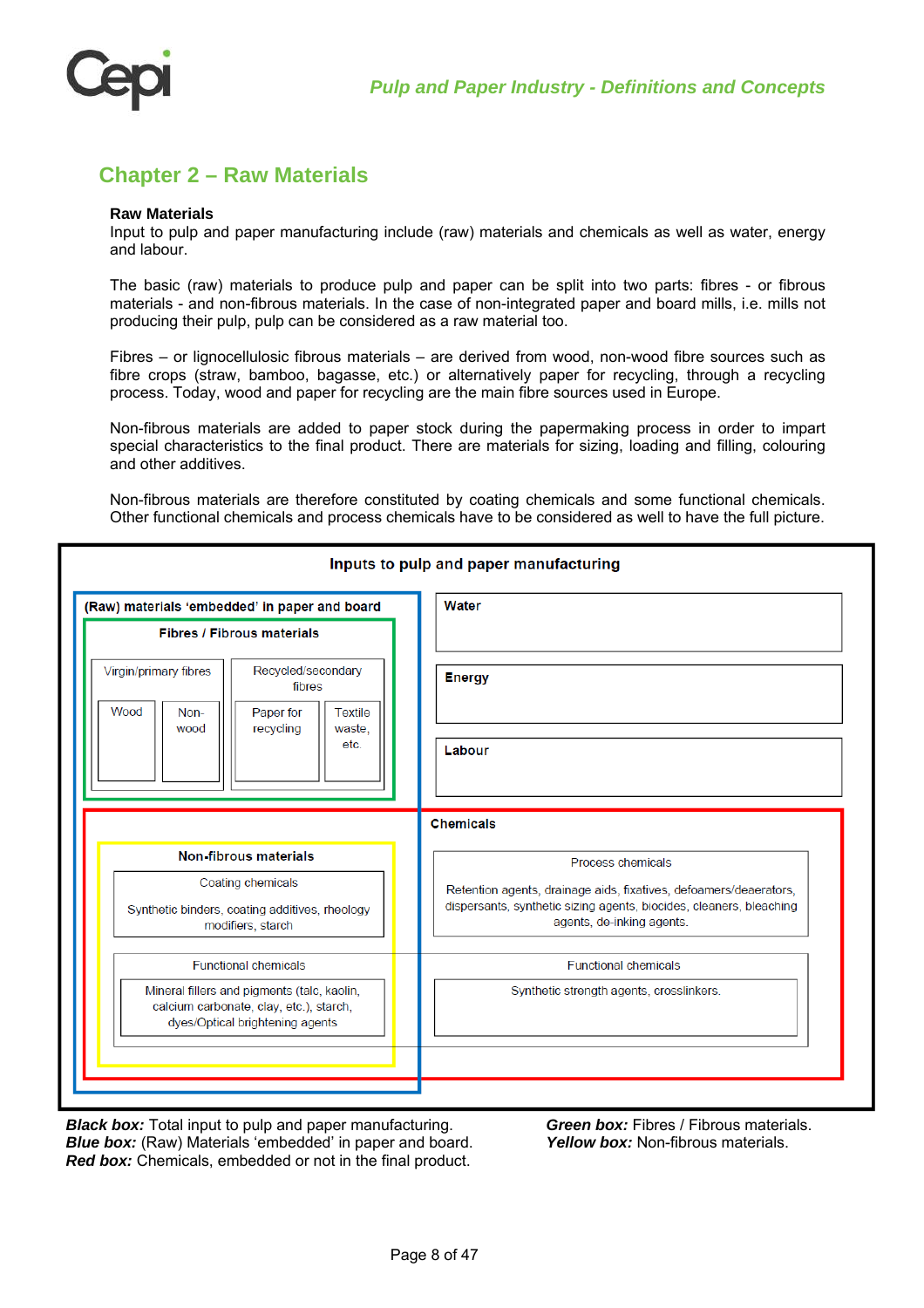![](_page_8_Picture_0.jpeg)

# **Chapter 3 – Wood**

#### *3.1 General Definitions on Wood*

#### *Forest*

Land within a contiguous area with trees higher than 5 meters and a canopy cover of more than 10 percent, or trees able to reach these thresholds in situ. It does not include land that is predominantly under agricultural or urban land use.

- Forest is determined both by the presence of trees and the absence of other predominant land uses. The trees should be able to reach a minimum height of 5 meters in situ without measures to increase production. Areas under reforestation that have not yet reached but are expected to reach a canopy cover of 10 percent and a tree height of 5 m are included, as are temporarily unstocked areas, resulting from human intervention or natural causes, which are expected to regenerate.

- Includes areas with bamboo and palms provided that height and canopy cover criteria are met.

- Includes forest roads, firebreaks and other small open areas; forest in national parks, nature reserves and other protected areas such as those of specific scientific, historical, cultural or spiritual interest.

- Includes windbreaks, shelterbelts and corridors of trees with an area of more than 0.5 ha and width of more than 20 m.

- Includes plantations primarily used for forestry or protection purposes, such as rubber wood plantations and cork oak stands.

- Excludes tree stands in agricultural production systems, for example in fruit plantations and agroforestry systems. The term also excludes trees in urban parks and gardens.

#### *Forest Available for Wood Supply*

Forest where any legal, economic, or specific environmental restrictions do not have a significant impact on the supply of wood. Includes: areas where, although there are no such restrictions, harvesting is not taking place, for example areas included in long-term utilisation plans or intentions.

#### *Growing Stock*

The living tree component of the standing volume. Volume over bark of all living trees that have reeached breast height. Includes the stem from ground level or stump height.

#### *Net Annual Increment*

Average annual volume over the given reference period of gross increment less that of natural losses on all trees to a minimum diameter of 0 cm (d.b.h.)

#### *Logging*

A method by which the growing stock (or part of it) of a stand is removed. Includes the procedure from fellings to long-distance transport. Annual fellings refers to the average annual standing volume of all trees, living or dead, that are felled during the given reference period.

#### *Forest Certification*

A system for verifying that a forest is being managed sustainably according to the requirements of a forest management standard.

In Europe there exist two certification schemes: FSC – the Forest Stewardship Council – and PEFC the Programme for the Endorsement of Forest Certification.

#### *Wood*

All roundwood felled or otherwise harvested and removed. It comprises all wood obtained from removals, i.e. the quantities removed from forests and from trees outside the forest, including wood recovered from natural, felling and logging losses during the period, calendar year or forest year. It includes all wood removed with or without bark, including wood removed in its round form, or split, roughly squared or in other form (e.g. branches, roots, stumps and burls (where these are harvested) and wood that is roughly shaped or pointed. It is an aggregate comprising wood fuel (including wood for charcoal) and industrial roundwood (wood in the rough).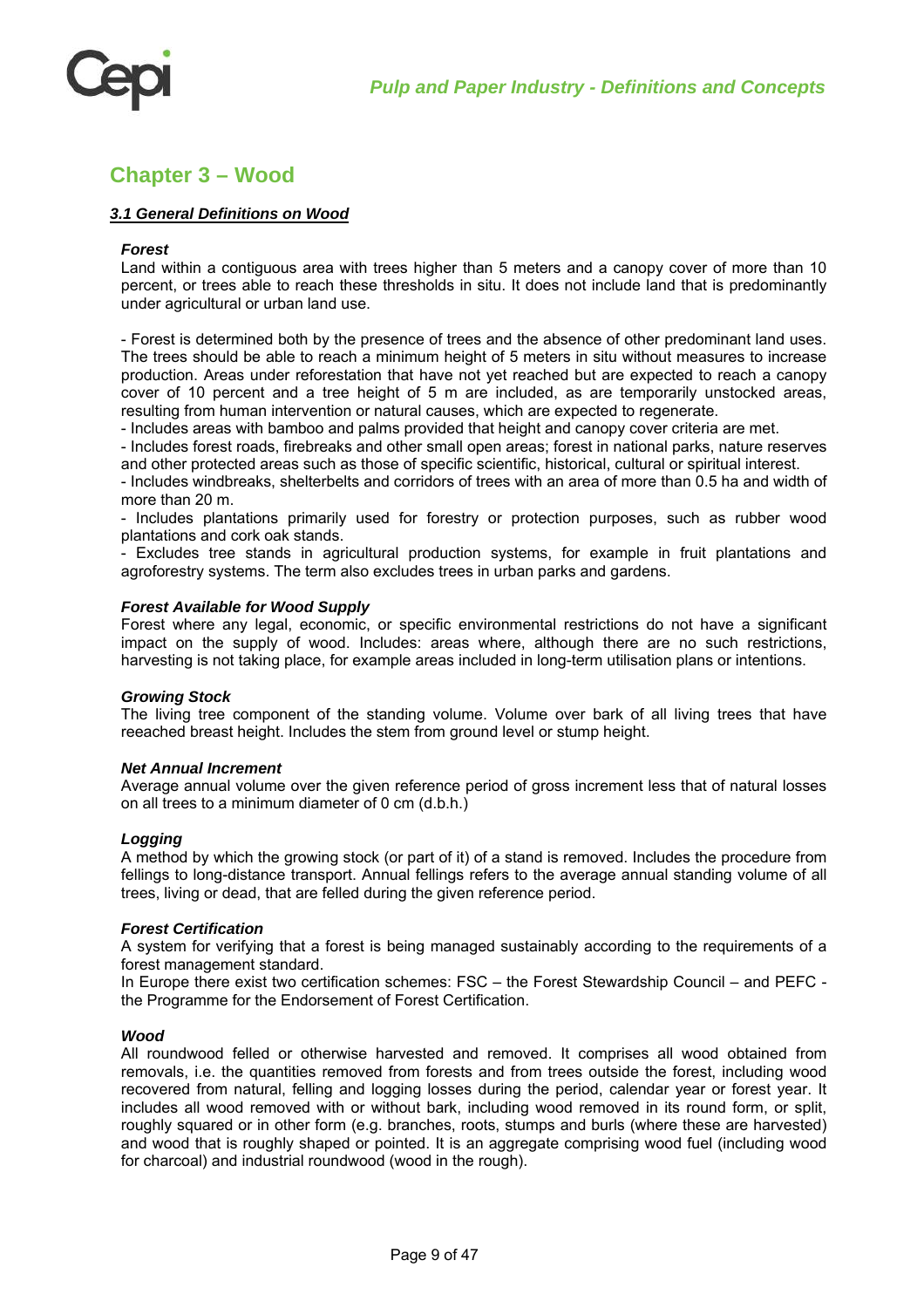![](_page_9_Picture_0.jpeg)

#### *Wood Industrial Residues*

The volume of roundwood that is left over after the production of forest products in the forest processing industry (i.e. forest processing residues) and that has not been reduced to chips or particles. It includes sawmill rejects, slabs, edgings and trimmings, veneer log cores, veneer rejects, sawdust (fine particles created when sawing wood), residues from carpentry and joinery production and agglomerated products such as logs, briquettes, pellets or similar forms. It excludes wood chips made either directly in the forest from roundwood or made from residues (i.e. already counted as pulpwood, round and split or wood chips and particles).

#### *Wood Logging Residues*

Residues that result from harvesting and extracting logs from the forest, and generally considered of no economic use for further processing. These are left in the forest after felling and are not salvaged.

**Solid under Bark** - The volume of wood excluding the bark.

#### *3.2 Wood Species*

#### *Hardwood - Non-Coniferous*

The wood from non-coniferous (broadleaved) trees (trees that do not have needles or cones). Include birch, eucalyptus, aspen, beech, hornbeam, ash, maple, acacia, quercus-cerris, oak, alder, poplar, willow, chestnut. The wood of these trees is composed of short fibres.

All woods derived from trees classified botanically as Angiospermae, e.g. Acer spp., Dipterocarpus spp., Entandrophragma spp., Eucalyptus spp., Fagus spp., Populus spp., Quercus spp., Shorea spp., Swietonia spp., Tectona spp., etc.

#### *Softwood - Coniferous*

The wood from coniferous trees. Include pine, spruce, Fir, Hemlock, Larch, Cedar. The wood of these trees is composed of long fibres.

All woods derived from trees classified botanically as Gymnospermae, e.g. Abies spp., Araucaria spp., Cedrus spp., Chamaecyparis spp., Cupressus spp., Larix spp., Picea spp., Pinus spp., Thuja spp., Tsuga spp., etc.

#### *3.3 Wood Assortments*

#### *Roundwood*

All roundwood felled or otherwise harvested and removed. It comprises all wood obtained from removals, i.e. the quantities removed from forests and from trees outside the forest, including wood recovered from natural, felling and logging losses during the period, calendar year or forest year. It includes all wood removed with or without bark, including wood removed in its round form, or split, roughly squared or in other form (e.g. branches, roots, stumps and burls (where these are harvested) and wood that is roughly shaped or pointed. It is an aggregate comprising wood fuel (including wood for charcoal) and industrial roundwood (wood in the rough). It is reported in cubic metres solid volume underbark (i.e. excluding bark)

#### *Pulpwood*

Roundwood that will be used for the production of pulp, particleboard or fibreboard. It includes: roundwood (with or without bark) that will be used for these purposes in its round form or as splitwood or wood chips made directly (i.e. in the forest) from roundwood.

#### *Sawlogs and Veneer Logs*

Roundwood that will be sawn (or chipped) lengthways for the manufacture of sawnwood or railway sleepers (ties) or used for the production of veneer (mainly by peeling or slicing). It includes roundwood (whether or not it is roughly squared) that will be used for these purposes; shingle bolts and stave bolts; match billets and other special types of roundwood (e.g. burls and roots, etc.) used for veneer production. It is reported in cubic metres solid volume underbark.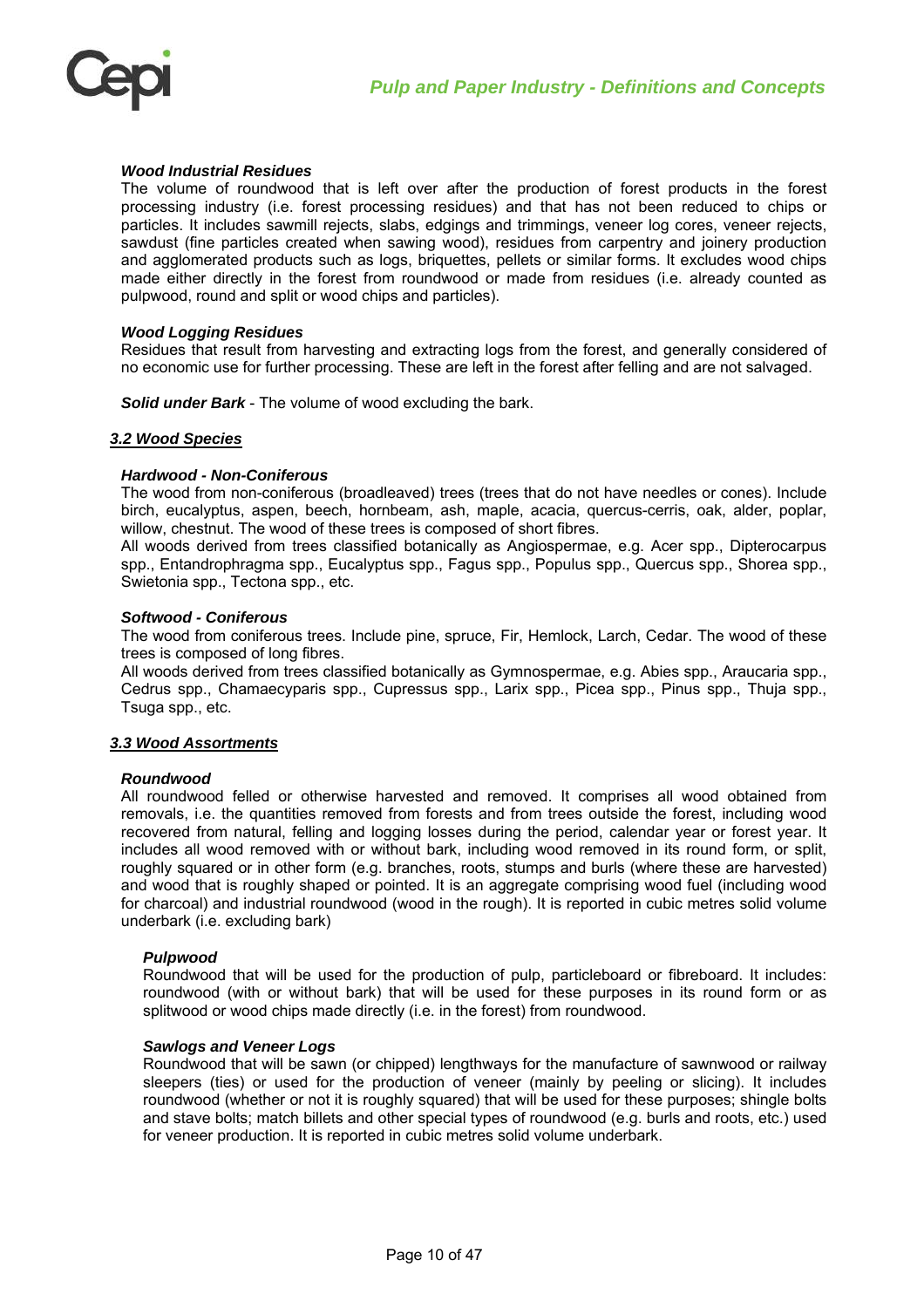![](_page_10_Picture_0.jpeg)

#### *Fuel Wood*

Roundwood that will be used as fuel for purposes such as cooking, heating or power production. It includes wood harvested from main stems, branches and other parts of trees (where these are harvested for fuel).

#### *Chips*

Particles of wood originating from logs and branches. Chipped woody biomass in the form of pieces with a defined particle size produced by mechanical treatment with sharp tools such as knives. Wood chips have a subrectangular shape with a typical length 5 to 50 mm and a low thickness compared to other dimensions.

#### *Sawdust*

Small particles of wood formed during slashing and chipping of pulpwood logs. It is screened from the chips and disposed of or burned in power furnaces. Some mills will also bring in this material from sawmills to use as a source of fuel for power furnaces. Also, it is sometimes cooked in specially designed digester vessels for use in certain paperboard furnishes.

#### *Pellets*

Agglomerates produced either directly by compression or by the addition of a binder in a proportion not exceeding 3% by weight. Such pellets are cylindrical, with a diameter not exceeding 25 mm and a length not exceeding 100 mm.

#### *3.4 Wood Flows*

#### *Wood Consumption*

The wood used for pulp and paper manufacturing is mainly constituted of the following assortments: pulpwood (roundwood other than sawlogs, from silvicultural measures such as thinning or final felling), chips and residues from sawmills. The utilisation of sawlogs is very limited and sawdust volumes consumed are negligible. The relative shares of softwood and hardwood used depend on the country considered and the pulp and paper grades produced. The main softwood species used are pine and spruce. The main hardwood species used are birch, eucalyptus, beech and aspen. Oak is hardly used.

The wood consumption figures reported by the pulp and paper companies and included in the Cepi statistics are the volumes of wood at the mill gates and come from domestic supply or imports.

#### *3.5 Alignment with CN Codes and Cepi Harmonised Codes*

*References:*

*Annex 1 – Cepi Harmonised Structure for Raw Material and Products* 

*Annex 2 – Cepi Harmonised List for Raw Material and Products* 

*Annex 5 – Alignment of Combined Nomenclature Products Headings with Cepi Grades* 

*Annex 6 – Combined Nomenclature Chapter 44*

#### **Alignment with CN Codes**

*See Annex 5* - Alignment of Combined Nomenclature Products Headings with Cepi Grades

#### **Alignment with Cepi Harmonised Codes**

- $\triangleright$  Softwood Pulpwood 910 110 000
- $\blacktriangleright$  Hardwood Pulpwood 910 120 000
- $\triangleright$  Softwood Chips 910 310 000
- $\blacktriangleright$  Hardwood Chips 910 320 000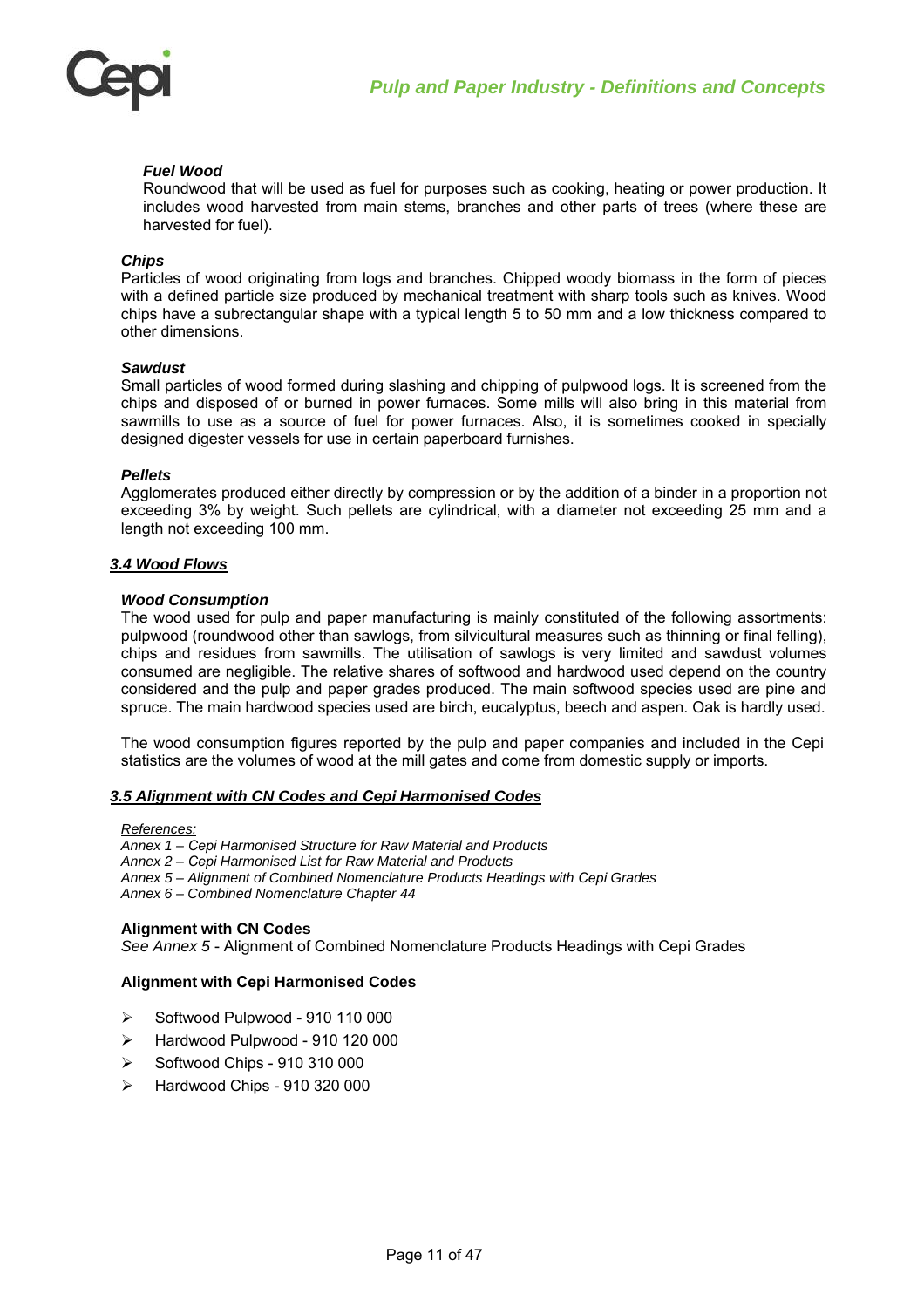![](_page_11_Picture_0.jpeg)

## **Chapter 4 – Pulp**

#### *4.1 General Definitions on Pulp*

#### *Pulp*

Fibrous material in papermaking produced in a pulp mill, either mechanically or chemically from fibrous cellulose raw material (wood most common).

#### *Pulping*

The act of processing wood (or other plant) to obtain the primary raw material for making paper, usually cellulose fibre. Wood is the most widely used source of fibres for the paper making process. The fibres are separated from one another into a mass of individual fibres. The separation can be undertaken by a mechanical process, where the fibres are teased apart, or by chemical means, where the lignin binding the fibres together is dissolved away by cooking the woodchips in suitable chemicals. After separation, the fibres are washed and screened to remove any remaining fibre bundles.

#### *Stock Pulp*

Aqueous suspension of one or more paper-making pulps and other material, from the stage of disintegration of the pulp to the formation of the web or sheet of paper and board.

#### *4.2 Pulp Grades*

#### *References:*

*Annex 1 – Cepi Harmonised Structure for Raw Material and Products Annex 2 – Cepi Harmonised List for Raw Material and Products* 

#### *4.2.1 Wood Pulp*

#### *Wood Pulp*

Fibrous material prepared from pulpwood, wood chips or residues by mechanical and/or chemical process for further manufacture into paper, paperboard, fibreboard or other cellulose products. It is an aggregate comprising mechanical wood pulp; semi-chemical wood pulp; chemical wood pulp; and dissolving wood pulp.

#### *Virgin Pulp / Primary Pulp*

Pulp consisting of unused fibres. It contains no secondary or recycled fibres.

#### *Mechanical Pulp*

Woodpulp, including reject pulp, obtained by grinding or milling into their relatively short fibres, coniferous or non-coniferous rounds, quarters, billets, etc., or through refining coniferous or nonconiferous chips. Called stone groundwood pulp and refiner groundwood pulp can include pretreatment with chemical as in chemi-mechanical pulp. It can be bleached or unbleached. This pulp is used mainly in newsprint and wood-containing papers, like LWC (light-weight coated) and SC papers.

#### *Thermo-Mechanical Pulp (TMP)*

Pulp produced by a mechanical process in which wood chips are softened by pre-heating under pressure prior to a pressurized refining stage.

TMP has mainly the same end-uses as stone groundwood. Variants of the above two processes produce pressurised stone groundwood pulp and refiner mechanical pulp.

#### *Chemi-Thermomechanical (CTMP)*

Pulp produced in a similar way to TMP, but the wood particles are chemically treated before entering the refiner. This pulp has properties suited to tissue manufacture. CTMP is classified under semi-chemical pulps in the Harmonised System of the Customs Co-operation Council. In the FAO, as well as in other industry statistics, such chemi-thermomechanical pulps are grouped with mechanical pulp.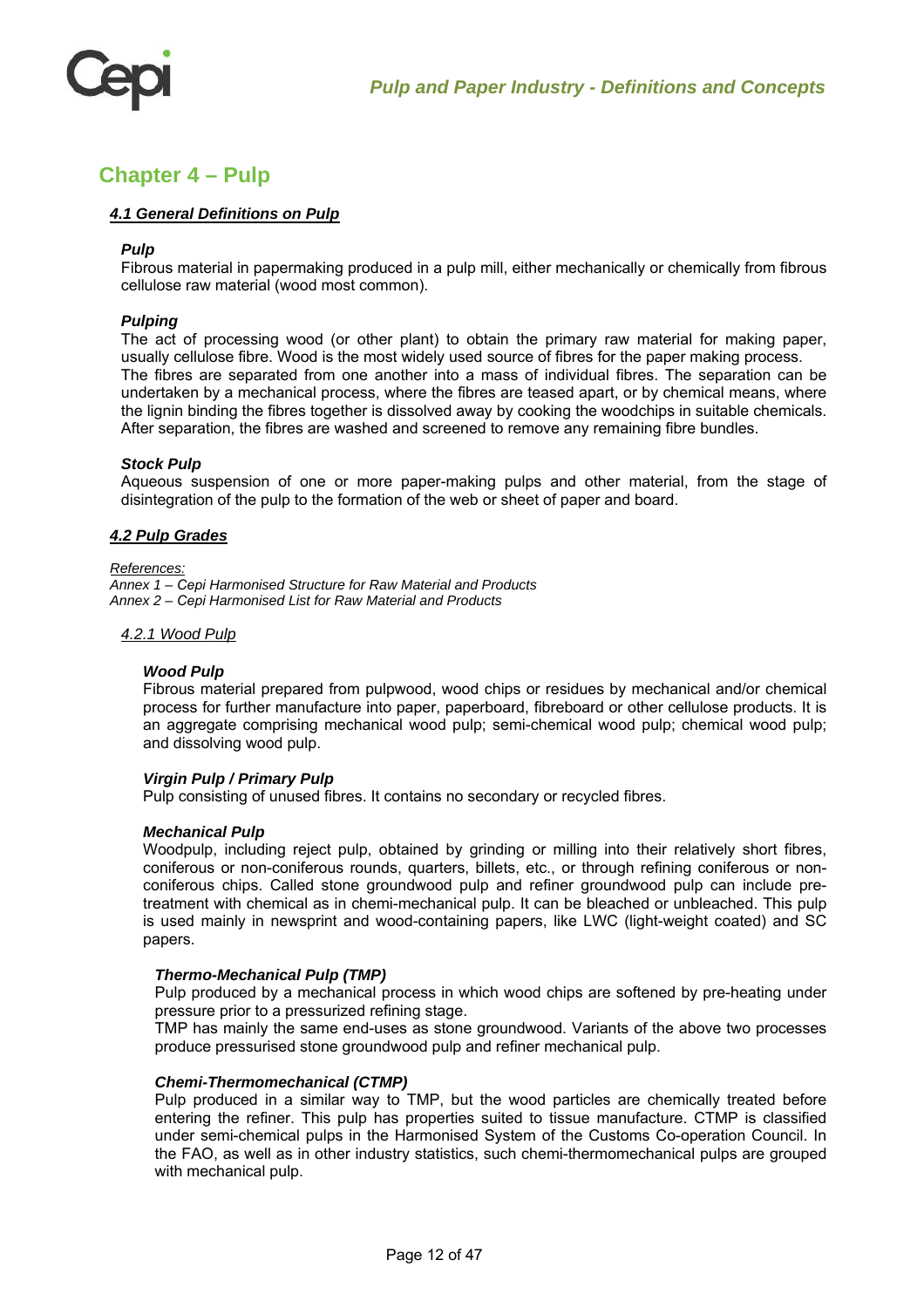![](_page_12_Picture_0.jpeg)

#### *Semi-Chemical Pulp*

Woodpulp, including reject pulp, obtained by subjecting coniferous or non-coniferous wood to a series of mechanical chemical treatments and cooking in a pressure vessel, none of which alone is sufficient to make the fibres separate readily, followed by mechanical treatment. The ratio of the weight of the pulp produced to the weight of wood used is often very high. It can be bleached or unbleached. This pulp is mainly used in the production of fluting medium for corrugated board.

#### *Chemical Pulp*

Wood pulp obtained by subjecting pulpwood, wood chips or residues to a series of chemical treatments. It includes sulphate (kraft) wood pulp; soda wood pulp and sulphite wood pulp. It may be bleached, semi-bleached or unbleached. It excludes dissolving grades of wood pulp.

#### *Bleaching*

Removal or modification, to a greater or lesser extent, of coloured components of pulp with a view to increasing its brightness.

#### *Unbleached Pulp*

Pulp that has not been subjected to any treatment which is intended primarily to increase its brightness.

#### *Sulphite Pulp*

Woodpulp, including rejects, obtained by mechanically reducing coniferous or non-coniferous wood to chips which are subsequently cooked in a pressure vessel in the presence of a bisulphite cooking liquor. Bisulphites such as ammonium, calcium magnesium and sodium, are commonly used. It can be unbleached or bleached. End-uses range from newsprint, printing and writing papers, tissue and sanitary papers. Sulphite can be either bleached or unbleached.

Exclude: Dissolving grades having very high alpha cellulose content (usually 90 percent or more). These should be included in dissolving pulps.

#### *Unbleached Sulphite Pulp*

Sulphite pulp which has not been bleached.

#### *Bleached Sulphite Pulp*

Sulphite pulp which has been bleached or partly bleached.

#### *Sulphate (or kraft) Pulp*

Woodpulp, including rejects, obtained by mechanically reducing coniferous or non-coniferous wood to chips which are subsequently cooked in pressure vessel in presence of sodium hydroxide cooking liquor (soda pulp) or mixture of sodium hydroxide and sodium sulphide cooking liquor (sulphate pulp). It can be unbleached or bleached. End-uses are widespread, with bleached pulp particularly used for graphic papers, tissue and carton boards. Unbleached pulp is commonly used in liner for corrugated board, wrappings, sack and bag papers, envelopes and other unbleached speciality papers.

Exclude: Dissolving grades having very high alpha cellulose content (usually 90 percent or more). These should be included in dissolving pulps.

In the strict technical sense, the term "kraft pulp" is more restrictive than "sulphate pulp", and, in some countries, this distinction is also maintained commercially. In many countries, however, the two terms are regarded as synonyms commercially, the term "kraft pulp" being preferred in order to avoid confusion with "sulphite pulp".

#### *Unbleached Sulphate Pulp*

Sulphate and soda pulp which has not been unbleached.

#### *Bleached Sulphate + Soda Pulp*

Sulphate and soda pulp which has been bleached or partly bleached.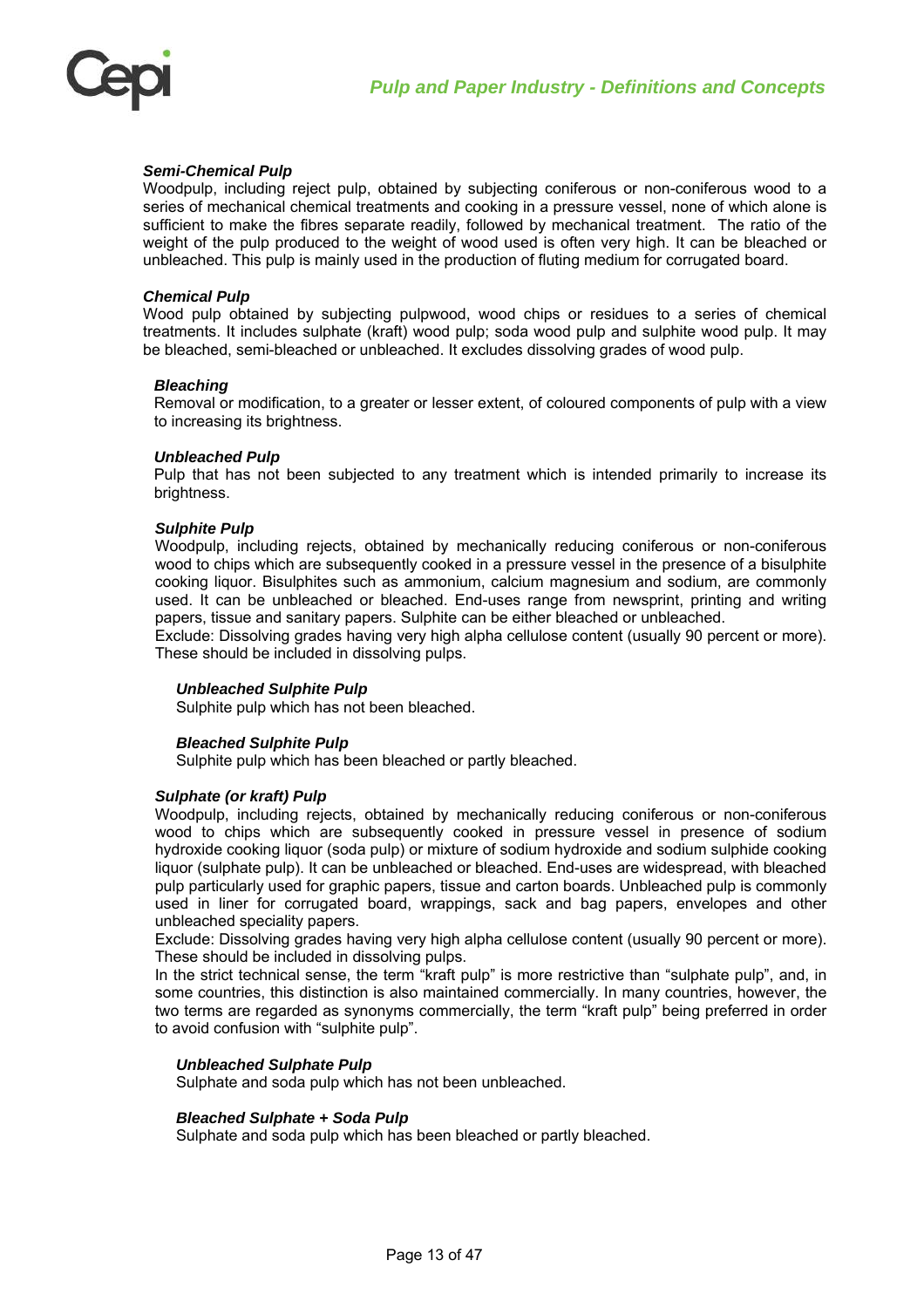![](_page_13_Picture_0.jpeg)

#### *4.2.2 Non-Wood Pulp and Other Pulps*

#### *Other Fibre Pulps*

- Straw: Pulp obtained from straw by any method. It may be bleached
- Bamboo: Pulp obtained from bamboo by any method. It may be bleached.
- Bagasse: Pulp obtained from residue from processing sugar cane by any method. It may be bleached.

- Others (reeds, esparto, rags, etc.): Includes pulp obtained by any method from such materials as esparto and other reeds and grass, cotton linters, flax, hemp, rags, other textile wastes. It may be bleached. Exclude: Dissolving grades.

#### *Dissolving Pulp (wood and other fibrous raw materials)*

Highly bleached chemical pulp (sulphate, soda or sulphite) from coniferous or non-coniferous wood, rags, cotton linters, etc., of special quality, with very high alpha cellulose content (usually 90 percent and over) readily adaptable for uses other than papermaking. They are used principally as a source of cellulose in the manufacture of products such as man-made fibres (textiles), cellulosic plastic materials, lacquers, explosives, etc.

#### *4.2.3 Recycled Pulp*

#### *Recycled Pulp*

Pulp manufactured from paper for recycling and used for the manufacture of paper, paperboard and fibreboard. It excludes pulp made from straw; bamboo; bagasse; esparto; other reeds or grasses; cotton fibres; flax; hemp; rags; and other textile wastes.

#### *Deinked Pulps*

Pulp made from paper for recycling from which inks and other contaminants have been removed.

#### *Deinking*

Removal of ink and/or toner from a printed product to a high extent by means of a deinking process. This shall restore as good as possible the optical properties of the unprinted product.

#### *4.3 Pulp Flows*

#### *Integrated Pulp*

Integrated pulp is produced for use as raw material in the production of paper at the same mill, or for shipment by a producing mill to other mills, which it owns, controls or with which it is affiliated within the same country and therefore not sold on the open market. See also definition of Integrated Mill on page 6.

#### *Market Pulp*

Pulp for sale in the open market and does not include pulp used in own plant or shipped to wholly owned or associated companies within the country. All pulp moving outside the producing country is considered to be market pulp.

#### *Internal Deliveries of Pulp*

The internal deliveries of pulp reported in Cepi publications are calculated as follow: Integrated production + domestic deliveries + internal trade within Cepi countries

#### *Total Deliveries of Pulp*

The total deliveries of pulp reported in Cepi publications are calculated as follow Integrated production + domestic deliveries + total exports

#### *Pulp Consumption*

The pulp consumption by country reported in Cepi publications is calculated as follow: Production + imports from other Cepi Countries + imports from outside Cepi – exports to other Cepi Countries – exports to outside Cepi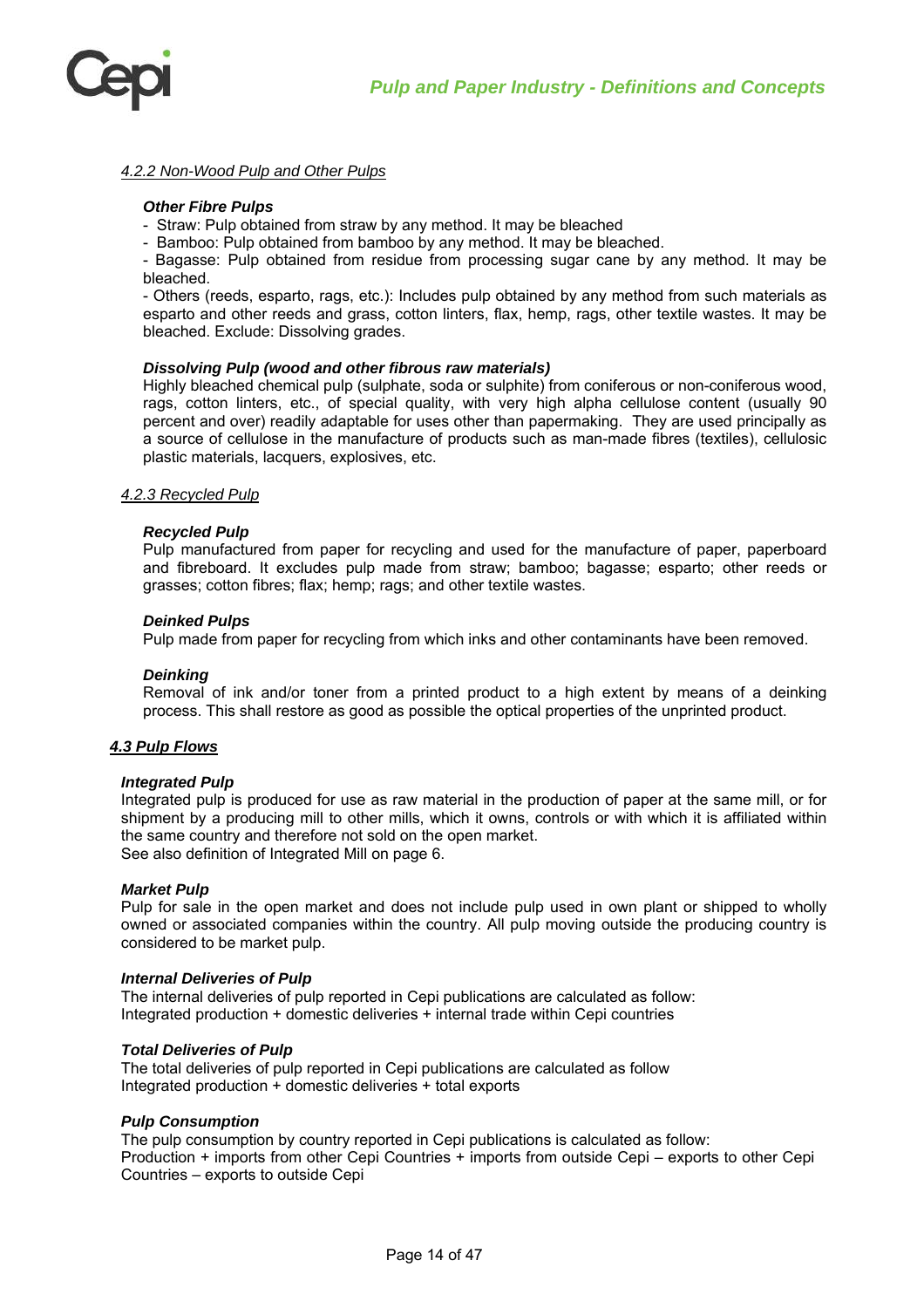![](_page_14_Picture_0.jpeg)

#### *4.4 Alignment with CN Codes and Cepi Harmonised Codes*

#### *References:*

- *Annex 1 Cepi Harmonised Structure for Raw Material and Products*
- *Annex 2 Cepi Harmonised List for Raw Material and Products*
- *Annex 5 Alignment of Combined Nomenclature Products Headings with Cepi Grades*
- *Annex 7 Combined Nomenclature Chapter 47*

#### **Alignment with CN Codes**

*See Annex 5* - Alignment of Combined Nomenclature Products Headings with Cepi Grades

#### **Alignment with Cepi Harmonised Codes**

- $\blacktriangleright$  Mechanical Pulp 923 000 000
- $\triangleright$  Semi-Chemical Pulp 921 000 000
- $\triangleright$  Sulphite Chemical Pulp 922 200 000
- Sulphate Chemical Pulp 922 100 000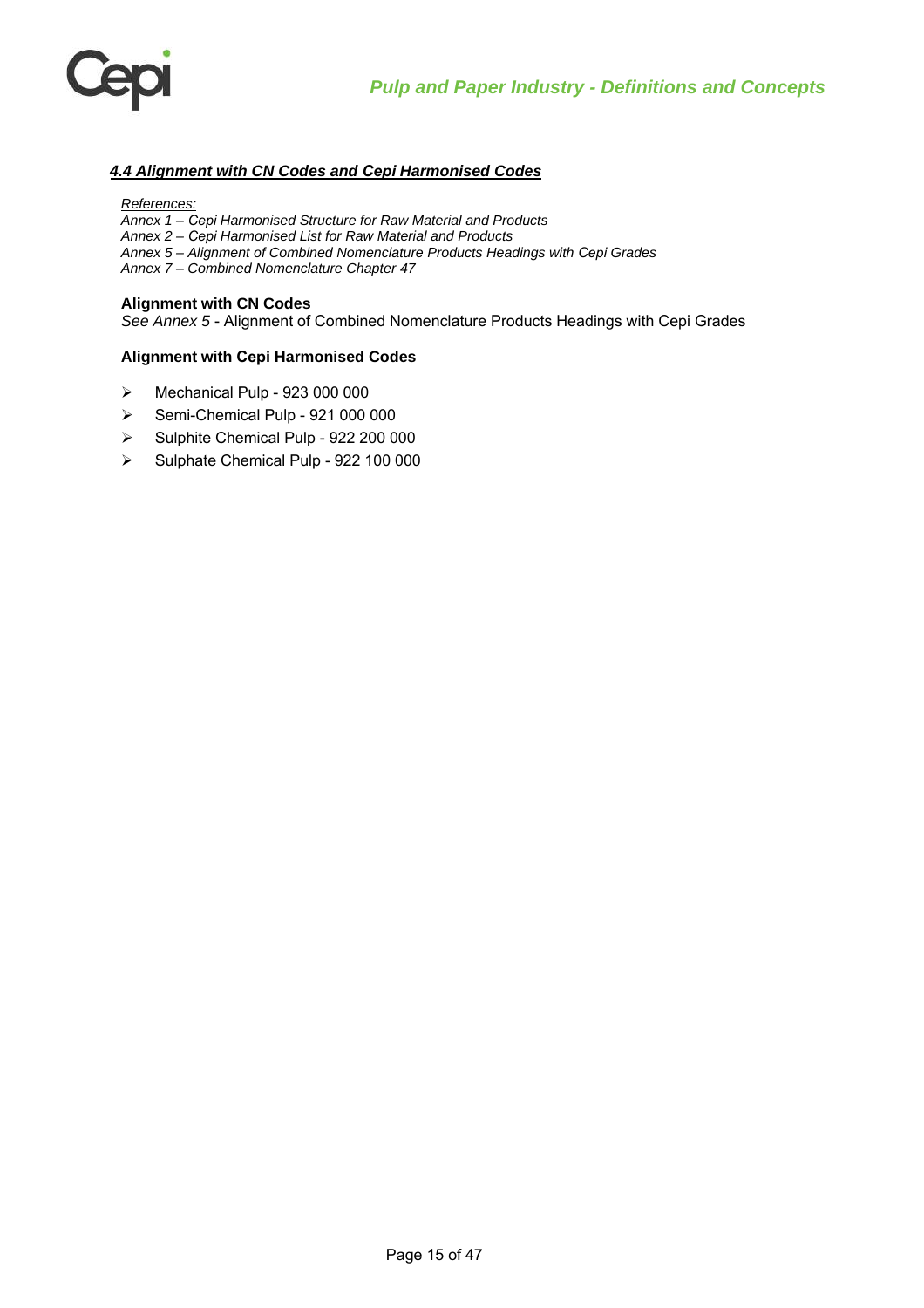![](_page_15_Picture_0.jpeg)

# **Chapter 5 – Paper for Recycling**

#### *5.1 General Definitions on Paper for Recycling and Recycling*

To clarify the intended use of collected paper for recycling in paper mills, it has been decided to substitute the term "recovered paper" by "paper for recycling".

#### *Paper for Recycling*

Natural fibre based paper and board suitable for recycling and consisting of

- Paper and board in any shape

- Products made predominately from paper and board, which may include other constituents that cannot be removed by dry sorting, such as coatings and laminates, spiral bindings, etc.

#### *Recycling*

Reprocessing of used paper in a production process into new paper and board. See also the Waste Directive 2008/98/EC

#### *Waste*

Any substance or object which holder discards or intends or is required to discard.

#### *Recyclability*

Ability of a product to be recycled into a new paper and board.

Design, manufacturing and converting of paper-based products in such a way as to enable a high quality recycling of fibres and other materials in a manufacturing process in compliance – where appropriate – with current standards in the Community: as a minimum, recyclability requires that sufficient information is exchanged for appropriate risk management and safe re-use of fibres.

#### *Recovered Paper*

Outdated term used for paper for recycling.

#### *5.2 Paper for Recycling Classes*

#### *Class I - Mixed Grades*

Waste and scrap of paper or paperboard, including unsorted waste and scrap.

#### *Class II - Corrugated and Kraft*

Unbleached kraft paper or paperboard or corrugated paper or paperboard.

#### *Class III - Newspapers and Magazines*

Paper or paperboard made mainly of mechanical pulp (for example, newspapers, journals and similar printed matter). Including old and unsold newspapers and magazines, telephone directories, brochures and printed advertising material.

#### *Class IV - High Grades*

Other paper or paperboard made mainly of bleached chemical pulp, not coloured in the mass.

#### *5.3 Paper for Recycling Flows*

#### *Paper for Recycling Utilisation*

Use of paper for recycling as raw material. Volumes entering the mill gates. Mill broke are not included.

#### *Mill Broke*

Materials that are discarded by a manufacture process but that has properties allowing it to be reused on site by being incorporated back into the same manufacturing process that generated it.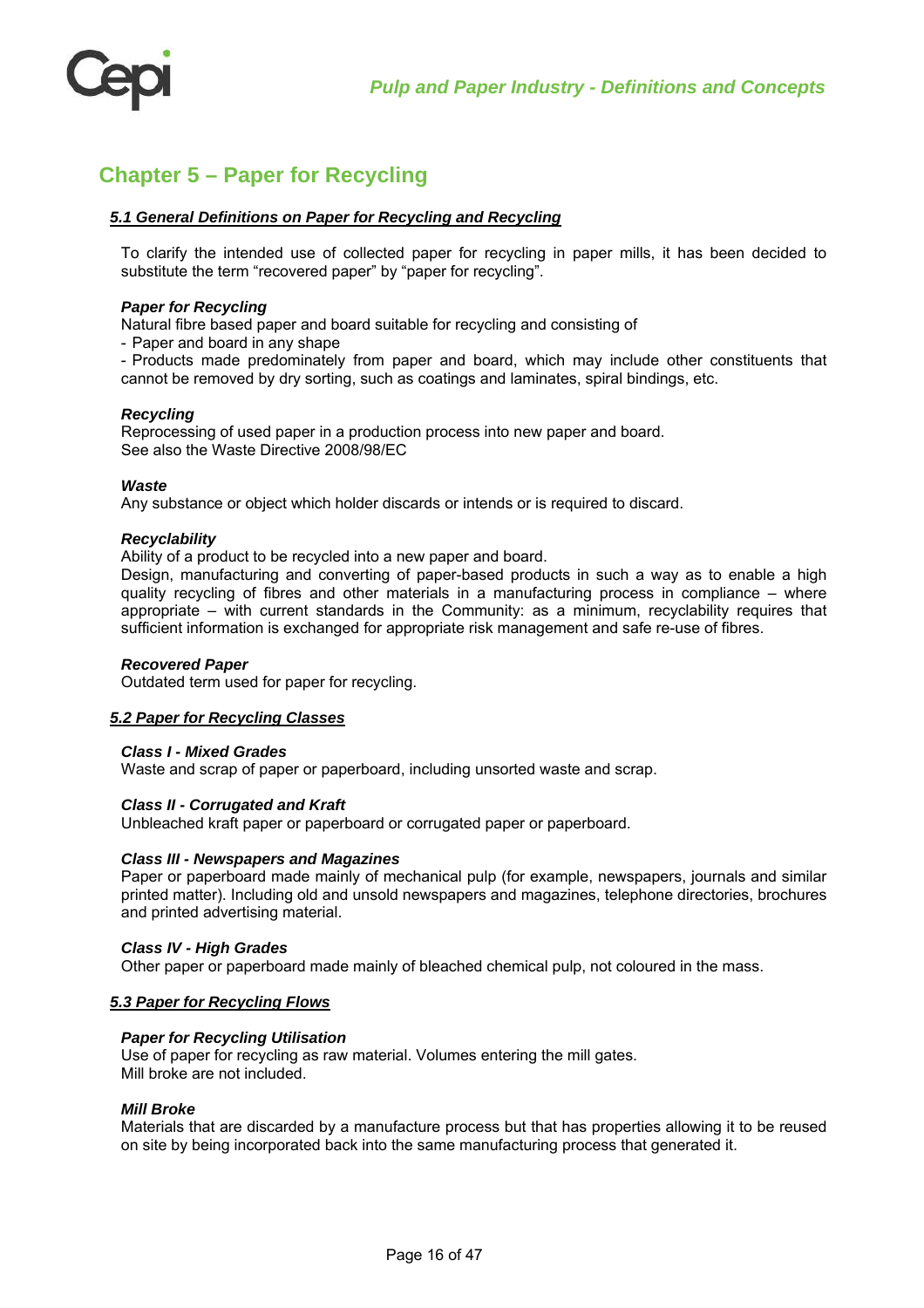![](_page_16_Picture_0.jpeg)

#### *Utilisation by Sector (%)*

Total utilisation of paper for recycling in a paper & board production sector as percentage of the overall paper for recycling utilisation. The paper & board production sectors are newsprint, other graphic grades, case materials, cartonboard, wrapping, other paper and board for packaging and special papers. See definitions of paper and board production sectors in chapter 7.

#### *Recovery*

Principle of waste management policy including reuse, material recycling, composting and energy recovery as well as exports for similar purposes.

#### *Collector*

One who separately collects used paper and board; he may also have pre-processing (sorting, handling) transport or trade activities.

#### *Collection*

Separate collection of paper and paper products from industrial and commercial outlets, from households and offices for recovery. (Collection includes transport to the sorting or recycling plant/paper mill.)

Collection = utilisation plus exports minus imports of paper for recycling.

The difference between collection and utilisation of paper for recycling can be explained by trade, stock variations and some volumes destined to other material recycling options.

#### *Paper for Recycling Stocks*

Stock figures reported in Cepi reports are closing stocks, at the end of the period reported. The day of the end of the month also affects the volumes of paper for recycling stocks at mills (often higher on Mondays than on Fridays).

#### *Non-Paper Usages*

Include products such as absorbent and hygienic personal products made of fluff pulp and insulation products.

#### *Process Losses from Paper Recycling*

Recycling residues consisting of non-paper components (metal, plastic, glass, textiles, wood and sand) separated from the material flow during pulping, cleaning, screening, fine screening and deinking.

#### *Non-Collectable*

Paper products which are technical not accessible to collection system, neither mixed nor separate collection: resulting from purpose, e.g. toilet paper, cigarette paper... Paper products that are used in coal-fired domestic heating systems are not taken into account because they are collectable, at least technically.

#### *Composting*

Composting is the natural process of 'rotting' or decomposition of organic matter by microorganisms under controlled conditions. Raw organic materials such as crop residues, animal wastes, food garbage, some municipal wastes and suitable industrial wastes, enhance their suitability for application to the soil as a fertilizing resource, after having undergone composting.

#### *Final Disposal*

Definitive disposal of waste to landfill or incineration without energy recovery.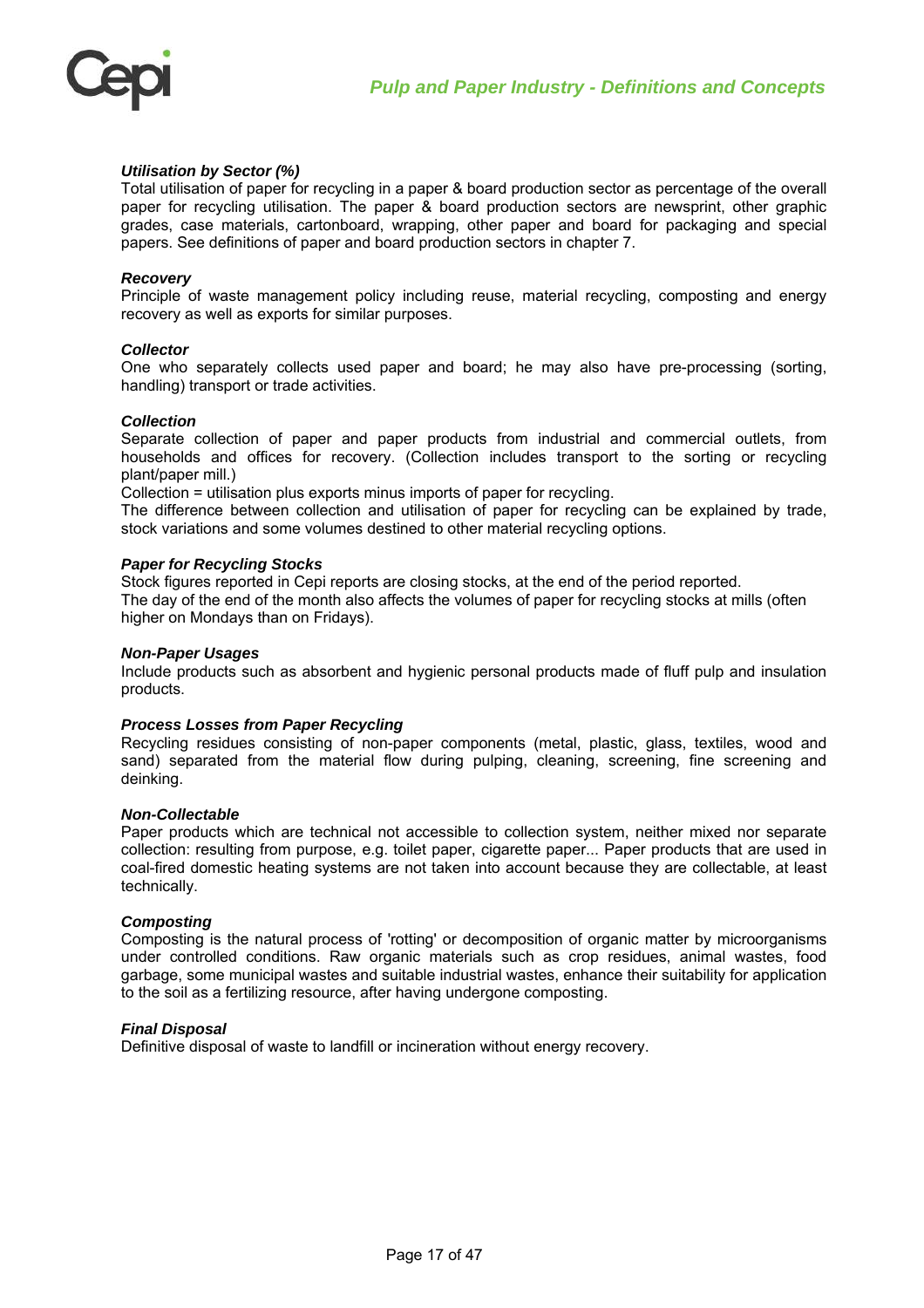![](_page_17_Picture_0.jpeg)

#### *5.4 Paper for Recycling Rates*

#### *Utilisation Rate / Recycled Content*

Percentage of paper for recycling utilisation compared to the total paper production.

Important Note: paper for recycling is composed of fibres but also unusable materials - non-paper components as well as paper and board detrimental to production. The share of unusable materials depends on the actual sorting and collection of used paper. It varies according to paper for recycling grades and countries. The volume of paper for recycling actually used to produce new paper is therefore lower than the volume of paper for recycling considered. The utilisation rate compares paper for recycling utilisation to paper and board production.

#### *Recycling Rate*

The ratio between recycling of used paper, including net trade of paper for recycling, and paper and board consumption. It is calculated as "paper for recycling utilisation + net trade" divided by "paper and board consumption", on base paper level.

See definition of paper & board consumption on page 26.

#### *5.5 Alignment with CN Codes and Cepi Harmonised Codes*

*References:*

*Annex 1 – Cepi Harmonised Structure for Raw Material and Products Annex 2 – Cepi Harmonised List for Raw Material and Products Annex 7 – Combined Nomenclature Chapter 4707* 

#### **Alignment with CN Codes**

*See Annex 5* - Alignment of Combined Nomenclature Products Headings with Cepi Grades

#### **Alignment with Cepi Harmonised Codes**

- $\triangleright$  Mixed Grades 941 000 000
- Corrugated and Kraft 942 000 000
- Newspapers and Magazines 943 000 000
- $\blacktriangleright$  High Grades 944 000 000

#### *5.6 Alignment with EN 643*

*References:* 

*Annex 9a - EN 643 European List of Standard Grades of Paper and Board for Recycling. Annex 9b - Guidance on the revised EN 643 Annex 9c - Alignment of Paper for Recycling Classes with EN 643 List of Grades* 

EN643 - European List of Standard Grades of Paper and Board for Recycling. The European List of Standard Grades of Paper and Board for Recycling give a general description of the standard grades by defining what they do and do not contain. The list has been revised in 2013, a guidance on the revised version is available in Annex 9b.

#### **Alignment with EN 643 List of Grades**

*See Annex 9c -* Alignment of Paper for Recycling Classes with EN 643 List of Grades

#### *5.7 Paper for Recycling Prices*

#### *Paper for Recycling Prices*

Prices of paper for recycling reported in Cepi statistics are the buying prices reported by the mills. Depending on the country, prices are reported according to two different definitions: "free-delivered" or "ex-mill"/"ex-works". When comparing prices between two countries, one should secure that the same definition is used. Transport cost has to be added to "ex-mill" prices before comparison to "freedelivered" prices. Transport cost has to be deducted from "free-delivered" prices before comparison to "ex-mill" prices.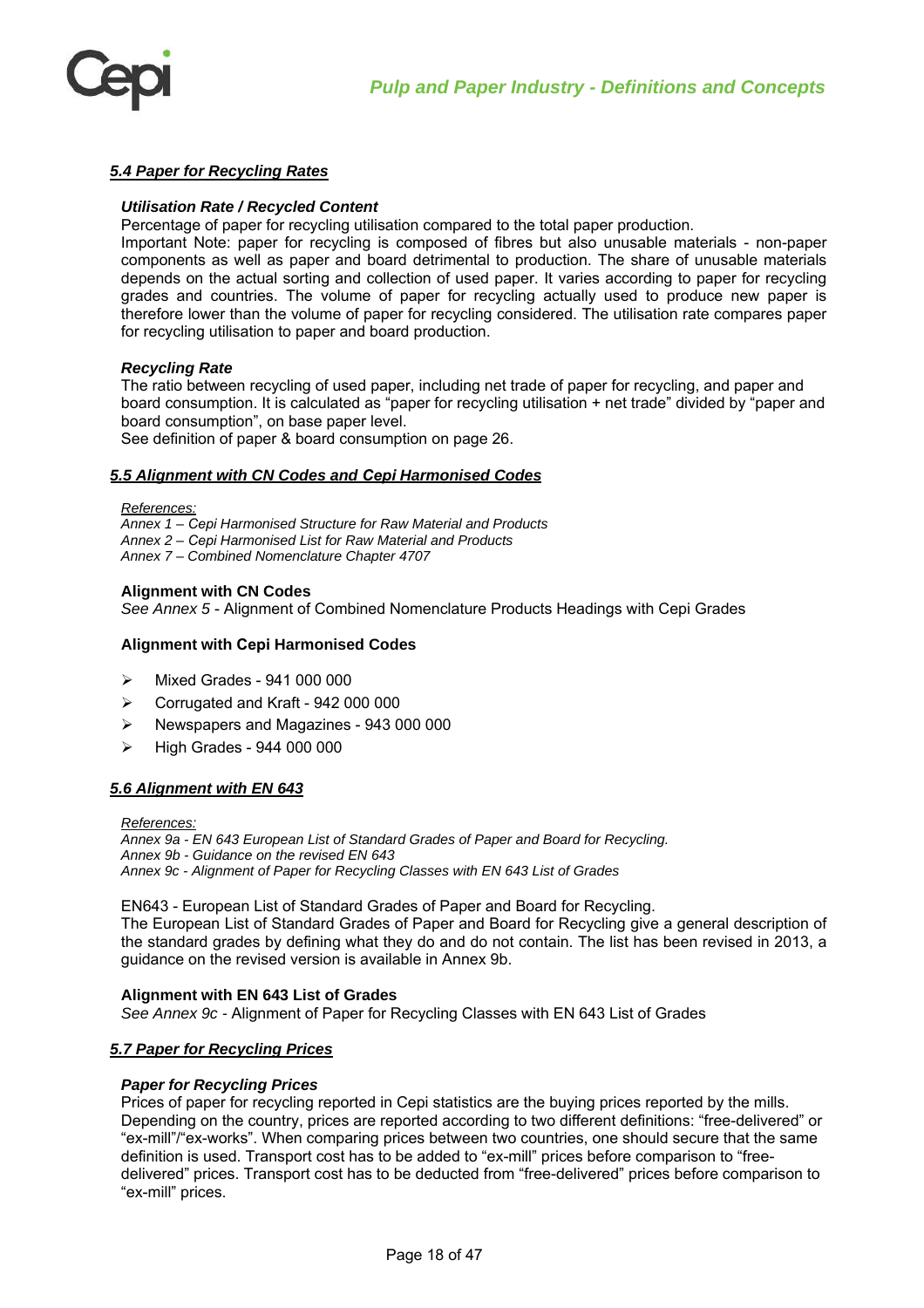![](_page_18_Picture_0.jpeg)

#### *Ex-Mill Prices / Ex-Works (EXW)*

Means that the seller delivers when he places the goods at the disposal of the buyer at the seller's premises or another named place (i.e. works, factory, warehouse, etc.) not cleared for export and not loaded on any collecting vehicle.

#### *Free-Delivered Prices / Carriage Paid To (CPT)*

Means that the seller delivers the goods to the carrier or another person nominated by the seller at an agreed place, and that the seller must contract for and pay the costs of carriage necessary to bring the goods to the named place of destination (i.e. the paper mill, for example).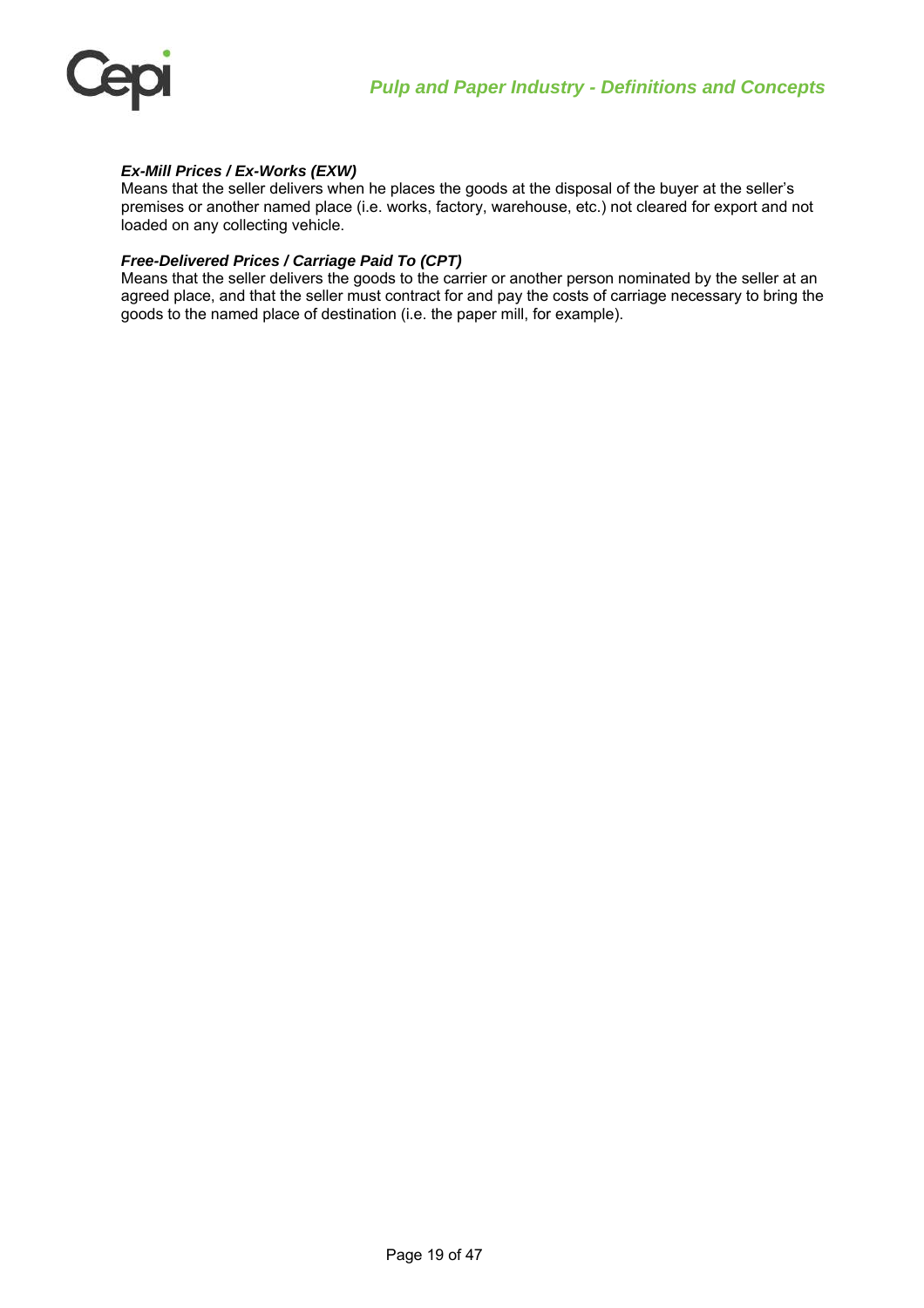![](_page_19_Picture_0.jpeg)

# **Chapter 6 – Non-Fibrous Materials**

#### *6.1 General Definition on Non-Fibrous Materials*

#### *Non-Fibrous Materials*

Non-cellulose items added to the paper stock during the papermaking process in order to impart special characteristics to the final product, such as rosins, dyes, fillers, chemicals, starches, additives, brighteners, etc. Non-fibrous materials include functional chemicals and coating chemicals.

The main types of non-fibrous materials used can be mainly grouped by purpose:

#### *Materials for Sizing (both internal and surface sizing)*

These are used in papermaking to control the absorbency of paper with regards to liquids such as water or ink. Rosin, alum, starch and gelatine are the most commonly used materials for this purpose.

#### *Sizing*

Addition of materials either to the stock pulp (internal sizing) or to the surface of paper or board (surface sizing), in order to increase its resistance to the penetration and spreading of aqueous liquids, for example writing ink. Surface sizing may also be used to increase the surface strength of paper and board.

#### *Materials for Loading and Filling*

These are used to improve the optical and physical properties of the final product such as opacity, brightness, smoothness, and ink receptivity.

#### *Materials for Colouring*

Pigments and dyestuffs used to impart colour to the paper and usually added to the pulp whilst in the beater.

#### *Additives used to impart special paper characteristics*

In particular the use of starch as a binder to increase the strength of the final paper.

#### *6.2 Chemicals*

#### *Chemicals*

Chemicals are used in the paper industry in different parts of the pulp and paper making process. They can be divided into three main areas: process chemicals, functional chemicals and coating chemicals. These chemicals have different functions and different influence on the sustainability of the paper product.

#### *Process Chemicals*

Process chemicals to optimize costs and increase machine efficiency

#### *Functional Chemicals*

Functional chemicals to attribute specific properties to paper.

#### *Coating Chemicals*

Finishing chemicals to improve appearance and performance of printed paper and board.

#### *6.2.1 Mineral Chemicals*

The paper industry, particularly printing and writing paper, is by far the largest volume user of industrial minerals. Minerals are either used as fillers or as a coating on paper. The principal minerals used in paper making are kaolin, talc, ground calcium carbonate, precipitated calcium carbonate, titanium dioxide and bentonite.

Minerals are suspended in water before being incorporated into the process. The minerals are often supplied directly to the paper manufacturers in a slurry form or even produced as an integrated part of the paper process (precipitated calcium carbonate).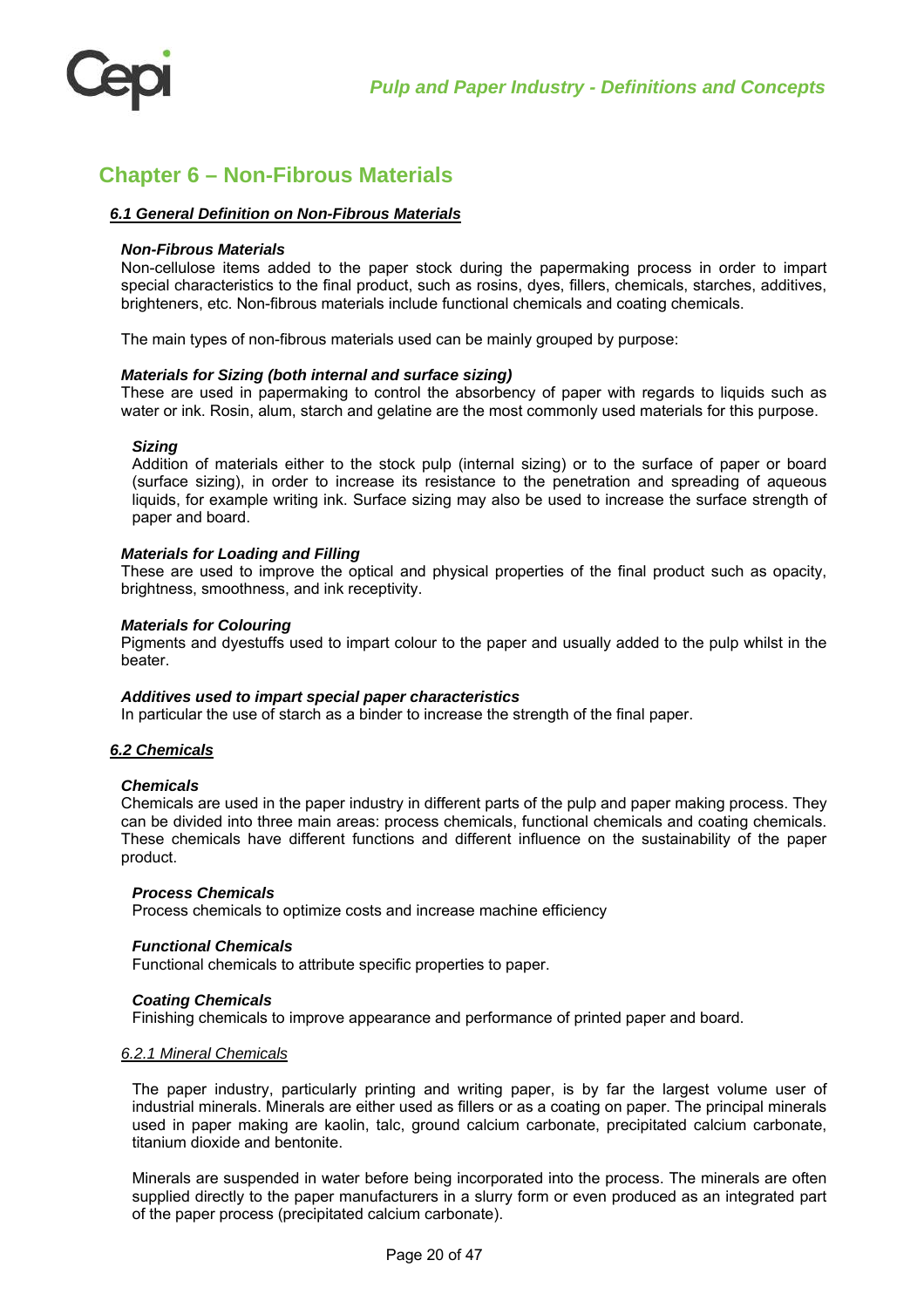![](_page_20_Picture_0.jpeg)

The use of minerals in paper production increases the speed of the machine performance and fluidity. The final characteristics of the paper (strength, whiteness, gloss, ink retention, etc.) are largely determined by the blend of minerals used. High quality, glossy paper is obtained by applying a thin layer of minerals on the surface of the paper.

#### *Filler*

Fine pigments, generally white and usually of mineral origin, incorporated in the stock pulp during the manufacture of paper or board. Filler materials include china clay (kaolin - used by papermakers to obtain finish and consistency and also for coating art and chromo paper), calcium carbonate, barium sulphate (barites), talc, and titanium dioxide.

#### *Kaolin*

Kaolin or "China Clay" is a white, soft, plastic clay mainly composed of fine-grained plate-like particles. It is chemically inert, non-abrasive and has low heat and electricity conductivity. The largest applications for kaolin are the filling and coating of paper as well as the production of fine

ceramics. It is used as filler in the bulk of paper and to coat its surface. Kaolin use reduces the amount of wood pulp needed, enhances the optical properties of the paper and improves its printing characteristics.

#### *Clay*

A naturally occurring, earthy, fine-grain material comprised of a group of crystalline clay minerals with a natural basic structure of aluminosilicate whose hydrous chemical form is 2H 2 O

It is commonly used in the paper industry to make up paper filling and coating materials. Clays are sometimes altered by further refining, heat treatment, etc., to enhance or extend their end uses, e.g., cal-cined clay and delaminated clay.

#### *Coating Clay*

The types of finer size clays with higher whiteness, used to make up coating materials for paper and paperboard surfaces.

#### *Filler Clay*

A white, aluminum silicate, natural mineral added to pulp stock to enhance opacity, brightness, and printing surface smoothness of the paper made from it.

#### *Calcium Carbonate (CaCO3)*

White pigment commonly used in the paper industry as a paper coating material and filler that helps produce papers with high whiteness and gloss and good printing properties. It is a com-pound that can be chemically prepared but also occurs in a natural form.

A naturally occurring mineral called limestone, usually combined with magnesium carbonate (MgCO3), and used primarily in the pulping industry to produce lime (CaO). It is used as ground calcium carbonate (GCC) and precipitated calcium carbonate (PCC) in the paper industry.

#### *Ground Calcium Carbonate* **(GCC)**

Minerals mechanically refined from limestone and marble and used as a filler pigment, paper coating ingredient, etc. Sometimes referred to as natural ground calcium carbonate (NGCC).

#### *Precipitated Calcium Carbonate* **(PCC)**

Wet end filler used in alkaline papermaking and also in some coating formulations. It generally has good opacity and bulking characteristics, and can be produced in several particle morphologies and sizes. Most PCC being used in the paper industry is made in onsite satellite plants that utilize available mill carbon dioxide streams as well as mill power and water resources.

#### *Bentonite*

This mineral is used in pitch control, i.e. absorption of wood resins that tend to obstruct the machines and to improve the efficiency of the conversion of pulp into paper as well as to improve the quality of paper. Bentonite also offers useful de-inking properties for paper recycling.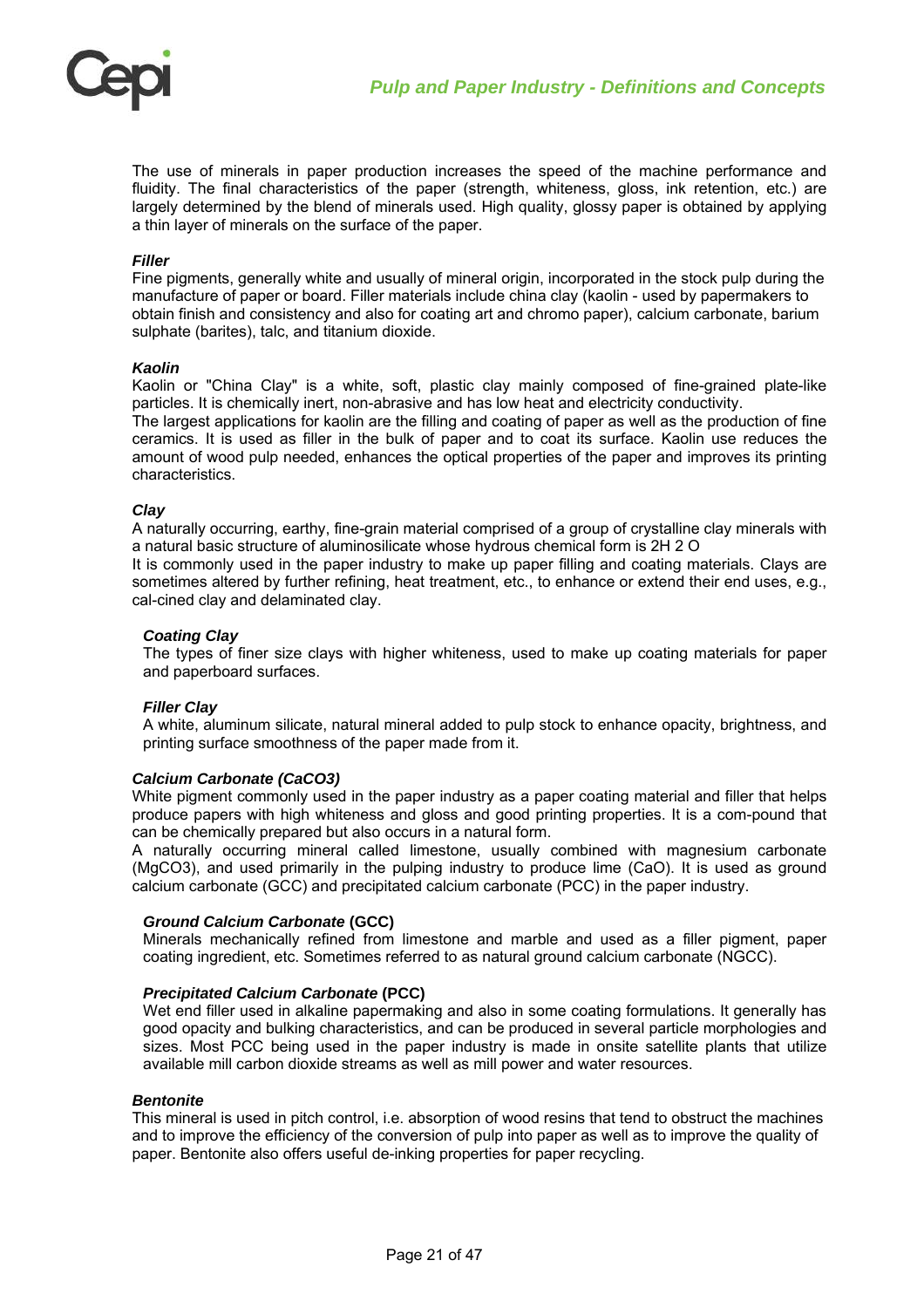![](_page_21_Picture_0.jpeg)

#### *Talc*

It is used in both uncoated and coated rotogravure papers where it enhances printability and reduce surface friction, improving productivity at the paper mill and print house. It also improve mattness and reduce ink scuff in offset papers. Used as pitch control agents, talc "clean" the papermaking process by adsorbing any sticky resinous particles in the pulp.

#### *6.2.2 Non-mineral Chemicals*

#### *Starch*

Starch is a carbohydrate extracted from agricultural raw materials which is widely present in literally thousands of everyday food and non-food applications. The starch molecule consists of a large number of glucose units joined by glycosides bonds. It is produced by all vegetables as an energy store. Starch is a type of papermaking adhesive and size material. In Europe, starch is extracted almost exclusively from potatoes, wheat and maize, but it can be also extracted from tapioca and other sources. It is used to produce a higher degree of rigidity in a sheet and to improve the finish by causing the fibres to lie flat.

#### *Native Starch*

Once extracted, pure starch (native starch) is a white tasteless and odourless powder that is insoluble in cold water or alcohol, which is used widely in the food and paper industry primarily for binding and thickening purposes.

#### *Modified Starch*

Native starch that has been modified by a chemical, physical or enzymatic process to create 'modified starches', each offering differing characteristics and used widely in the food, paper, textile, oil, adhesives, fermentation and pharmaceutical industries.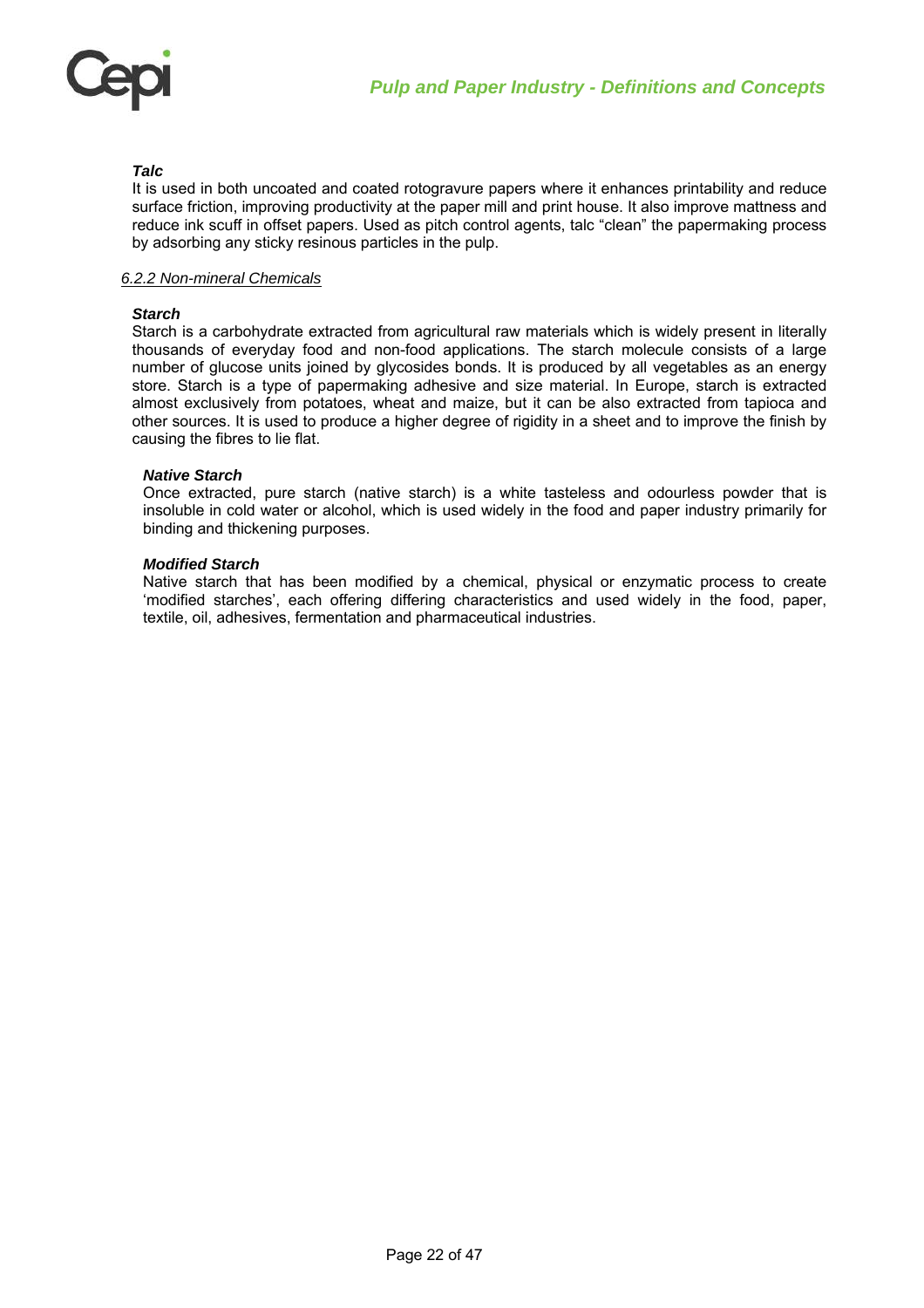![](_page_22_Picture_0.jpeg)

# **Chapter 7 – Paper and Board**

#### *7.1 General Definitions on Paper and Board*

#### *Paper and Board*

The paper and paperboard category is an aggregate category. In the production and trade statistics, it represents the sum of graphic papers; sanitary and household papers; packaging materials and other paper and paperboard. It excludes manufactured paper products such as boxes, cartons, books and magazines, etc.

#### *Paper*

Generic term for a range of materials in the form of a coherent sheet or web, excluding sheets or laps of pulp as commonly understood for paper making or dissolving purposes and non-woven products, made by deposition of vegetable, mineral, animal or synthetic fibres, or their mixtures, from a fluid suspension onto a suitable forming device, with or without the addition of other substances.

Papers may be coated, impregnated or otherwise converted, during or after their manufacture, without necessarily losing their identity as paper. In conventional papermaking process, the fluid is water; new developments, however, include the use of air and other fluids.

#### *Board / Paperboard*

Generic term applied to certain types of paper frequently characterized by their relative high rigidity. The primary distinction between paper and board is normally based upon thickness or grammage, though in some instances the distinction will be based on the characteristics and/or end-use. For example, some materials of lower grammage, such as certain grades of folding boxboard and corrugated raw materials, are generally referred to as "board", while other materials of higher grammage, such as certain grades of blotting paper, felt paper and drawing paper, are generally referred to as "paper".

#### *Coating*

Process of applying, to the surface of a paper or board, one or more layers of coating slip or other materials in fluid form.

#### *Mechanical Paper or Board*

Paper or board having mechanical woodpulp as an essential constituent of its fibre composition.

#### *Woodfree Paper or Board*

Paper or board having, in principle, only chemical pulp in its fibre composition. In practice, it may contain a small amount of other pulps.

#### *7.2 Paper and Board Grades*

#### *7.2.1 Graphic Papers*

#### *Graphic Papers*

The graphic papers category is an aggregate category. In the production and trade statistics, it represents the sum of newsprint; uncoated mechanical; uncoated woodfree and coated papers. Products in this category are generally manufactured in strips or rolls of a width exceeding 15 cm or in rectangular sheets with one side exceeding 36 cm and the other exceeding 15 cm in the unfolded state. It excludes manufactured paper products such as books and magazines, etc.

#### *Newsprint*

Paper mainly used for printing newspapers. It is made largely from mechanical pulp and/or paper for recycling, with or without a small amount of filler. Products in this category are generally manufactured in strips or rolls of a width exceeding 36 cm or in rectangular sheets with one side exceeding 36 cm and the other exceeding 15 cm in the unfolded state. Weights usually range from 40 to 52 g/m2 but can be as high as 65 g/m2. Newsprint is machine finished or slightly calendered, white or slightly coloured and is used in reels for letterpress, offset or flexo printing.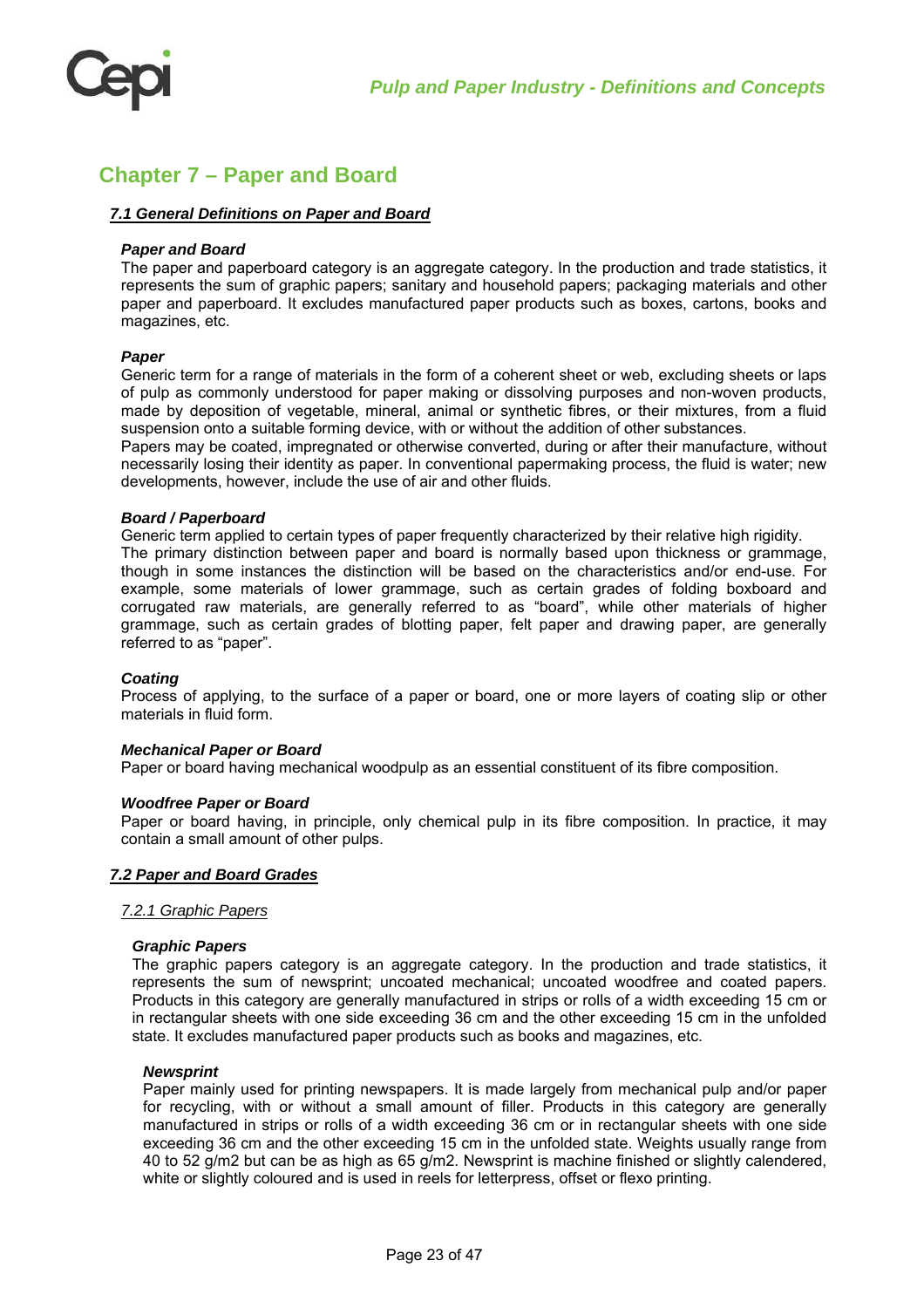![](_page_23_Picture_0.jpeg)

#### *Uncoated Printing and Writing Papers*

Printing and writing papers, except newsprint, which have been subjected to sizing, calendering, supercalendering, glazing, water-marking or similar simple finishing processes, but not to coating.

#### *Uncoated Mechanical*

Paper suitable for printing or other graphic purposes where less than 90% of the fibre furnish consists of chemical pulp fibres. This grade is also known as groundwood or wood-containing paper and magazine paper, such as heavily filled supercalendered paper for consumer magazines printed by the rotogravure and offset methods. It excludes wallpaper base.

#### *Uncoated Woodfree*

Paper suitable for printing or other graphic purposes, where at least 90% of the fibre furnish consists of chemical pulp fibres. Uncoated woodfree paper can be made from a variety or furnishes, with variable levels of mineral filler and a range of finishing processes such as sizing, calendering, machine glazing and watermarking. This grade includes most office papers, such as business forms, copier, computer, stationery and book papers. Pigmented and size press "coated" papers (coating less than 5 g per side) are covered by this heading. It excludes wallpaper base.

#### *Coated Printing and Writing Papers*

Printing and writing papers, except newsprint, which have been coated on one or both sides with coating materials such as clay (beneficiated kaolin), calcium carbonate, barium sulphate, gypsum or zinc oxide, often supplemented with supercalendering, etc. It includes coated paper produced at the paper mill from base paper manufactured for own use or purchased, together with all paper made and coated in a single operation on the papermaking machine. It includes raw carbon and self-copy paper in rolls or sheets. It excludes other copying and transfer papers.

#### *Coated Mechanical*

Made of fibres produced mainly (90%) by a mechanical pulping process and are also known as coated groundwood.

#### *Coated Woodfree*

Made of fibres produced mainly (90%) by a chemical pulping process and are also known as coated freesheet.

#### *7.2.2 Packaging Papers*

#### *Packaging Papers*

Paper or paperboard mainly used for wrapping and packaging purposes. Products in this category are generally manufactured in strips or rolls of a width exceeding 36 cm or in rectangular sheets with one side exceeding 36 cm and the other exceeding 15 cm in the unfolded state. It excludes unbleached kraft paper and paperboard that are not sack kraft paper or Kraftliner and weighing more than 150 g/m<sup>2</sup> but less than 225 g/m<sup>2</sup>; felt paper and paperboard; tracing papers; not further processed uncoated paper weighing 225 g/m² or more. It is reported in metric tonnes.

#### **Case Materials / Containerboard**

Papers and boards mainly used in the manufacture of corrugated board. They are made from any combination of virgin and recovered fibres and can be bleached, unbleached or mottled. Fluting is the middle ply with outer layers called the liners. Includes kraftliner, testliner, semi-chemical fluting, and recovered paper-based fluting (Wellenstoff). Main uses are corrugated boxes, transport packaging, storage and product display.

#### **Cartonboard (can also be written as Carton Board)**

May be single or multiply, coated or uncoated. It is made from virgin and/or recovered fibres, and has good folding properties, stiffness and scoring ability. It is mainly used in cartons for consumer products such as frozen food, cosmetics and for liquid containers. Includes solid board, solid bleached board, solid unbleached board, folding box board, white lined chipboard, boxboard or carrier board.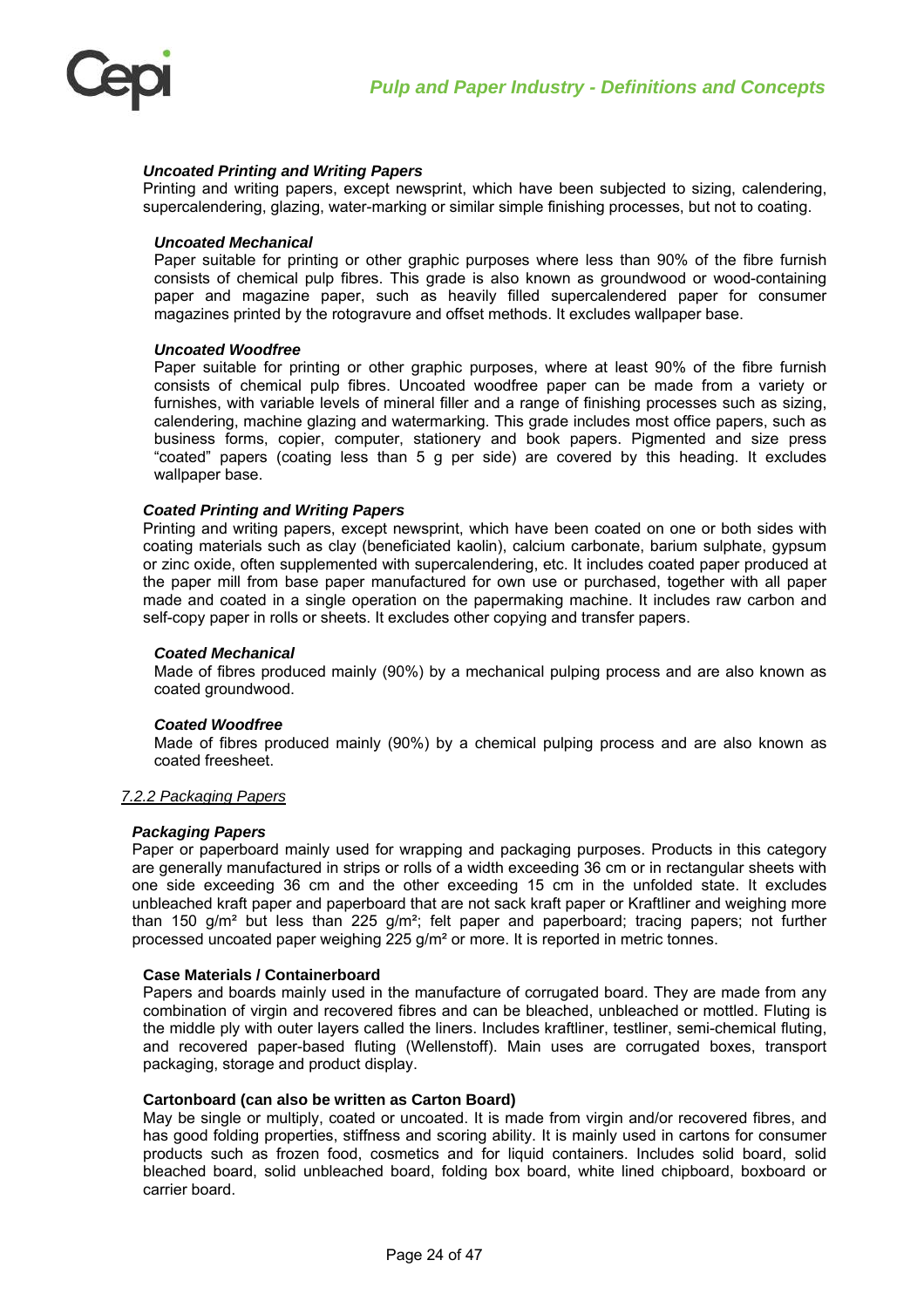![](_page_24_Picture_0.jpeg)

#### **Wrappings**

Papers whose main use is wrapping or packaging made from any combination of virgin or recovered fibres, bleached or unbleached. They may be subject to various finishing and/or marking processes. Includes sack kraft, other wrapping krafts, sulphite and grease-proof papers.

#### **Other Paper and Board for Packaging**

This category embraces all paper and board mainly for packaging purposes other than those listed above. Most are produced from recovered fibres, e.g. greyboards, and go for conversion, which in some cases may be for end-uses other than packaging including book covers and games. Includes greyboard, moulded products and unlined chip.

#### *Moulded Products*

Moulded articles made from paper-making pulp.

#### *7.2.3 Sanitary Papers*

#### *Sanitary and Household*

This covers a wide range of tissue and other hygienic papers for use in households or commercial and industrial premises. Some tissue is also used in the manufacture of baby nappies, sanitary towels, etc. The parent reel stock is made from virgin pulp or recovered fibre or mixtures of these. It is reported in the production statistics at parent reel weight before conversion to finished products. Import and export statistics however take into account trade in both parent reels and finished products. Includes types of creped and uncreped papers such as disposable tissues, facial tissue, napkin, sanitary wadding, toilet tissue towelling, and wiper stock.

#### *7.2.4 Other Paper and Board*

#### *Other Paper and Board*

Other papers and boards for industrial and special purposes. It includes cigarette papers and stock of filter papers, as well as gypsum liners and special papers for insulating, roofing, waxing, asphalting and other specific applications or treatments; wallpaper base; unbleached kraft paper and paperboard that are not sack kraft paper or kraftliner and weighing more than 150 g/m<sup>2</sup> but less than 225 g/m<sup>2</sup>; felt paper and paperboard; tracing papers; not further processed uncoated paper weighing  $225$  g/m<sup>2</sup> or more; and raw copying and transfer papers, in rolls or sheets except carbon or self-copy paper. It excludes all composite, not coated, paper and paper board of flat layers stuck together; coated paper and paperboard not uniformly bleached throughout the mass; and paper and paperboard covered or coated with plastics (excluding adhesives).

#### *Cigarette Paper*

Lightweight paper, unsized, which may contains fillers and/or additives in order that its combustibility may be adapted to that of tobacco; it is resistant to tearing and rubbing, and suitable for the manufacture of cigarettes, and capable of being reeled in small widths.

#### *Envelope Paper*

Paper of suitable strength for the manufacture of correspondence envelopes and pockets, capable of receiving handwriting, printing and the application of an appropriate adhesive.

#### *Felt Board*

Board containing textile fibres specially processed to give a loose soft texture.

#### *Filter Paper*

Paper intended to provide selective retention of particles from a fluid suspension.

#### *Insulating Paper or Board*

Paper or board which is intended to impede the transmission of certain forms of energy, for example heat, sound, electricity.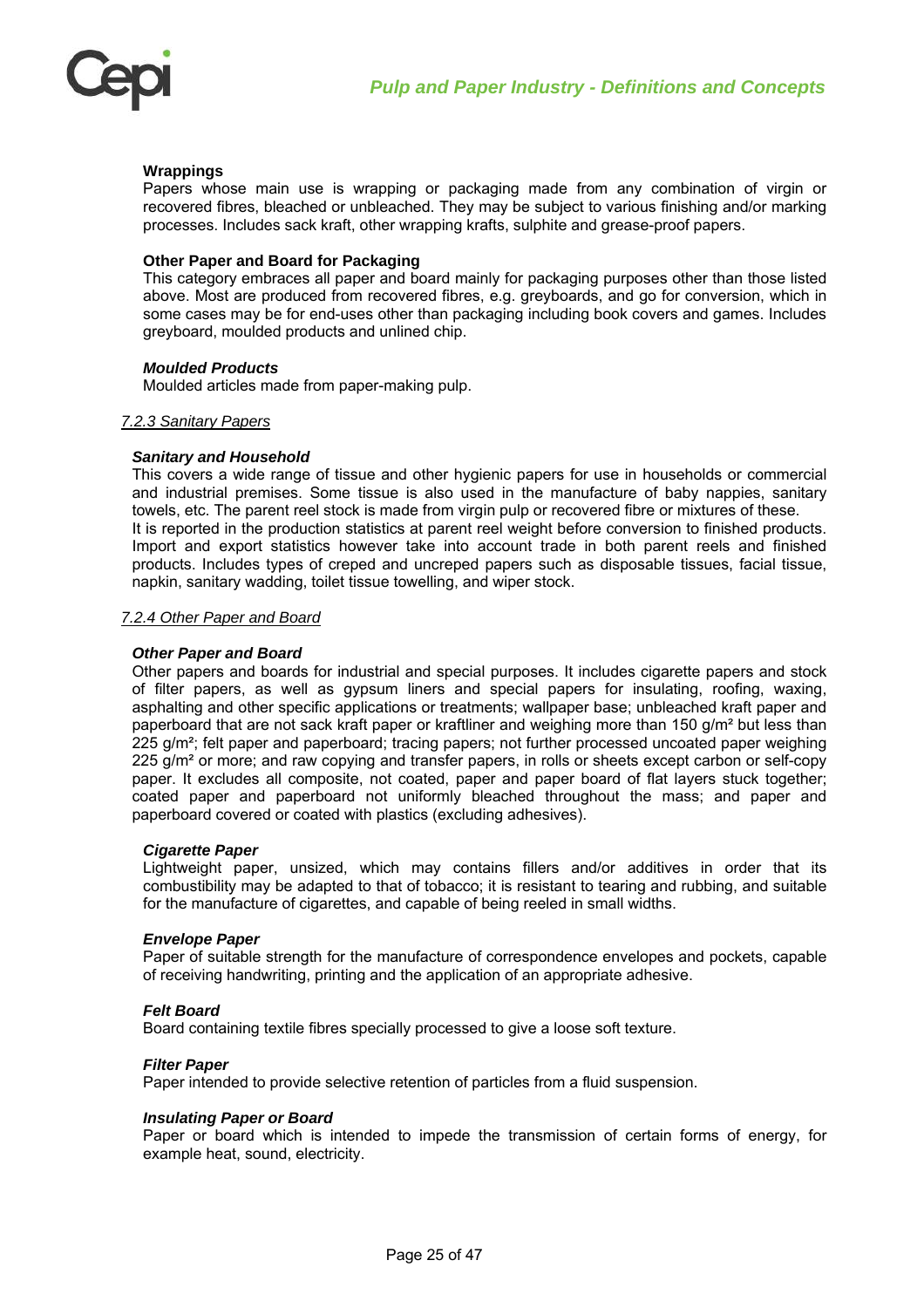![](_page_25_Picture_0.jpeg)

#### *Wallpaper Base*

Paper intended to receive on one side either a coating or a print, or both, the other side being intended for the application of paste or another adhesive.

#### *7.3 Paper and Board Flows*

#### *Paper and Paperboard Production*

Quantity of all paper and paperboard of commercial quality (fibre building boards not included) produced within a country. Net production represents the saleable output of the production line.

#### *Net Production (Roll)*

Net production is the unpacked saleable production as weighed on the scale after the slitter winder. As rolls are wound up with cores and plugged afterwards, the measured weight has to be reduced by the (theoretical) weight of cores and plugs.

#### *Net Production (Sheet)*

Net production is the unpacked saleable production as weighed on the scale reduced by the weight of pallets, ream wrapper and pallet packaging, if this is included in the weighted mass.

#### *Paper and Board Internal Deliveries*

The paper and board internal deliveries reported in Cepi publications are calculated as follow: domestic deliveries + internal trade within Cepi countries.

#### *Paper and Board Apparent Consumption*

Quantity of paper and paperboard consumed within a country without taking into account the changes in stocks. It is thus paper and paperboard production (on base paper level) within the country plus imports minus exports.

The word "apparent" signifies that the more a country exports paper as manufactures (ie: in converted or printed form, such as books), the more paper it will appear to "consume". This results from such paper not being included in that country's paper exports. To this extent, national consumption actually by the country's own population is exaggerated. The converse applies to imported paper manufactures.

#### *Note:*

The paper and board apparent consumption by country reported in Cepi publications is calculated as follow: production + imports from other Cepi countries + imports from outside Cepi – exports to other Cepi countries – exports to outside Cepi

#### *Paper and Board Per Capita Consumption*

Per capita consumption of paper and board here is a calculation taking the amount of paper and board consumed in each country (the amount of paper and board produced domestically by paper manufacturers plus imports minus exports) divided by the number of the population in that country. It cannot be assumed to be the average amount of finished paper and board or articles of paper and board used by an individual. Consumption by companies, and more broadly the whole economy, is included.

#### *Converting*

Manufacture of products by processes or operations applied after the normal paper or board manufacturing process. The operation of treating, modifying, or otherwise manipulating the finished paper and paperboard so that it can be made into end-user products, such as special coating, waxing, printing, and gumming, and envelope, bag, and container manufacturing.

#### *Converter*

Processor of paper or board as a raw material (such as packaging, printing).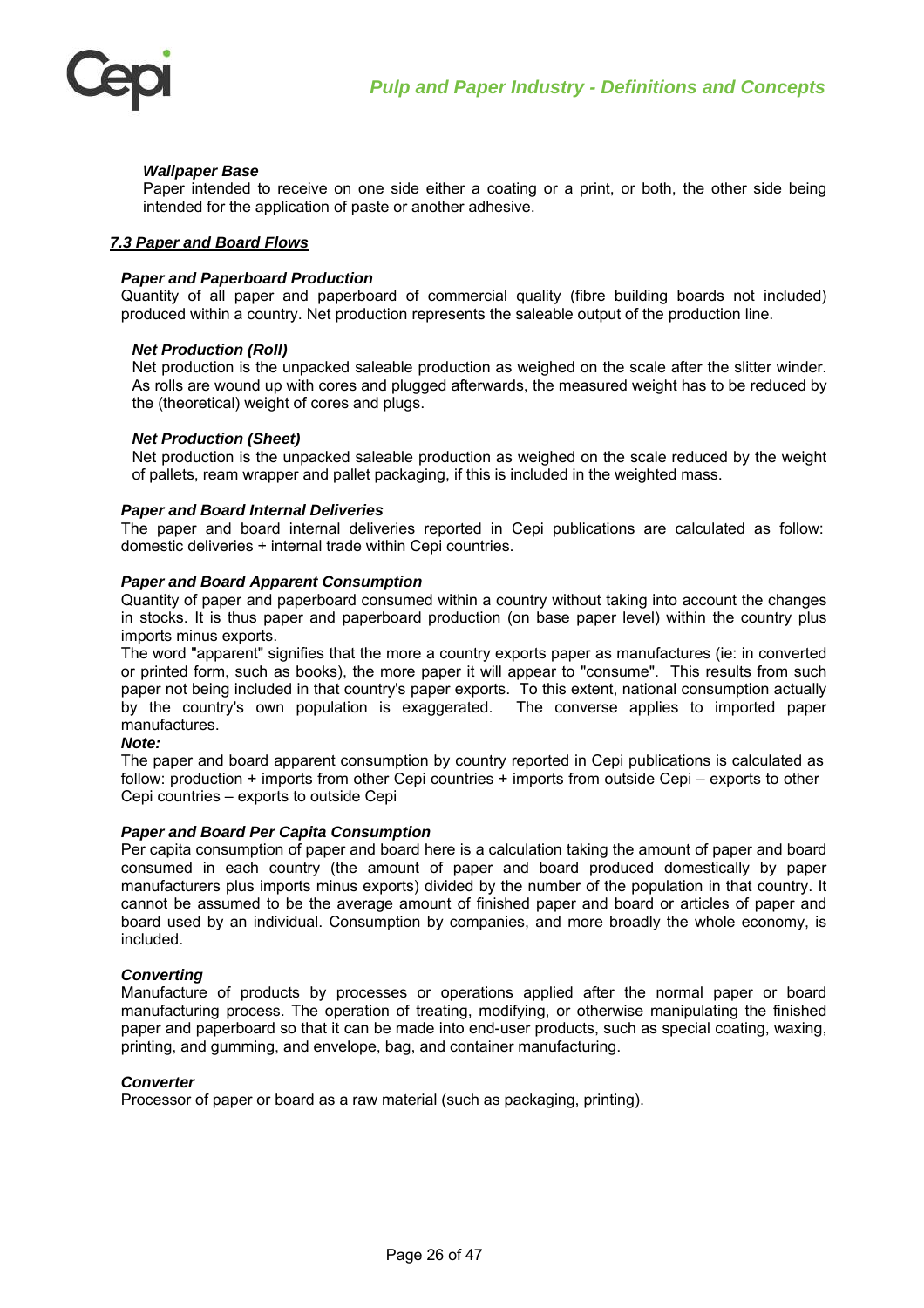![](_page_26_Picture_0.jpeg)

#### *7.4 Alignment with CN Codes and Cepi Harmonised Codes*

#### *References:*

- *Annex 3 Cepi Harmonised Structure for Paper & Board Grades*
- *Annex 4 Cepi Harmonised List for Paper & Board Grades*
- *Annex 5 Alignment of Combined Nomenclature Products Headings with Cepi Grades*
- *Annex 8 Combined Nomenclature Chapter 48*

#### **Alignment with CN Codes**

*See Annex 5* - Alignment of Combined Nomenclature Products Headings with Cepi Grades

#### **Alignment with Cepi Harmonised Codes**

- $\triangleright$  Newsprint 100 000 000
- De Uncoated Mechanical -211 000 000
- $\blacktriangleright$  Uncoated Woodfree 231 000 000
- $\triangleright$  Coated Mechanical 212 000 000
- $\blacktriangleright$  Coated Woodfree 232 000 000
- $\geq$  Sanitary and Household 700 000 000
- $\triangleright$  Case Materials 300 000 000
- Carton Boards 400 000 000
- $\triangleright$  Wrappings 500 000 000
- Other Paper and Boards for Packaging 600 000 000
- Other Paper and Board 800 000 000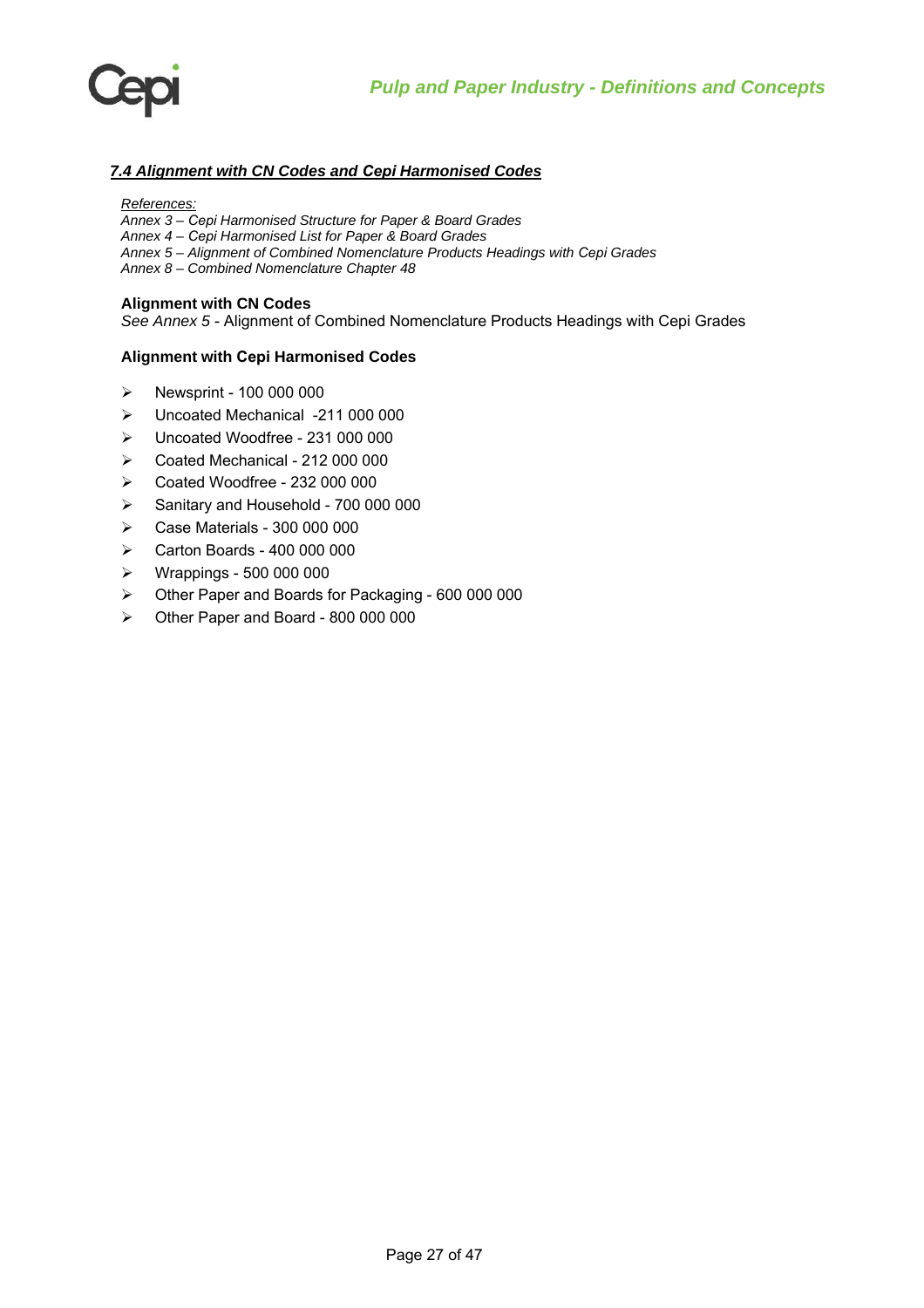![](_page_27_Picture_0.jpeg)

# **Chapter 8 – Energy and Environment**

#### *8.1 Energy*

#### *Energy*

All energy products, consisting of hard coal and derivatives, lignite and derivatives, peat and derivatives, crude oil and petroleum products (such as LPG, refinery gas, motor spirit, kerosene, gas/diesel oil, residual fuel oil, refuse-derived-fuels, solid-recovered-fuel), natural gas, manufactured gases, derived heat, renewable energies (such as hydro power, wind energy, biomass, wastes, geothermal energy), electrical energy and nuclear energy.

#### *8.1.1 Primary Energy*

#### *Primary Energy Use*

Primary energy use refers to the direct use at the source, or supply to users without transformation, of crude energy, that is, energy that has not been subjected to any conversion or transformation process.

#### *Specific Primary Energy Use*

Primary energy use calculated per quantity of the final output (paper & board + market pulp).

#### *Fossil Fuels*

Coal, natural gas, peat and petroleum products (such as oil) formed from the decayed bodies of animals and plants that died millions of years ago.

#### *Coal*

Coal refers to a variety of solid, combustible, sedimentary, organic rocks that are composed mainly of carbon and varying amounts of other components such as hydrogen, oxygen, sulphur and moisture. Coal is formed from vegetation that has been consolidated between other rock strata and altered by the combined effects of pressure and heat over millions of years. Many different classifications of coal are used around the world, reflecting a broad range of ages, compositions and properties.

#### *Gas – Natural and Derived*

Natural gas comprises gases occurring in underground deposits, whether liquefied or gaseous, consisting mainly of methane. Natural gas includes "non-associated" gas originating from fields producing hydrocarbons only in gaseous form, and "associated" gas produced in association with crude oil, as well as methane recovered from coal mines (colliery gas) and shale gas from fracking. Derived gases are manufactured gases, comprising coke-oven gas, blast furnace gas, and gasworks gas.

#### *Peat*

Peat is a combustible soft, porous or compressed, fossil sedimentary deposit of plant origin with high water content (up to 90 percent in the raw state), easily cut, and of light to dark brown colour.

#### *Petroleum Products (Fuel Oil and Other Petroleum Products)*

*Fuel oil* covers all residual (heavy) fuel oils (including those obtained by blending). Kinematic viscosity is above 10 cSt at 80°C. The flash point is always above 50°C and density is always more than 0.90 kg/l. Low sulphur content: heavy fuel oil with sulphur content lower than 1%, high sulphur content: heavy fuel oil with sulphur content of 1% or higher.

*Other petroleum products* include refinery gas & ethane, liquefied petroleum gas, motor spirit, kerosene & jet fuels, naphtha, gasoil, diesel oil.

#### *Biomass*

Biodegradable fraction of products, waste and residues from biological origin from agriculture (including vegetal and animal substances), forestry and related industries including fisheries and aquaculture, as well as the biodegradable fraction of industrial and municipal waste. Includes biobased products and lignin.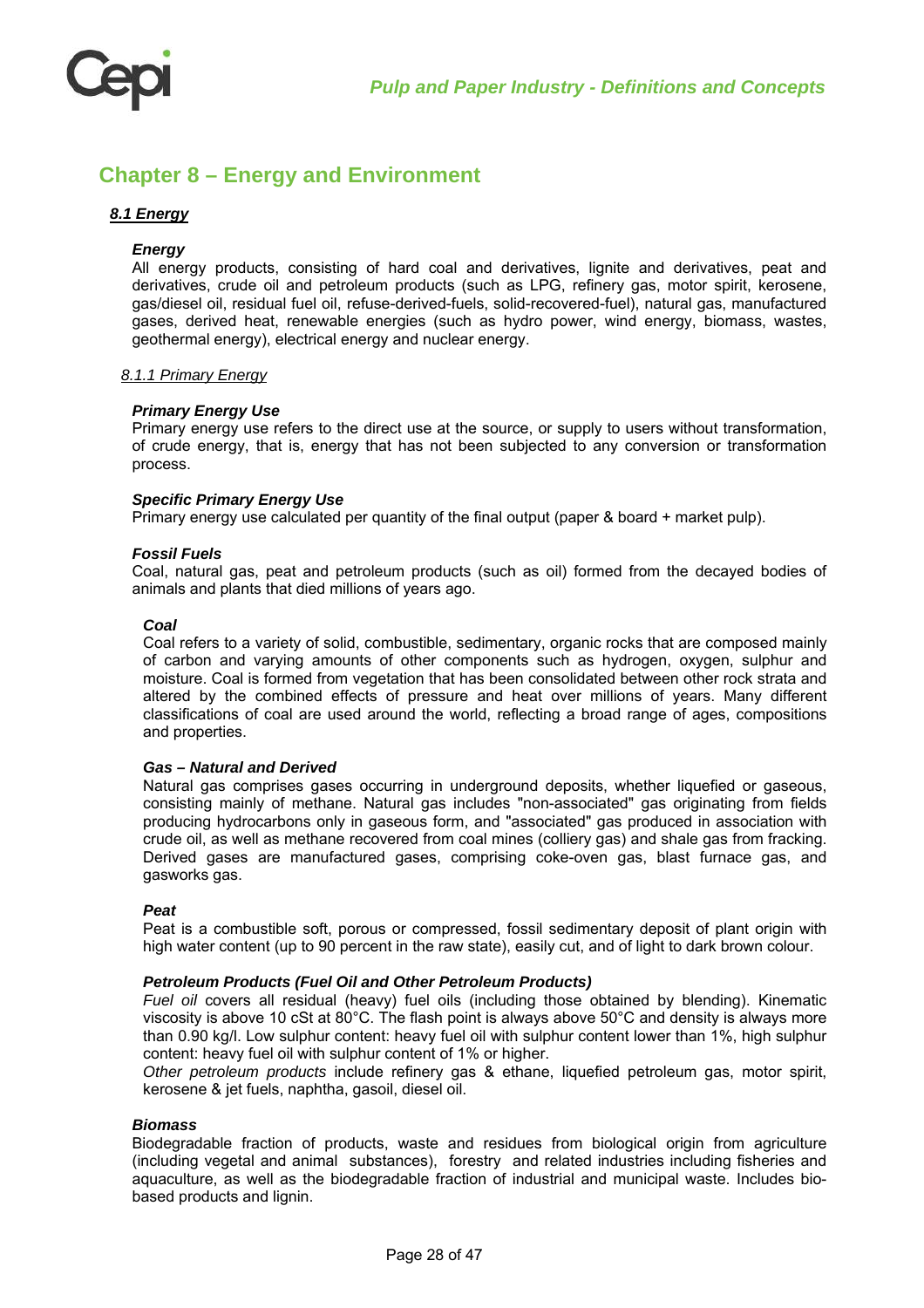![](_page_28_Picture_0.jpeg)

#### *Bio-Based Products*

Material of biological origin excluding material embedded in geological formations and/or fossilized. Examples are (whole or parts of) plants, trees, algae, marine organisms, micro-organisms, animals, etc.

#### *Bioliquids - Biofuels*

Bioliquids are liquid fuels for energy purposes other than for transport, including electricity and heating and cooling, produced from biomass. Biofuels means liquid or gaseous fuels for transport produced from biomass.

#### *Black Liquor*

Black liquor is generated in the chemical pulping process (kraft, sulphite) and recovered in the recovery boiler. Black liquor contains organic substances (essentially the separated lignin residue but also minor dissolved components of wood: extractives, hemicelluloses) and inorganic chemicals that resulted from the pulping process reactions. After washing and evaporation, the concentrated black liquor is led to the recovery system where cooking chemicals are recovered using energy made available from the combustion of organic substances. Additional energy from the flue-gases is recovered to produce heat, process steam and generate electrical power. Also known as spent cooking liquor.

#### *Lignin*

Wood substance, an aromatic polymer in the cell wall of plants. The binding substance in natural fibres. Lignin is dissolved out along with the carbohydrates in the pulping process.

#### *Energy from Renewable Sources*

Energy from renewable non-fossil sources, namely wind, solar, aerothermal, geothermal, hydrothermal and ocean energy, hydropower, biomass, landfill gas, sewage treatment plant gas and biogases.

#### *Other Energy – Waste of Waste*

Rejects from recycling operations (not from pulping) used as fuel (bought or produced on the site).

#### *Waste*

Any substance or object which the holder discards or intends or is required to discard.

#### *8.1.2 Electricity*

#### *Gross Electricity Generation*

Total gross electricity generation covers gross electricity generation in all types of power plants. The gross electricity generation at the plant level is defined as the electricity measured at the outlet of the main transformers, i.e. the consumption of electricity in the plant auxiliaries and in transformers is included.

#### *Net Electricity Generation*

Total net electricity generation covers net electricity generation in all types of power plants. Net electricity generation is defined as the total gross electricity generation (Code 107000) less the consumption of the auxiliary services of the power stations. The generation in pumped storage plants is included.

#### *Electricity Produced on Site*

Electrical energy produced on the mill site from different primary sources such as: hydro power, steam boilers, CHPs, recovery boilers, etc.

#### *Purchased Electricity*

Electrical energy bought from outside the mill to be used on site.

#### *Sold Electricity*

Net electrical energy produced on site and sent (sold) to the public grid network or other electricity consumers.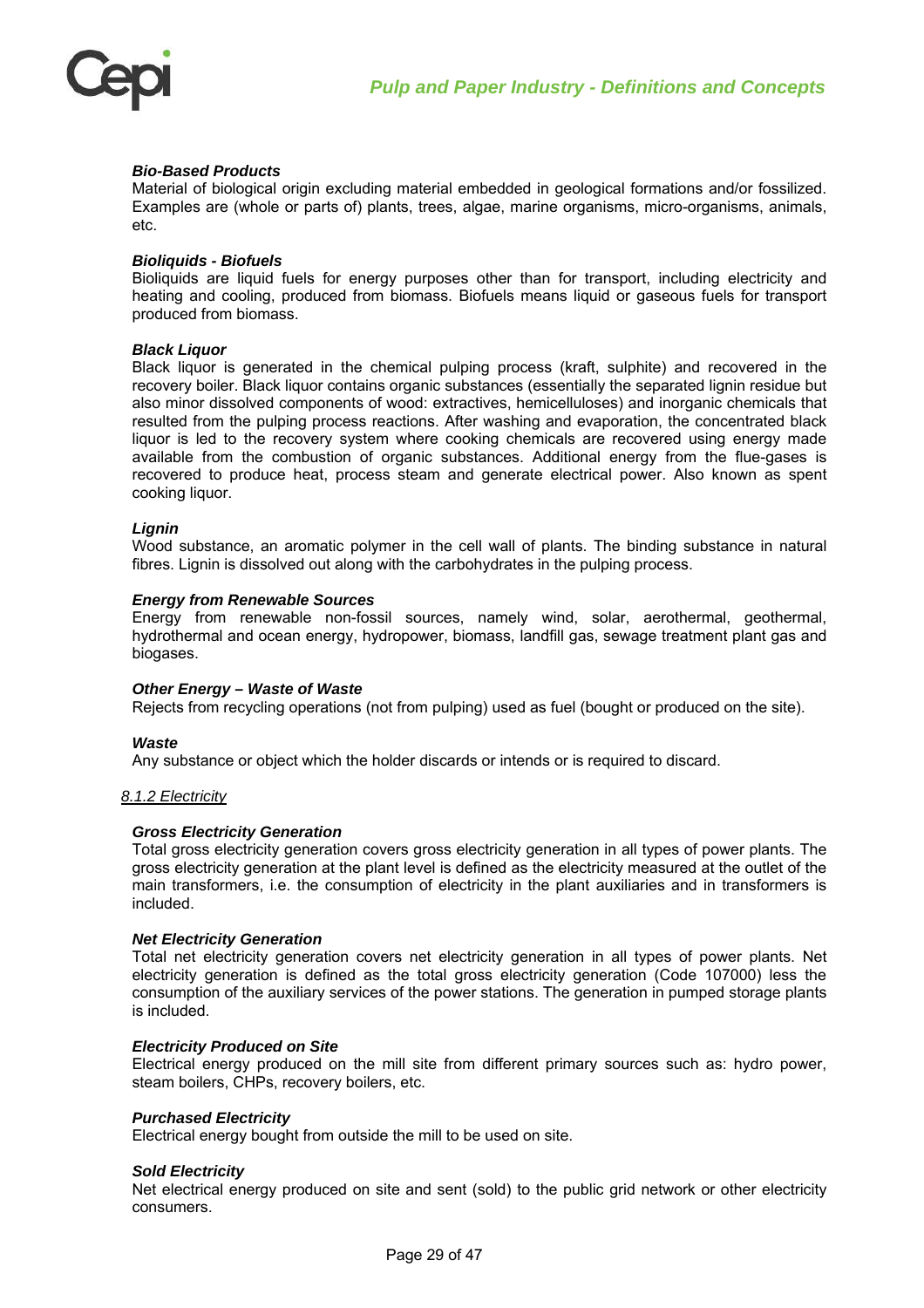![](_page_29_Picture_0.jpeg)

#### *Co-Generation (Combined Heat and Power - CHP)*

The definition of combined heat and power (CHP) or "cogeneration" implies that heat and electricity are produced simultaneously in one process. The overall efficiency of a CHP unit is used as a measure to determine whether the electricity generation is fully CHP or not. If the overall efficiency is above a threshold set at 75% (85% for steam condensing extraction turbines and combined cycle units), all the electricity generated is considered as CHP electricity.

#### *Net Bought Electricity*

Difference between "Purchased Electricity from the Grid" and "Sold Electricity".

#### *8.1.3 Heat*

#### *Heat Energy*

Heat is obtained from fuels combustion, nuclear reactors, geothermal reservoirs, capture of sunlight, exothermic chemical processes and heat pumps which can extract it from ambient air and liquids. It may be used for heating or cooling or converted into mechanical energy for transport vehicles or electricity generation. Commercial heat sold is reported under total final consumption with the fuel inputs allocated under power generation.

#### *Heat Produced on Site*

Total heat production in heating plants and in combined heat and power plants. It includes the heat used by the auxiliaries of the installation which use hot fluid (space heating, liquid fuel heating, etc.) and losses in the installation/network heat exchanges. For auto producing entities (= entities generating electricity and/or heat wholly or partially for their own use as an activity which supports their primary activity) the heat used by the undertaking for its own processes is not included.

#### *Purchased Heat*

Purchased heat not included in the primary energy use.

#### *Sold Steam*

Steam delivered to outside the industry. It does mean outside the mill.

#### *Sold Other Heat*

Any other heat delivered to outside the industry (warm water, thermal fluids…).

#### *8.2 Water*

#### *8.2.1 Water Intake*

#### *Water Intake*

The amount of freshwater abstracted by source and any other water received at the mill and the amount of water content in purchased materials and products for the purpose of pulp and paper production.

#### *Freshwater Abstracted*

Freshwater abstracted by source and any other water received at the mill for the purpose of pulp and paper production.

#### *Surface Water*

All waters on the surface of the Earth found in rivers, streams, ponds, lakes, marshes, wetlands, as well as ice and snow, and transitional, coastal and marine waters.

#### *Groundwater*

All water from below the surface of the ground in the saturation zone and in direct contact with the ground or subsoil.

#### *Municipal Supply Water*

All public or private water services that are providing drinking water for the society, its citizens, activities and services.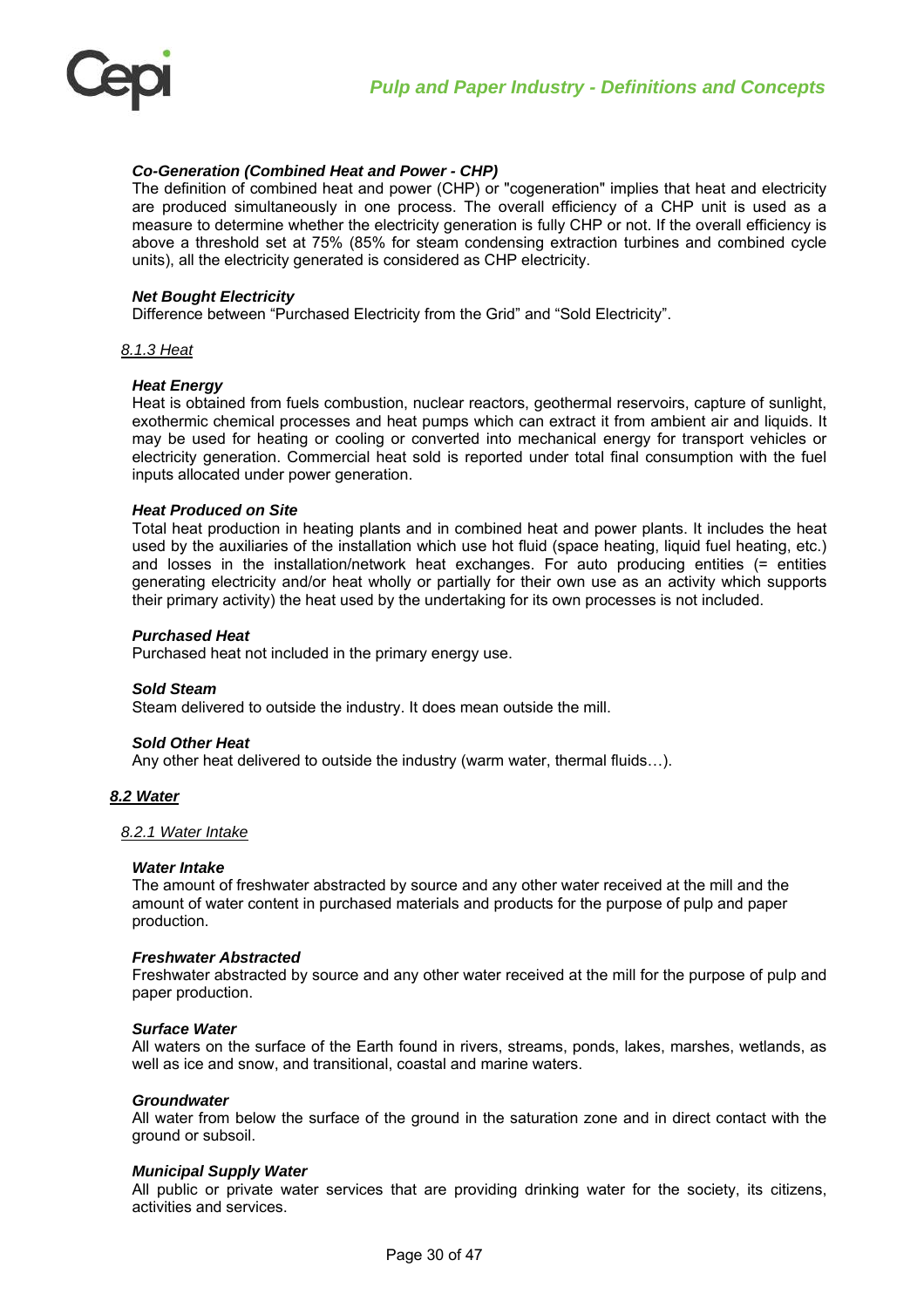![](_page_30_Picture_0.jpeg)

#### *Other Water Received*

For example desalinated sea water and reclaimed wastewater treated externally of the mill.

#### *Water Content in Purchased Materials and Products*

Water content in purchased materials and products for the purpose of pulp and paper production.

#### *Water Content in Fibrous Materials*

From forest (timberland), i.e. water content in wood chips etc, market pulp and recycled fibre.

#### *Water Content in Non-Fibrous Materials*

Water content in process chemicals, coating pigments, fillers, etc.

#### *Other purchased materials or products*

For example steam, hot water, etc.

#### *8.2.2 Water in Manufacturing*

#### *Cooling Water*

Water used for cooling purposes (used to absorb and remove heat). Depending upon the mill, (noncontact) cooling water may be used for process needs. It includes the fresh water which feeds the cooling water circuit (e.g. water towers) and then it is either discharged or re-circulated after recooling or is used as warm water in the pulping process.

#### *Process Water*

Water used in a manufacturing or treatment process or in the actual product manufactured. Examples would include water used for washing, rinsing, direct contact, cooling, solution make-up, chemical reactions, and gas scrubbing in industrial and food processing applications. In many cases, water is specifically treated to produce the quality of water needed for the process.

#### *8.2.3 Wastewater Outflow*

#### *Wastewater Outflow*

The amount of wastewater discharged from mill site to final destination.

#### *Reservoir*

Artificial and heavily modified surface bodies (surface water).

#### *Transitional Water*

Discharge to brackish water i.e. mixture of freshwater and sea water or to an estuary with a free connection to the open sea.

#### *Municipal Wastewater Treatment Plant*

Wastewater from the mill site discharged/piped and treated at external wastewater treatment plant.

#### *8.2.4 Water Consumption*

#### *Water Consumption*

Equals water lost during manufacturing plus water in sold products and water in waste  $-$  i.e. "the portion of the water that is removed from a water source that is not immediately returned to the water source."

#### *Evaporation*

Conversion from a liquid or solid state to a vapour.

#### *Water Lost during Manufacturing*

Water evaporated to the atmosphere during manufacturing, from on-site wastewater treatment facilities and any other water evaporated to air or lost to soil.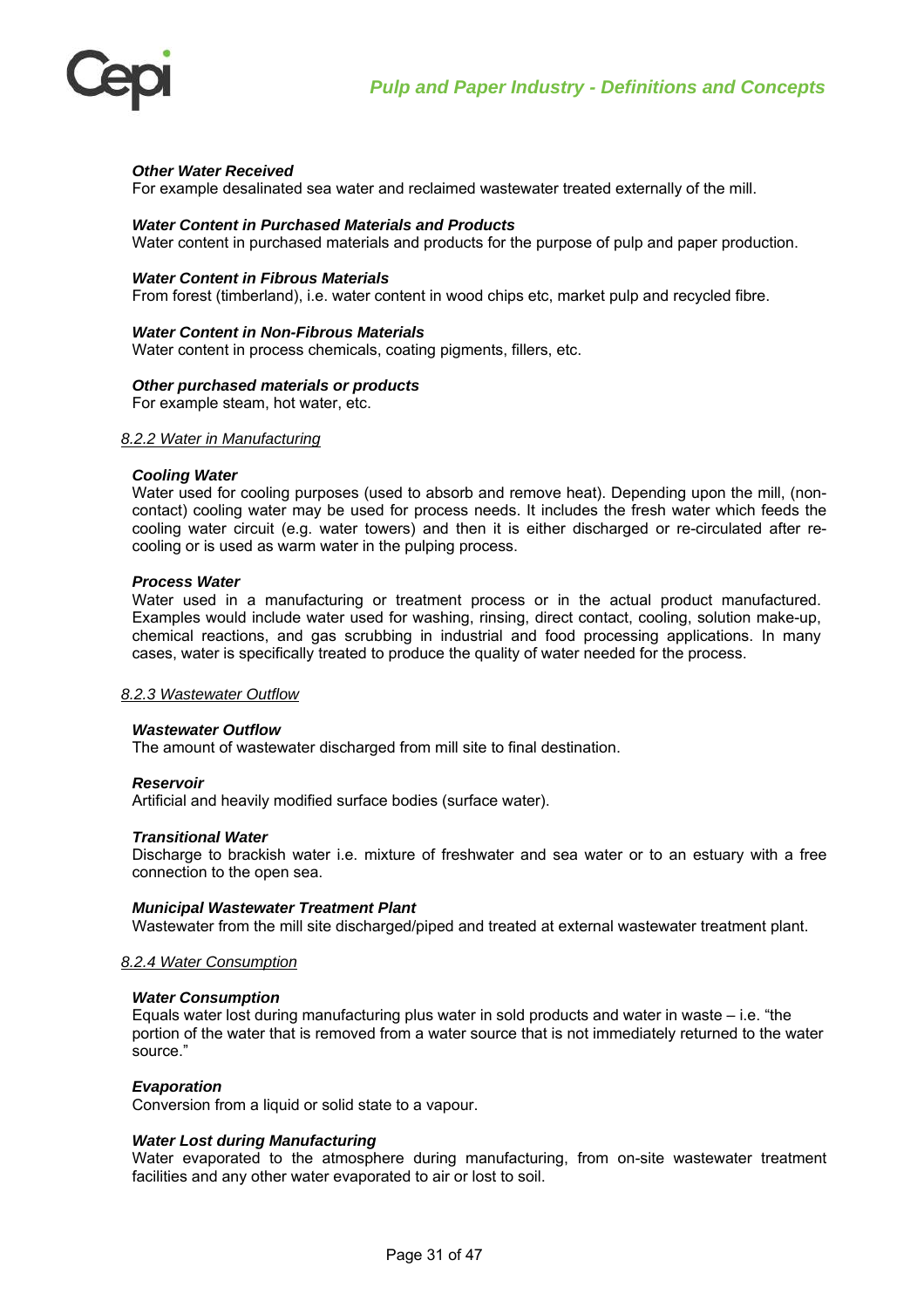![](_page_31_Picture_0.jpeg)

#### *Water in Products Sold*

Water content in manufactured products sold (at gate) to the market, in pulp, paper and any other products. Water contained in finished products sold is calculated based on factors – supporting calculation table for optional use is provided by Cepi.

#### *Water in Waste*

Water content in waste that is permanently stored on site or removed from site for treatment off site or for deposit on landfill. Includes water in rejects – e.g. contrary bale content –, water in sludge – from paper production, de-inking, wastewater – and water in any other solid residual. Water contained in waste is calculated based on factors – supporting calculation table for optional use is provided by Cepi.

#### *8.2.5 Wastewater Treatment*

#### *Wastewater Treatment*

Waste water treatment techniques are end-of-pipe (secondary techniques or abatement techniques). Because it is not always possible to prevent pollution at the source, end-of-pipe techniques are those that treat the waste stream arising from a process or storage unit, or an area, or part thereof, to reduce its pollutant content. Waste water treatment techniques aim to reduce waste water and the pollutants it carries. They encompass pre-treatment at the source or in combined streams as well as final treatment of collected waste water before discharge into a receiving water body.

#### *Primary Treatment*

Physico-chemical treatment, such as equalisation, neutralisation or sedimentation. Equalisation (e.g. in equalising basins) is used to prevent large variations in flow rate, temperature and contaminant concentrations and thus to avoid overloading the waste water treatment system.

#### *Secondary Treatment*

For the treatment of waste water by means of microorganisms, the available processes are aerobic and anaerobic treatment. In a secondary clarification step, solids and biomass are separated from effluents by sedimentation, sometimes combined with flocculation.

#### *Tertiary Treatment*

Advanced treatment comprises techniques, such as filtration for further solids removal, nitrification and denitrification for nitrogen removal or flocculation/precipitation followed by filtration for phosphorus removal. Tertiary treatment is normally used in cases where primary and biological treatment are not sufficient to achieve low levels of TSS, nitrogen or phosphorus, which may be required e.g. due to local conditions.

#### *8.3 Emissions*

#### *Emissions*

Means the direct or indirect release of substances, vibrations, heat or noise from individual or diffuse sources […] into air, water or land.

#### *Specific Emissions*

Emissions calculated per quantity of the final output (paper & board + market pulp).

#### *8.3.1 Air Emissions*

#### Carbon Dioxide (CO<sub>2</sub>)

A naturally occurring gas, also a by-product of burning fossil fuels from fossil carbon deposits, such as oil, gas and coal, of burning biomass, of land use changes and of industrial processes (e.g., cement production). It is the most important anthropogenic Greenhouse Gas (see definition below). CO2 emissions are fossil emissions – from stationery combustion of fossil fuels – or biogenic emissions – emissions directly resulting from the combustion, decomposition, or processing of biologically based materials other than fossil fuels, peat, and mineral sources of carbon.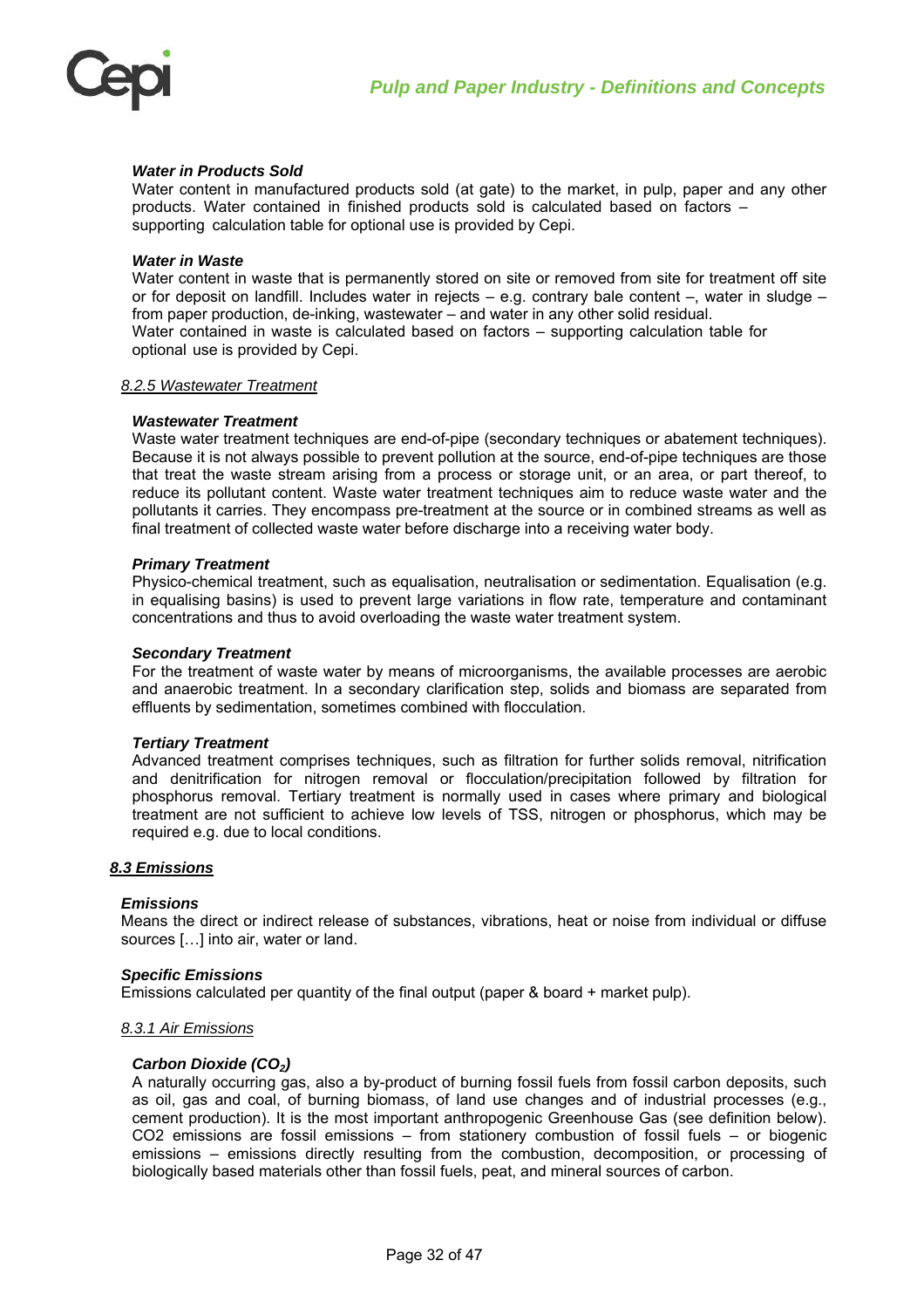![](_page_32_Picture_0.jpeg)

#### *Indirect CO2 Emissions*

 $CO<sub>2</sub>$  emissions from net bought electricity, calculated as "net bought electricity" multiplied by the "electricity emissions factor" applied in each country. The factors are reported in Annex 11.

#### *Electricity Emissions Factors*

CO<sub>2</sub> emissions per kWh from electricity generation: CO2 emissions from fossil fuels consumed for electricity generation, in both electricity-only and combined heat and power plants, divided by output of electricity generated from fossil fuels, nuclear, hydro (excl. pumped storage), geothermal, solar, wind, tide, wave, ocean and biofuels. Both main activity producers and autoproducers have been included in the calculation.

#### *Greenhouse Gas (GHG)*

Those gaseous constituents of the Earth's atmosphere, both natural and anthropogenic, with properties that cause the greenhouse effect. Water vapour (H2O), carbon dioxide (CO2), nitrous oxide (N2O), methane (CH4) and ozone (O3) are the primary greenhouse gases in the atmosphere. The Kyoto Protocol deals with these greenhouse gases, except for water vapour, as well as sulphur hexafluoride (SF6), hydrofluorocarbons (HFCs) and perfluorocarbons (PFCs).Other entirely humanmade greenhouse gases in the atmosphere, such as the halocarbons and other chlorine- and bromine-containing substances, are dealt with under the Montreal Protocol.

#### *Methane (CH4)*

Methane is a colourless gas, odourless at low concentrations, but with sweetish chloroform-like odour at high concentration. It is one of the six greenhouse gases to be mitigated under the Kyoto Protocol. Methane is the major component of natural gas and associated with hydrocarbon fuels (animal husbandry and agriculture). The gas is highly combustible, and mixtures of about 5 to 15 per cent in air are explosive. Upon release into the atmosphere, methane is destroyed by reactions with other chemicals in the atmosphere, giving a lifetime of about 10 years.

#### **Sulphur Emissions (SOx)**

Sulphur emissions come from fossil fuel combustion by power plants, large industries, and mobile sources, and from some industrial processes. It is harmful to vegetation and contributes to adverse health effects and to the formation of ground-level ozone and fine particle pollution. Sulphur dioxide and other sulphur compounds are listed as polluting substances e.g. in the Industrial Emissions Directive (IED) (Annex II).

Total sulphur (S) emissions to air are the sum of sulphur dioxide, TRS and all other gases containing sulphur compounds.

• Sulphur dioxide (SO2) is major air pollutant of sulphuric emissions. When expressed as sulphur emissions (S) in tonnes, 2 tonnes of SO2 equals 1 tonne of S.

• Total reduced sulphur (TRS). The sum of the following reduced malodorous sulphur compounds generated in the pulping process: hydrogen sulphide, methyl mercaptan, dimethylsulphide and dimethyldisulphide, expressed as sulphur. (Source BAT conclusions, PP). Hydrogen sulphide (H2S) is the main contributor.

• Other gases containing sulphur compounds include is e.g. SO3.

#### *Nitrogen Oxides (NOx)*

Nitric oxide (NO) and nitrogen dioxide (NO2) are together referred to as nitrogen oxides (NOX). The sum of nitrogen oxide (NO) and nitrogen dioxide (NO2), expressed as NO2.

#### *Particulate Matter (Dust)*

Particulate matter (synonymous dust) is a collective name for all solid particles (of any shape, structure or density) or liquid materials (droplets and aerosols) suspended in air, including dust, smoke, soot, pollen and soil particles. These complex mixtures include both organic and inorganic particles and vary greatly in size, composition and origin. Based on size, particulate matter is often divided into two main groups. The coarse fraction contains the larger particles with a size ranging from 2.5 to 10 μm (PM10– PM2.5). The fine fraction contains the smaller ones with a size up to 2.5 μm (PM2.5). The particles in the fine fraction which are smaller than 0.1 μm are called ultrafine particles. Particles present in the flue-gas are determined from waste gases as 'mass concentration of dust' according to an appropriate standard method, e.g. gravimetric method EN 13284-1.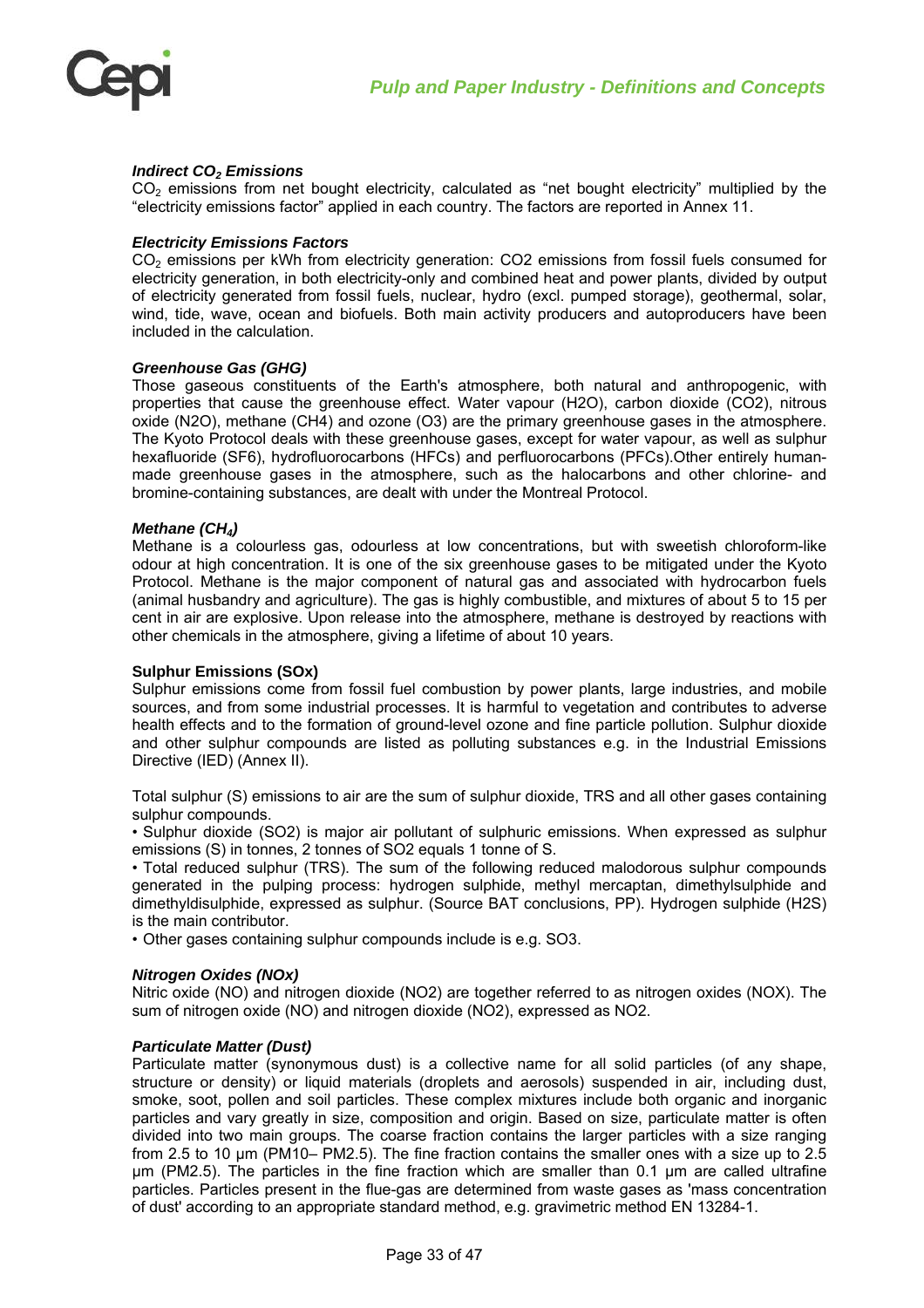![](_page_33_Picture_0.jpeg)

#### *8.3.2 Water Emissions (Discharge of Pollutants)*

Discharge of pollutants at point source after internal or external treatment to final destination for pollutants specified following legal requirements.

#### *Biochemical Oxygen Demand (BOD)*

BOD is the quantity of dissolved oxygen required by microorganisms to decompose organic matter in waste water. BOD is related to the content of substances that can be biochemically oxidised. BOD can be seen as the easily degradable part of COD. The unit of measurement is mg O2/l.

#### *Chemical Oxygen Demand (COD)*

COD is the amount of chemically oxidisable organic matter in waste water (normally referring to analysis with dichromate oxidation).

#### *Total Suspended Solids (TSS)*

Total suspended solids (in waste water). Suspended solids consist of small fibre fragments, fillers, fines, non-settled biomass (agglomeration of microorganisms) and other small particles.

#### *Total Nitrogen*

Total nitrogen (Tot-N) expressed as N, includes organic nitrogen, free ammonia and ammonium (NH4+-N), nitrites (NO2--N), nitrates (NO3--N) and organic nitrogen compounds. Nitrogen is released to water from mills due to the content in wood, use in biological treatment plant and use of chemicals.

#### *Total Phosphorus*

Total phosphorous (Tot-P) expressed as P, includes dissolved phosphorus plus any insoluble phosphorus carried over into the effluent in the form of precipitates or within microbes.

#### *Adsorbable Organic Halides (AOX)*

Adsorbable organic halides measured according to the EN ISO: 9562 standard method for waste waters and expressed as chloride in mg CI/I. It includes adsorbable organically bound chlorine, bromine and iodine.

#### *8.4 Residues and Sludges*

#### *Residues and Sludges*

All residues from the pulp and paper production and waste water treatment processes are included: bark, ashes, green liquor sludges, other sludges, paper rejects, etc.

#### *Sludge*

A semifluid mass of sediment resulting from treatment of water, sewage and/or other wastes. A soft, soupy, or muddy bottom deposit, such as found on tideland or at the bottom of a water body.

#### *Landfill*

A waste disposal site for the deposit of the waste onto or into land (i.e. underground).

#### *Use on Land*

Residues are used as soil improvers in road construction and on land reconstruction applications. For example, a large fraction of deinking sludge consists of carbonates and clay and can act as liming agents, acidity controllers, and structure improvers in agricultural land. Ash can be used in land construction and also as a fertiliser.

#### *Incineration with Energy Recovery*

Since these residues are, to a large extent, based on wood they are ideal for co-combustion in heat or power generating plants. Since wood is a renewable resource, combustion of pulp and paper production residues with energy recovery contributes to the battle against global warming.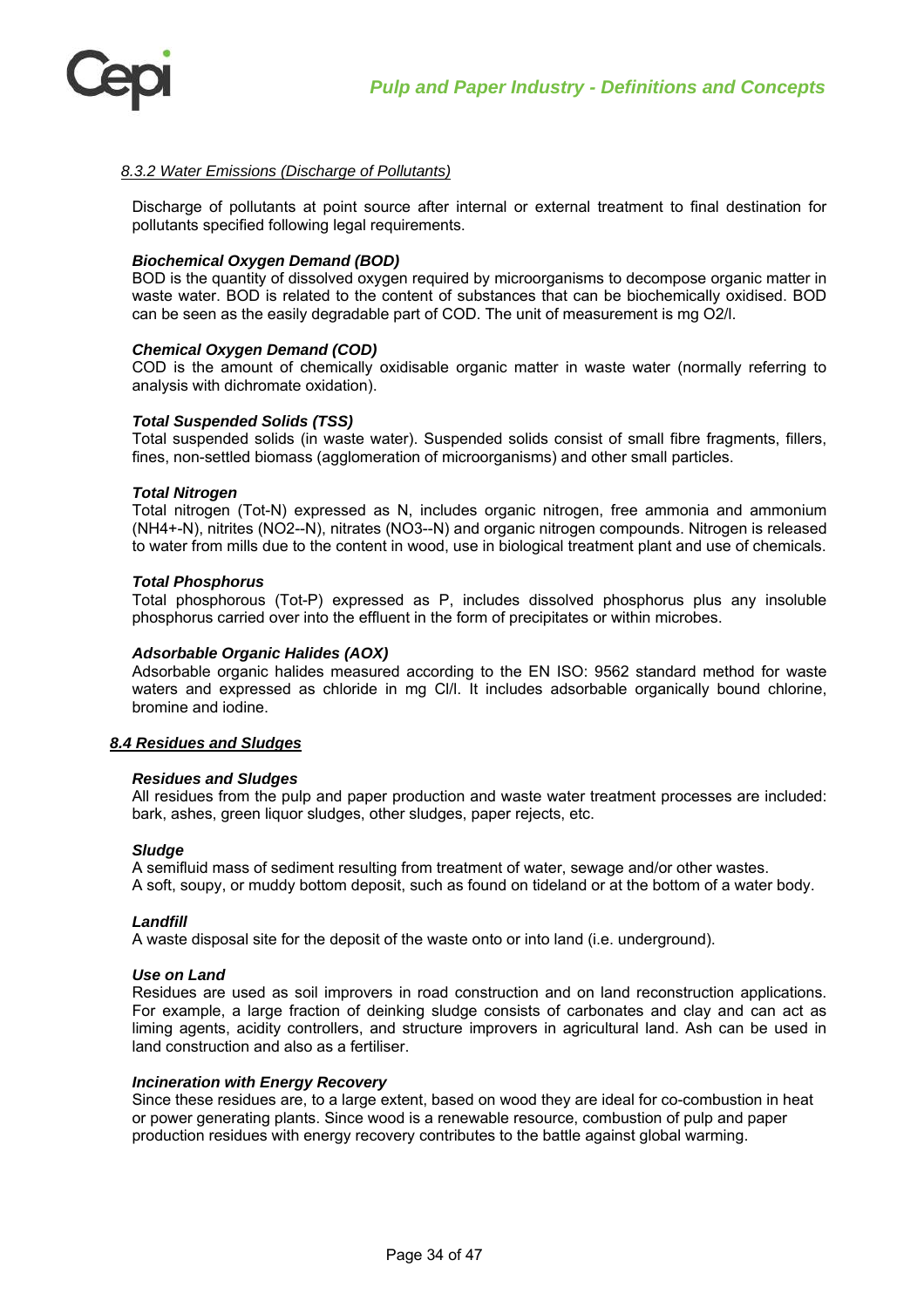![](_page_34_Picture_0.jpeg)

#### *8.5 Environmental Management System*

#### *Eco-Management and Audit Scheme (EMAS)*

The EU Eco-Management and Audit Scheme (EMAS) is a voluntary management instrument developed by the European Commission for companies and other organisations (all economic and service sectors, applicable world-wide) to evaluate, report, and improve their environmental performance. EMAS is open to every type of organisation eager to improve its environmental performance. Its objective is to improve the environmental performance of organisations by having them commit to both evaluating and reducing their environmental impact, and continuously improving their environmental performance. External and independent nature of the EMAS registration process ensures credibility and reliability of the scheme. This includes both the actions taken by an organisation to continuously improve its environmental performance, and the organisation's disclosure of information to the public through the environmental statement.

#### *Environment Management System (ISO 14001)*

The ISO 14000 family addresses various aspects of environmental management developed by ISO (International Organization for Standardization). ISO 14001:2004 sets out the criteria for an environmental management system. It maps out a framework that a company or organization can follow to set up an effective environmental management system. It can be used by any organization regardless of its activity or sector and can be certified to. Using ISO 14001 can provide assurance to company management and employees as well as external stakeholders that environmental impact is being measured and improved; however the standard does not state requirements for environmental performance. ISO 14004:2004 provides guidance on the establishment, implementation, maintenance and improvement of an environmental management system and its coordination with other management systems.

#### *Energy Management System (ISO 50001)*

ISO 50001:2011 sets requirements with guidance for establishing, implementing, maintaining and improving an energy management system with the purpose to support organizations in all sectors to enable an organization to follow a systematic approach in achieving continual improvement of energy performance, including energy efficiency, energy use and consumption, through the development of an energy management system.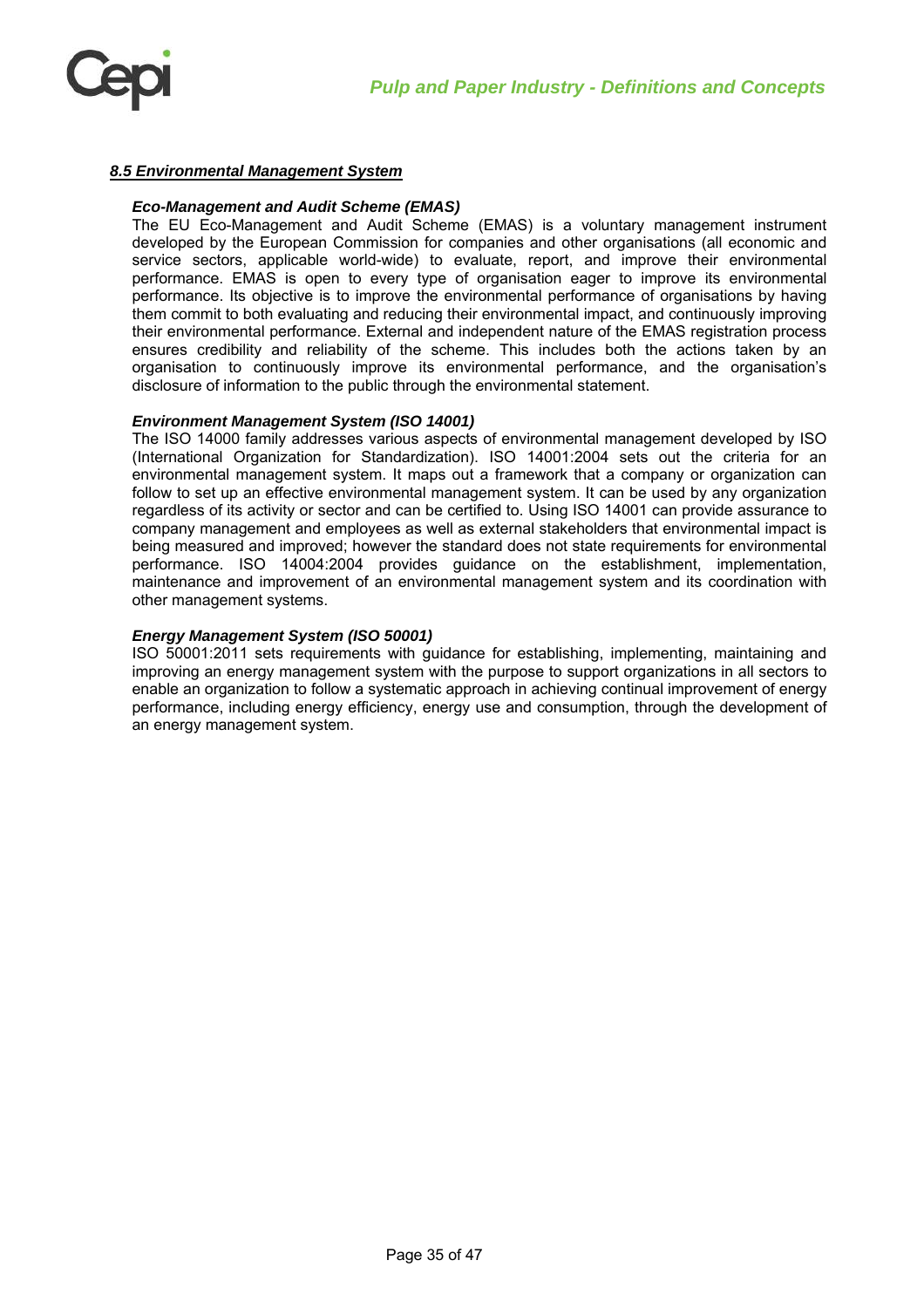![](_page_35_Picture_0.jpeg)

# **Chapter 9 – Social Affairs**

#### *9.1 Employment*

#### *Employment*

The number of employees concerned with the manufacture of pulp and/or paper as recorded by Cepi member associations at a specific point during the year concerned. Includes all full-time and part-time employees in what might be classed as blue-collar and white-collar occupations.

Employment figures reported in Cepi annual statistics don't include employees in converting operations. However, employees of integrated converting operations (within the producing mill) and those of headquarters are included.

#### *Number of "Man-years"*

All employees who are on the payroll of the mill calculated as full time employees during the year (full year equivalent)

#### *Total Number of Worked Hours*

Refers to the total worked hours for the mill (planned hours plus overtime of all employees worked minus absenteeism due to sickness, holidays, sabbaticals…)

#### *9.2 Accidents*

#### *Number of Accidents*

Fatality: accident at work leading to the death of the victim within a year after the date of the accident 1 to 3 days lost time accidents: number of accidents resulting 1 to 3 days of absence after the accident day

More than 3 days lost time accidents: number of accidents resulting 4 and more days of absence after the accident day (counting starts on the 4th day)

#### *Accident Rate*

Number of all lost-time-accidents at work (fatal and non-fatal) divided by the number of employed persons times 1000

#### *Lost Time Accidents Frequency Rate*

Number of lost-time-accidents/worked hours \* 1,000,000

#### *Accidents Travelling to and from Work*

These accidents refer to commuting accidents from and to work. If a person has e.g. a traffic accident outside the mill in the course of a business trip, that accident should be recorded under "number of accidents at work".

#### *Lost Workdays*

Total number of days lost due to accidents at work

#### *9.3 Health and Safety*

#### *OHSAS 18000*

International occupational health and safety management system specification. It comprises of OHSAS 18001, which is an Occupation Health and Safety Assessment Series for health and safety management systems. OHSAS 18001 is intended to help an organizations to control occupational health and safety risks. It was developed in response to widespread demand for a recognized standard against which to be certified and assessed.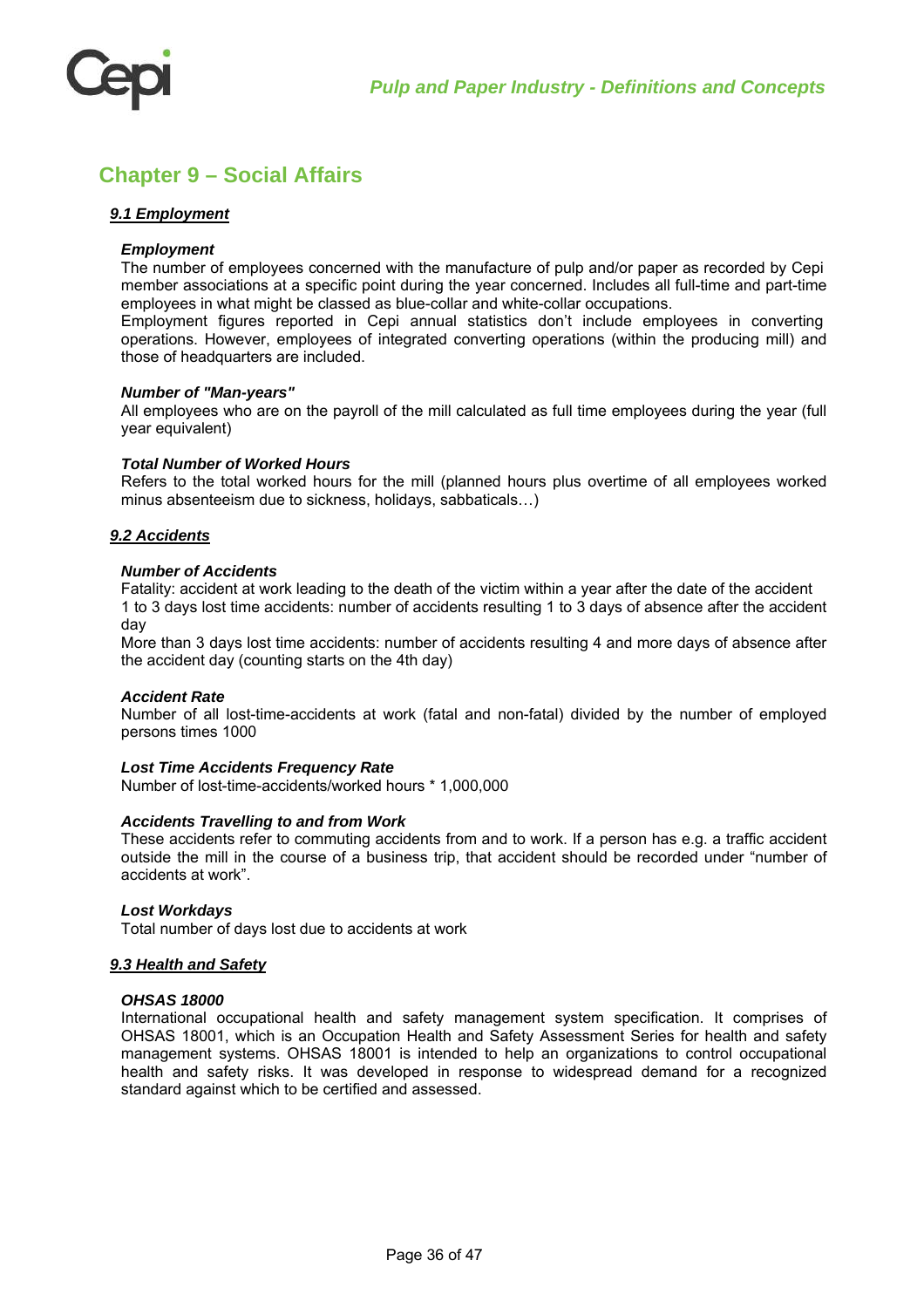![](_page_36_Picture_0.jpeg)

# **I - List of Terms**

| Abstracted (Water)               | 30 | Classes (PFR)                        | 16 |
|----------------------------------|----|--------------------------------------|----|
| <b>Accident Rate</b>             | 36 | Clay                                 | 21 |
| Accidents                        | 36 | Coal                                 | 28 |
| <b>Added Value</b>               | 7  | <b>Coated Graphic Papers</b>         | 24 |
| Additives                        | 20 | <b>Coated Mechanical</b>             | 24 |
| Adsorbable Organic Halides       | 34 | <b>Coated Woodfree</b>               | 24 |
| Air Emissions                    | 32 | Coating                              | 23 |
| <b>AOX</b>                       | 34 | <b>Coating Chemicals</b>             | 20 |
| Apparent Consumption (P&B)       | 26 | <b>Coating Clay</b>                  | 21 |
| <b>Audit Scheme</b>              | 35 | COD                                  | 34 |
| Average Size of Mills            | 7  | Co-generation (CHP)                  | 30 |
| <b>Bagasse</b>                   | 14 | Collection                           | 17 |
| Bamboo                           | 14 | Collector                            | 17 |
| <b>Bentonite</b>                 | 21 | Colouring (Materials for)            | 20 |
| <b>Bio-based Products</b>        | 29 | Company                              | 6  |
| <b>Biochemical Oxygen Demand</b> | 34 | Composting                           | 17 |
| <b>Biofuels</b>                  | 29 | Coniferous                           | 10 |
| <b>Bioliquids</b>                | 29 | Consumption (Paper and Board)        | 26 |
| <b>Biomass</b>                   | 28 | Consumption (PFR)                    | 16 |
| <b>Black Liquor</b>              | 29 | Consumption (Pulp)                   | 14 |
| <b>Bleached Sulphate</b>         | 13 | Consumption (Water)                  | 31 |
| <b>Bleached Sulphite Pulp</b>    | 13 | Consumption (Wood)                   | 11 |
| Bleaching                        | 13 | Containerboard                       | 24 |
| <b>Board</b>                     | 23 | Converter                            | 26 |
| <b>BOD</b>                       | 34 | Converting                           | 26 |
| Broke (Mill)                     | 16 | <b>Cooling Water</b>                 | 31 |
| <b>Calcium Carbonate</b>         | 21 | Corporation                          | 5  |
| Capacity                         | 6  | Corrugated and Kraft                 | 16 |
| <b>Carbon Dioxide</b>            | 32 | <b>Deinked Pulps</b>                 | 14 |
| Carriage Paid To                 | 19 | Deinking                             | 14 |
| Cartonboard                      | 24 | Deliveries (Pulp)                    | 14 |
| <b>Case Materials</b>            | 24 | <b>Derived Gas</b>                   | 28 |
| Certification                    | 9  | Disposal                             | 17 |
| Changes in capacity              | 7  | <b>Dissolving Pulp</b>               | 14 |
| <b>Chemical Oxygen Demand</b>    | 34 | Dust                                 | 33 |
| <b>Chemical Pulp</b>             | 13 | Eco-Management and Audit Scheme      | 35 |
| Chemicals                        | 20 | Electricity                          | 29 |
| Chemi-thermomechanical Pulp      | 12 | <b>Electricity Emissions Factors</b> | 33 |
| Chips                            | 11 | <b>Electricity Generation</b>        | 29 |
| <b>Cigarette Paper</b>           | 25 | <b>Electricity Produced on Site</b>  | 29 |
|                                  |    |                                      |    |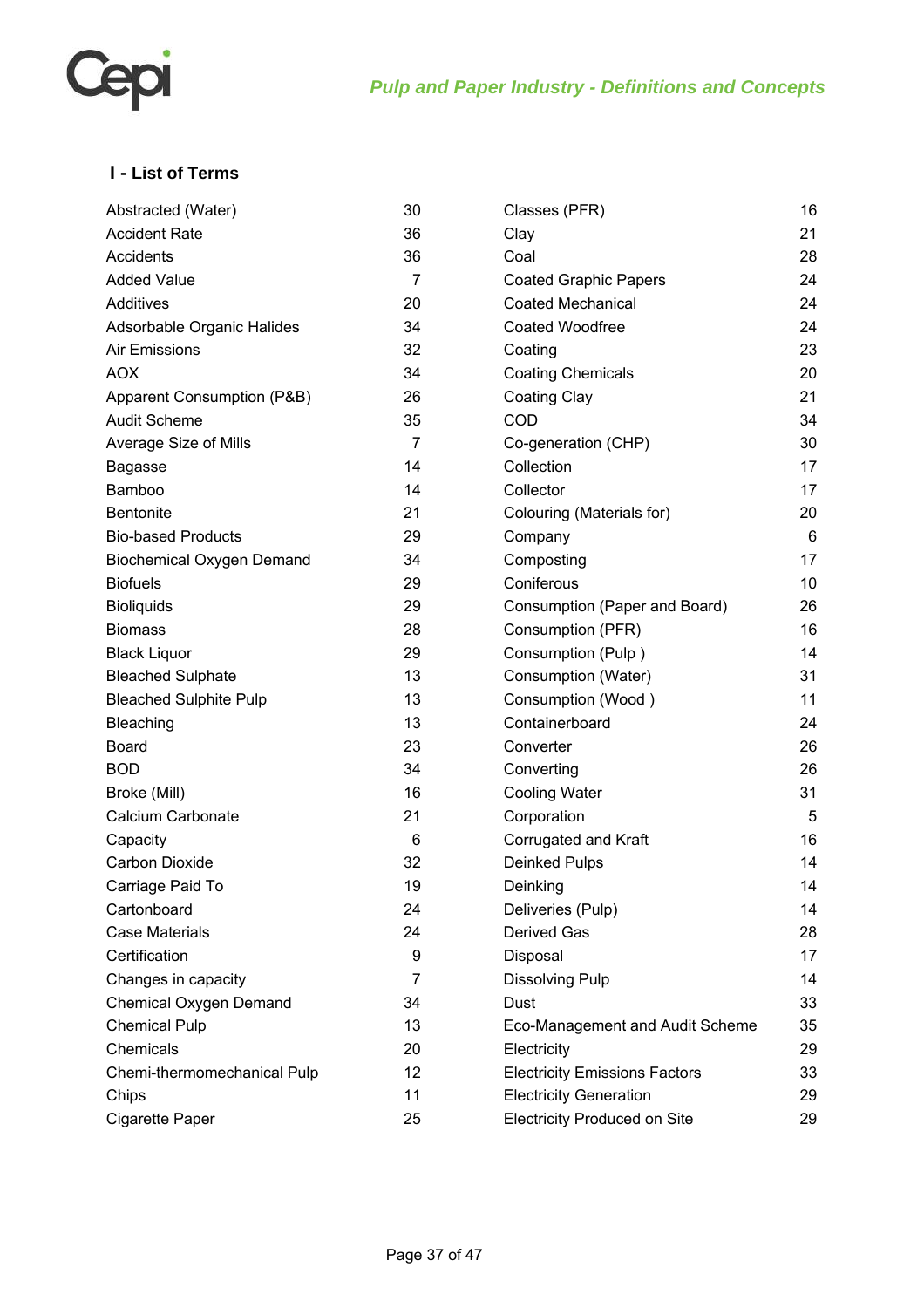# Cepi

| <b>EMAS</b>                      | 35 | Hardwood                           | 10             |
|----------------------------------|----|------------------------------------|----------------|
| Emissions                        | 32 | <b>Heat Energy</b>                 | 30             |
| Emissions Factors (Electricity)  | 33 | <b>Heat Produced on Site</b>       | 30             |
| Employment                       | 36 | <b>High Grades</b>                 | 16             |
| EN643                            | 18 | Incineration                       | 34             |
| Energy                           | 28 | Indirect CO <sub>2</sub> Emissions | 33             |
| Energy management system         | 35 | Industrial Paper and Board         | 25             |
| <b>Envelope Paper</b>            | 25 | <b>Industrial Production</b>       | 5              |
| Environmental Management System  | 35 | Industrial Residues (Wood)         | 10             |
| Evaporation                      | 31 | Insulating Paper or Board          | 25             |
| <b>Ex-mill Prices</b>            | 19 | Intake (Water)                     | 30             |
| <b>Ex-works Prices</b>           | 19 | <b>Integrated Paper Mill</b>       | 6              |
| <b>Felt Board</b>                | 25 | Integrated Pulp                    | 14             |
| <b>Fibres</b>                    | 8  | Internal Deliveries (P&B)          | 26             |
| <b>Fibrous Materials</b>         | 8  | Internal Deliveries (Pulp)         | 14             |
| Filler                           | 21 | Investments                        | $\overline{7}$ |
| <b>Filler Clay</b>               | 21 | <b>ISO 14001</b>                   | 35             |
| Filling (Materials for)          | 20 | ISO 50001                          | 35             |
| <b>Filter Paper</b>              | 25 | Kaolin                             | 21             |
| <b>Final Disposal</b>            | 17 | <b>Kraft Pulp</b>                  | 13             |
| Forest                           | 9  | Landfill                           | 34             |
| Forest Available for Wood Supply | 9  | Lignin                             | 29             |
| <b>Forest Certification</b>      | 9  | Loading (Materials for)            | 20             |
| <b>Fossil Fuel</b>               | 28 | Logging                            | 9              |
| <b>Free-delivered Prices</b>     | 19 | Logging Residues (Wood)            | 10             |
| <b>Freshwater Abstracted</b>     | 30 | Losses                             | 17             |
| Fuel Oil                         | 28 | Lost Workdays                      | 36             |
| <b>Fuel Wood</b>                 | 11 | Machine                            | 6              |
| <b>Functional Chemicals</b>      | 20 | Man-years                          | 36             |
| Gas                              | 28 | Market pulp                        | 14             |
| Generation (Electricity)         | 29 | Mechanical Paper or Board          | 23             |
| Grades (Paper and Board)         | 23 | <b>Mechanical Pulp</b>             | 12             |
| Grades (Pulp)                    | 12 | Methane                            | 33             |
| <b>Graphic Papers</b>            | 23 | Mill                               | 6              |
| Greenhouse Gas                   | 33 | <b>Mill Broke</b>                  | 16             |
| <b>Gross Domestic Product</b>    | 5  | <b>Mineral Chemicals</b>           | 20             |
| <b>Ground Calcium Carbonate</b>  | 21 | <b>Mixed Grades</b>                | 16             |
| Groundwater                      | 30 | <b>Modified Starches</b>           | 22             |
| Group                            | 5  | <b>Moulded Products</b>            | 25             |
| <b>Growing Stock</b>             | 9  | Municipal Supply Water             | 30             |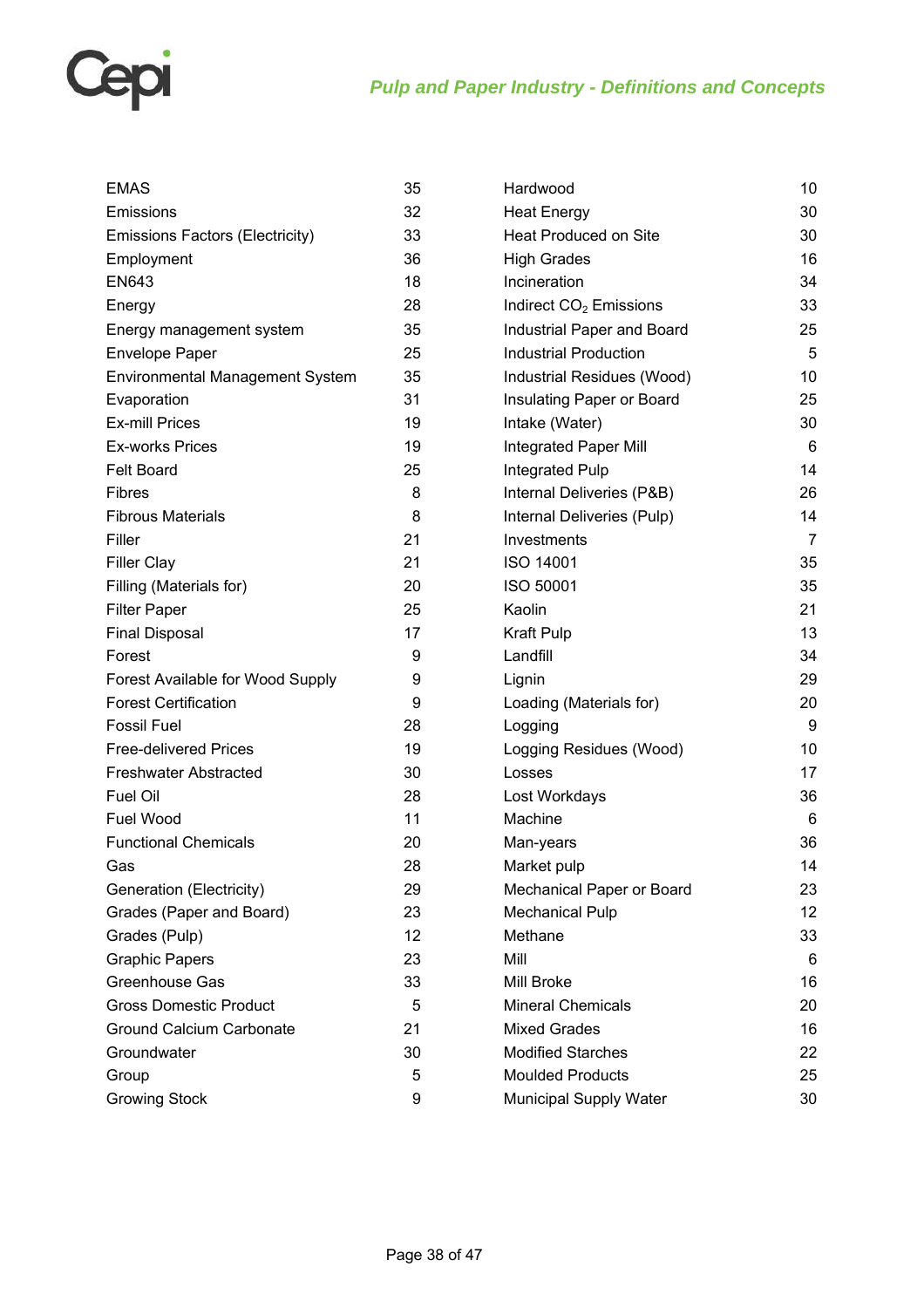![](_page_38_Picture_0.jpeg)

| <b>Native Starch</b>                         | 22             | Production (Paper and Board)   | 26             |
|----------------------------------------------|----------------|--------------------------------|----------------|
| <b>Natural Gas</b>                           | 28             | <b>Production Capacity</b>     | 6              |
| <b>Net Annual Increment</b>                  | 9              | Pulp                           | 12             |
| <b>Net Bought Electricity</b>                | 30             | Pulp Mill                      | 6              |
| <b>Net Production</b>                        | 26             | Pulping                        | 12             |
| Newspapers and Magazines                     | 16             | Pulpwood                       | 10             |
| Newsprint                                    | 23             | <b>Purchased Electricity</b>   | 29             |
| Nitrogen                                     | 34             | <b>Purchased Heat</b>          | 30             |
| Nitrogen Oxides                              | 33             | Raw materials                  | 8              |
| Non-Collectable                              | 17             | <b>Recovered Paper</b>         | 16             |
| Non-Coniferous                               | 10             | Recovery                       | 17             |
| <b>Non-Fibrous Materials</b>                 | 20             | Recyclability                  | 16             |
| Non-Integrated Pulp and Paper Mills          | 6              | <b>Recycled Pulp</b>           | 14             |
| Non-Wood Pulp                                | 14             | Recycling                      | 16             |
| <b>OHSAS 18000</b>                           | 36             | <b>Recycling Rate</b>          | 18             |
| <b>Operating Rate</b>                        | $\overline{7}$ | <b>Renewable Sources</b>       | 29             |
| Other Paper and Board                        | 25             | Reservoir                      | 31             |
| Other Paper and Board for Packaging          | 25             | <b>Residues</b>                | 34             |
| <b>Other Pulps</b>                           | 14             | <b>Retail Trade Turnover</b>   | 5              |
| Outflow (Water)                              | 31             | Roll                           | 26             |
| <b>Packaging Papers</b>                      | 24             | Roundwood                      | 10             |
| Paper                                        | 23             | Sanitary and Household         | 25             |
| Paper and Board                              | 23             | Sawdust                        | 11             |
| Paper for Recycling                          | 16             | Sawlogs                        | 10             |
| Paper Mill                                   | 6              | <b>Secondary Treatment</b>     | 32             |
| Paperboard                                   | 23             | Semi-Chemical Pulp             | 13             |
| <b>Particulate Matter</b>                    | 33             | Sheet                          | 26             |
| <b>Pellets</b>                               | 11             | Size of Mills                  | $\overline{7}$ |
| Phosphorus                                   | 34             | Sizing (Materials for)         | 20             |
| Pollutants                                   | 34             | Sludges                        | 34             |
| Population                                   | 5              | Social Affairs                 | 35             |
| <b>Precipitated Calcium Carbonate</b>        | 21             | Soda Pulp                      | 13             |
| Prices (PFR)                                 | 18             | Softwood                       | 10             |
| <b>Primary Energy</b>                        | 28             | Sold Electricity               | 29             |
| <b>Primary Pulp</b>                          | 12             | Sold Steam                     | 30             |
| <b>Primary Treatment</b>                     | 32             | Solid under Bark               | 10             |
| <b>Private Final Consumption Expenditure</b> | 5              | <b>Speciality Papers</b>       | 25             |
| <b>Process Chemicals</b>                     | 20             | <b>Specific Emissions</b>      | 32             |
| Process Losses                               | 17             | <b>Specific Primary Energy</b> | 28             |
| Process Water                                | 31             | Starch                         | 22             |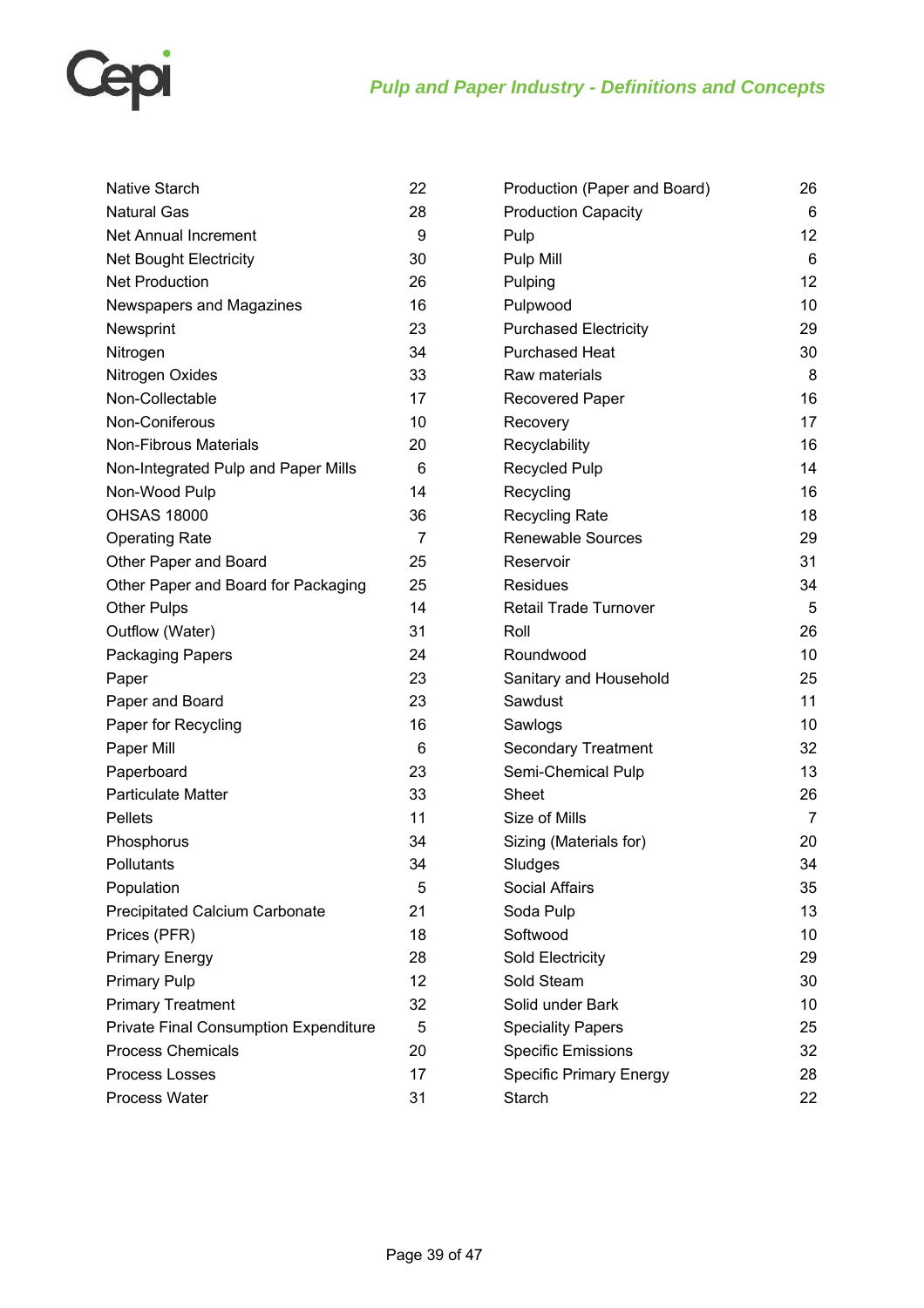# Cepi

# *Pulp and Paper Industry - Definitions and Concepts*

| <b>Stock Pulp</b>              | 12             | Wood                    | 9  |
|--------------------------------|----------------|-------------------------|----|
| Stocks (PFR)                   | 17             | <b>Wood Consumption</b> | 11 |
| <b>Straw</b>                   | 14             | Wood Pulp               | 12 |
| Sulphate Pulp                  | 13             | Woodfree Paper or Board | 23 |
| Sulphite Pulp                  | 13             | <b>Worked Hours</b>     | 36 |
| <b>Sulphur Emissions</b>       | 33             | Wrappings               | 25 |
| Surface Water                  | 30             |                         |    |
| <b>Suspended Solids</b>        | 34             |                         |    |
| Talc                           | 22             |                         |    |
| <b>Tertiary Treatment</b>      | 32             |                         |    |
| Thermo-Mechanical Pulp         | 12             |                         |    |
| <b>Total Deliveries (Pulp)</b> | 14             |                         |    |
| <b>Transitional water</b>      | 31             |                         |    |
| Treatment (Wastewater)         | 32             |                         |    |
| Turnover                       | $\overline{7}$ |                         |    |
| Unbleached Pulp                | 13             |                         |    |
| Unbleached Sulphate Pulp       | 13             |                         |    |
| Unbleached Sulphite Pulp       | 13             |                         |    |
| <b>Uncoated Graphic Papers</b> | 24             |                         |    |
| <b>Uncoated Mechanical</b>     | 24             |                         |    |
| <b>Uncoated Woodfree</b>       | 24             |                         |    |
| Use on Land                    | 34             |                         |    |
| Utilisation (PFR)              | 16             |                         |    |
| Utilisation by Sector (PFR)    | 17             |                         |    |
| <b>Utilisation Rate</b>        | 18             |                         |    |
| Value Added                    | $\overline{7}$ |                         |    |
| Veneer Logs                    | 10             |                         |    |
| Virgin Pulp                    | 12             |                         |    |
| <b>Wallpaper Base</b>          | 26             |                         |    |
| Waste                          | 16-29          |                         |    |
| Waste of Waste                 | 29             |                         |    |
| Wastewater                     | 31             |                         |    |
| <b>Wastewater Treatment</b>    | 32             |                         |    |
| Water                          | 30             |                         |    |
| <b>Water Consumption</b>       | 31             |                         |    |
| <b>Water Content</b>           | 31             |                         |    |
| <b>Water Emissions</b>         | 34             |                         |    |
| Water in Products Sold         | 32             |                         |    |
| Water in Waste                 | 32             |                         |    |
| Water Lost                     | 31             |                         |    |

| Wood                    |     |
|-------------------------|-----|
| <b>Wood Consumption</b> | 11  |
| Wood Pulp               | 12  |
| Woodfree Paper or Board | 23  |
| <b>Worked Hours</b>     | 36. |
| Wrappings               | 25  |
|                         |     |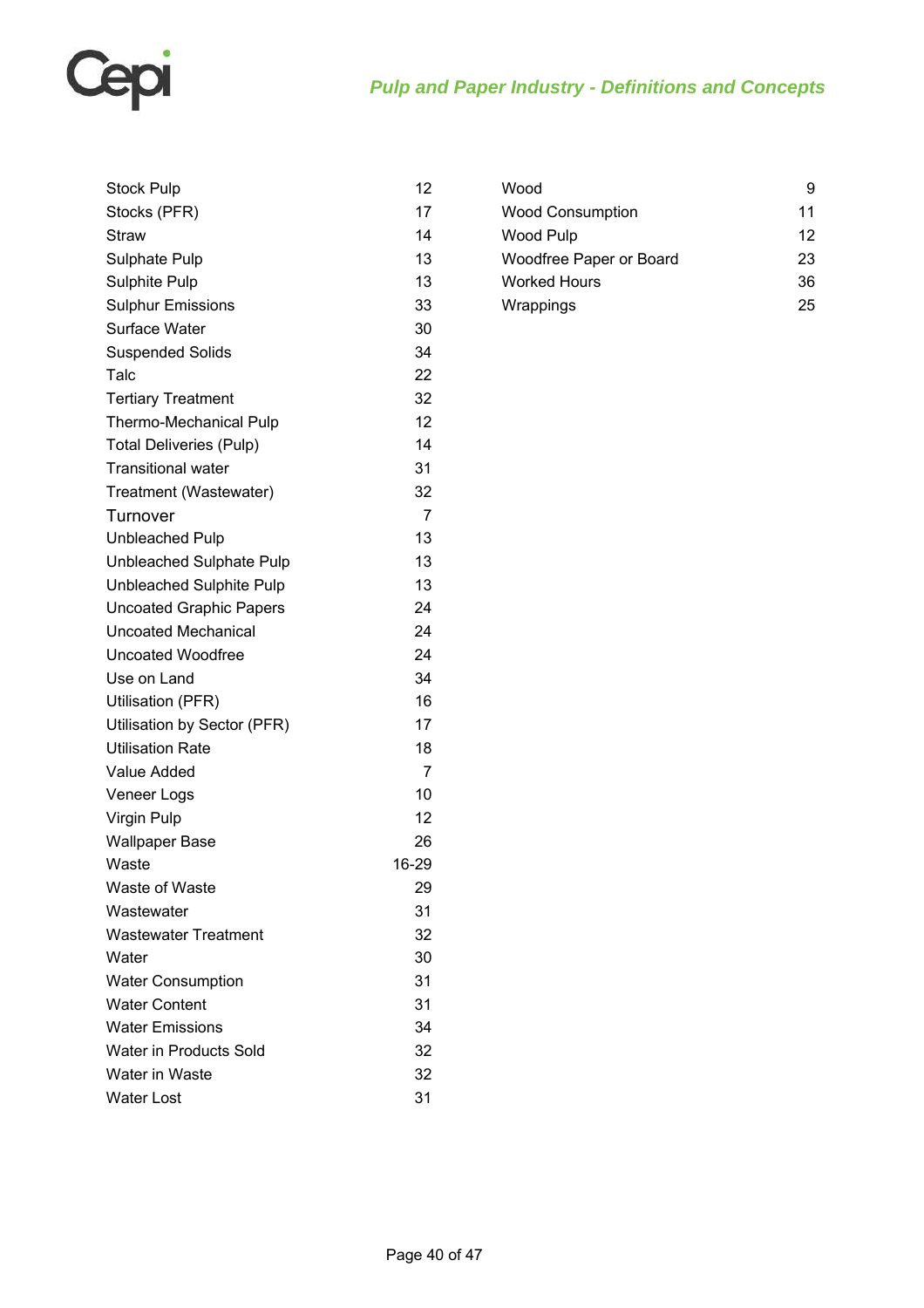![](_page_40_Picture_0.jpeg)

#### **II - References**

#### **1. Industry Structure**

Eurostat's Concepts and Definitions Database

http://ec.europa.eu/eurostat/ramon/nomenclatures/index.cfm?TargetUrl=LST\_NOM\_DTL\_GLOSSARY &StrNom=CODED2&StrLanguageCode=EN

[GDP] Eurostat's Concepts and Definitions Database - European Central Bank on-line glossary

[GDP at Market Price] Eurostat's Concepts and Definitions Database - United Nations, "System of National Accounts (SNA) 1993", United Nations, New York, 1993, § 6.236 - 6.237

[Industrial Production] Eurostat's Concepts and Definitions Database - Eurostat, News Releases, No. 38/2000, 23 March 2000, Luxembourg, 2000

[Private Final Consumption] Eurostat's Concepts and Definitions Database - Eurostat, "European System of Accounts - ESA 1995", Office for Official Publications of the European Communities, Luxembourg, 1996

[Mill] RISI Dictionary - https://www.risiinfo.com/community/paperdictionary

[Integrated Mill] BAT (Best Available Techniques) conclusions under Directive 2010/75/EU of the European Parliament and of the Council, for the production of pulp, paper and board – 26 September 2014.

[Production Capacity] FAO Pulp and paper capacities, 2013–2018 – ISSN 0255-7665

[Turnover & Value Added] Eurostat's Concepts and Definitions Database - European Union, Commission Regulation (EC) No 2700/98 of 17 December 1998 concerning the definitions of characteristics for structural business statistics.

[Investments] Eurostat's Concepts and Definitions Database - Definition of SBS Regulation variables (15 11 0).

#### **2. Raw Materials**

[Raw Materials] – Inputs to pulp and paper manufacturing – Raw Materials Sketch – Cepi, 2014

#### **3. Wood**

[Forest] FAOSTAT Glossary - Forest Resource Assessment (FRA)

[Forest for Wood Supply] MCPFE 2003 - Terms and definitions applied in the UN-ECE/FAO Temperate and Boreal Forest Resources Assessment 2000

[Growing Stock – Net Annual Increment] UNECE Statistical Glossary - Concepts and Definitions by Statistical Domain http://www1.unece.org/stat/platform/display/Statgloss/Forestry+Statistics

[Logging] EFI Compilation of forestry terms and definitions – Internal report No. 6, 2002.

[Wood Industrial Residues] - MCPFE 2003, Joint FAO/ECE/Eurostat/ITTO Questionnaire

[Wood Species] – FAOSTAT Joint FAO/UNECE/Eurostat/ITTO Questonnaire Definitions

[Pellets] FAOSTAT Joint FAO/UNECE/Eurostat/ITTO Questonnaire Definitions

[Sawdust] RISI Dictionary - https://www.risiinfo.com/community/paperdictionary

#### **4. Pulp**

[Pulp] Utipulp - The group or European Market wood pulp users.

[Pulp Grades] FAO Pulp and paper capacities, 2013–2018 – ISSN 0255-7665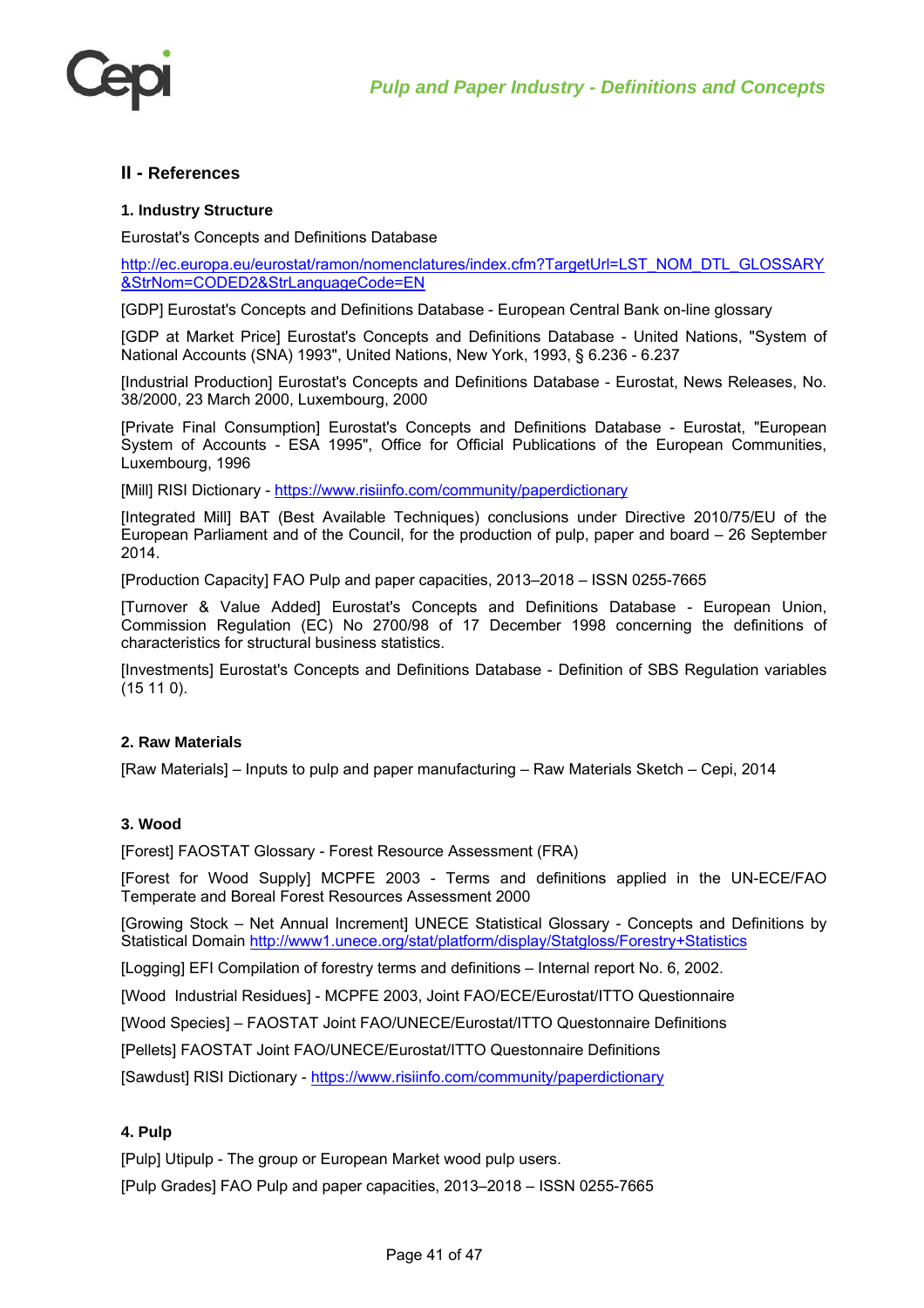![](_page_41_Picture_0.jpeg)

[Bleaching] ISO 4046-2 :2002 - Paper, board, pulps and related terms — Vocabulary — Part 2: Pulping terminology

[Market Pulp ] FAO Pulp and paper capacities, 2013–2018 – ISSN 0255-7665

[Stock Pulp] ISO 4046-3:2002 - Paper, board, pulps and related terms — Vocabulary — Part 3: Papermaking terminology

#### **5. Paper for Recycling**

[Watse] Waste Framework Directive 2008/98/EC of 19 November 2008

[Paper for Recycling] EN 643 – European List of Standard Grades on Paper and Board for Recycling

[Paper for Recycling Grades] Official Journal of the European Union L 290 – 31 October 2013 – Combined Nomenclature chapter 4707.

[Mill Broke] FSC (Forest Stewardship Council) - Sourcing reclaimed material for use in FSC Product Groups or FSC Certified Projects - FSC-STD-40-007 (V2-0) EN, 2011

[Non-collectable] PTS/Intecus study on critical parameters of the fibre flow chart for Cepi member states – September 2013

[Composting] On-Farm Composting Methods – FAO Corporate document repository

[Final Disposal] European Declaration on Paper for Recycling – Cepi/ERPA, 2000

[Paper for Recycling Prices] Incoterms - International Commercial Terms - 2010

#### **6. Non-Fibrous Materials**

[Sizing] ISO 4046-3:2002 - Paper, board, pulps and related terms — Vocabulary — Part 3: Papermaking terminology

[Kaolin & others] IMA Europe – About industrial minerals

[Calcium Carbonates] RISI Dictionary - https://www.risiinfo.com/community/paperdictionary

[Starch] European Starch Industry Association

#### **7. Paper and Board**

ISO 4046-3:2002 - Paper, board, pulps and related terms — Vocabulary — Part 3: Paper-making terminology

FAOSTAT Joint FAO/UNECE/Eurostat/ITTO Questonnaire Definitions

FAO Pulp and paper capacities, 2013–2018 – ISSN 0255-7665

ISO 4046-4:2002 - Paper, board, pulps and related terms — Vocabulary — Part 4: Paper and board grades and converted products

FAO Corporate document repository – Definitions of the terms used in the FAO recovered paper survey questionnaire.

Zellcheming - Association of Chemical Pulp and Paper Chemists and Engineers

#### **8. Energy and Environment**

[Energy] Eurostat's Concepts and Definitions Database

[Primary Energy Use] OECD – Glossary of Statistical Terms

[Coal] International Energy Agency – Topics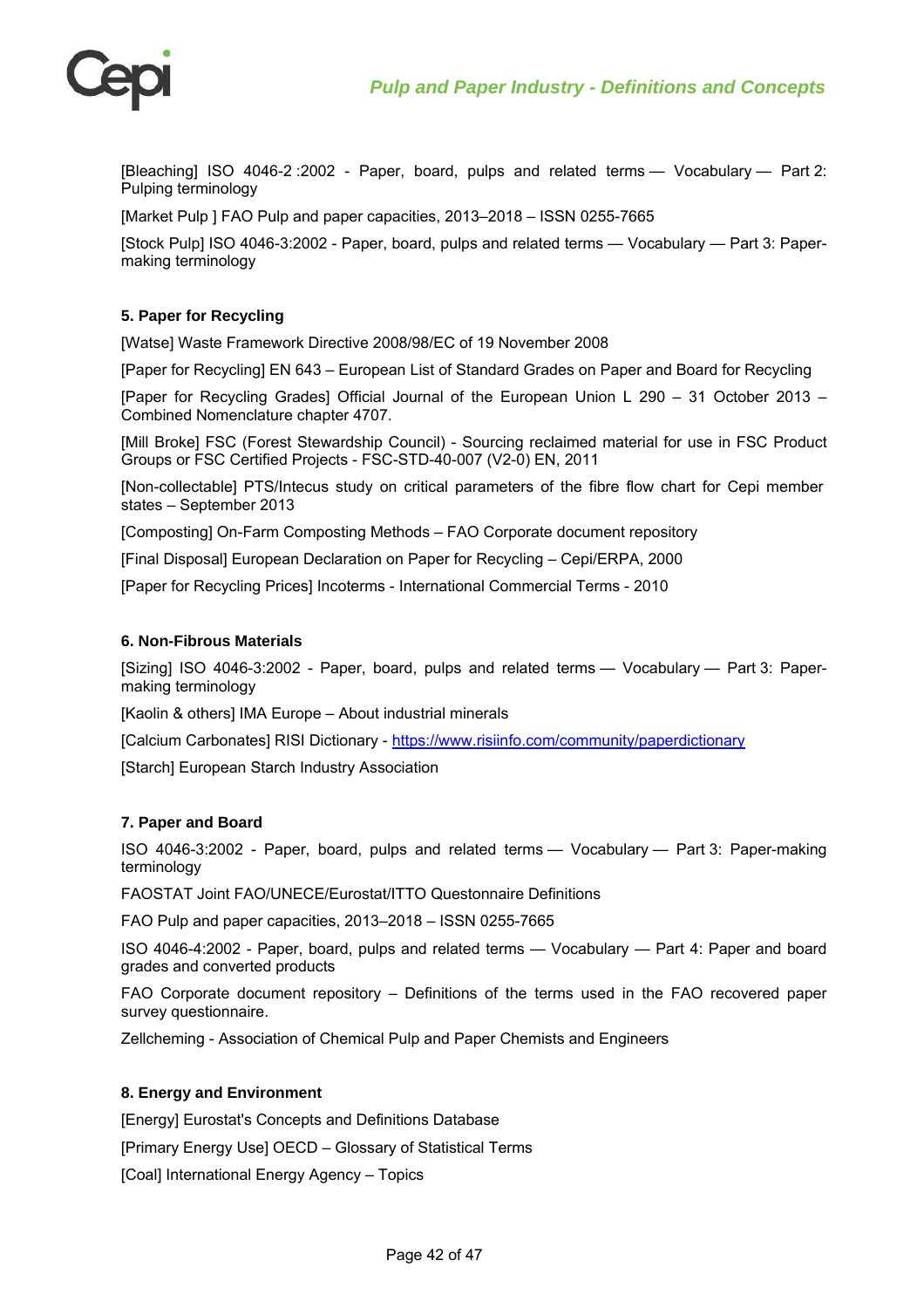![](_page_42_Picture_1.jpeg)

[Gas] Eurostat's Concepts and Definitions Database - Joint IEA/ESTAT/UN annual questionnaire on natural gas and Joint IEA/ESTAT/UN annual questionnaire on solid fossil fuels and manufactured gases.

[Fuel Oil] Eurostat's Concepts and Definitions Database - Regulation (EC) No 1099/2008 of the European Parliament and of the Council of 22 October 2008 on energy statistics.

[Fossil Fuel] Eurostat's Concepts and Definitions Database - Eurostat, The Environmental Goods and Services Sector (2009 Edition), Office for Official Publications of the European Communities, Luxembourg, 2009

[Biomass-biofuels] Directive 2009/28/EC of the European Parliament and of the Council of 23 April 2009 on the promotion of the use of energy from renewable sources and amending.

[Bio-based Products] European Standard EN 16575:2014 Bio-based products – vocabulary.

[Black liquor] Eurostat's Concepts and Definitions Database - Energy statistics manual 2004, International Energy Agency, in co-operation with Eurostat. Best Available Techniques (BAT) Reference Document for the Production of Pulp, Paper and Board – July 2013 (BREF-PP)

[Lignin] Best Available Techniques (BAT) Reference Document for the Production of Pulp, Paper and Board – July 2013 (BREF-PP)

[Energy from Renewable Sources] Directive 2009/28/EC of the European Parliament and of the Council of 23 April 2009 on the promotion of the use of energy from renewable sources and amending.

[Waste] Directive 2008/98/EC of the European Parliament and of the Council of 19 November 2008 on waste and repealing certain Directives.

[Electricity Generation] Eurostat's Concepts and Definitions Database - Joint IEA/ESTAT/UN annual questionnaire on electricity and heat.

[Co-generation] Eurostat's Concepts and Definitions Database - Eurostat, "Combined Heat and Power (CHP) electricity generation in the EU-25 in 2002 totalled 299.2 TWh, 9.9% of total gross electricity generation", Statistics in Focus, Environment and Energy, 3/2006, Luxembourg, 2006.

[Heat Energy] International Energy Agency – Glossary of Terms

[Heat Produced on Site] Eurostat's Concepts and Definitions Database - Joint IEA/ESTAT/UN annual questionnaire on electricity and heat.

[Surface/Ground Water] Eurostat, The Environmental Goods and Services Sector (2009 Edition).

[Cooling Water] Manufacturing water profile of the European paper industry (NCASI, 2011) and BREF-PP (JRC, final drfat July 2103) (modified).

[Process Water] European Environment Agency - Environmental Terminology and Discovery Service (ETDS).

[Evaporation] European Environment Agency - Environmental Terminology and Discovery Service (ETDS).

[Wastewater Treatment] Based on Best Available Techniques (BAT) Reference Document for Common Waste water and Waste Gas Treatment/Management Systems in the Chemical Secto – July 2014 (BREF-CWW).

[Primary/Secondary/Tertiary Treatment] BAT conclusions for the production of pulp, paper and board (2014).

[Emissions] Directive 2010/75/EU of the European Parliament and of the Council of 24 November 2010 on industrial emissions (integrated pollution prevention and control).

[Carbon Dioxide] Shortened, based on IPCC, 2013: Annex III: Glossary [Planton, S. (ed.)]. In: Climate Change 2013: The Physical Science Basis.

[Electricity Emissions Factors] CO2 Emissions from fuel Combustion Highlights (2013 Edition) – IEA.

[Greenhouse Gas ] Modified based on IPCC, 2013: Annex III: Glossary [Planton, S. (ed.)]. In: Climate Change 2013: The Physical Science Basis.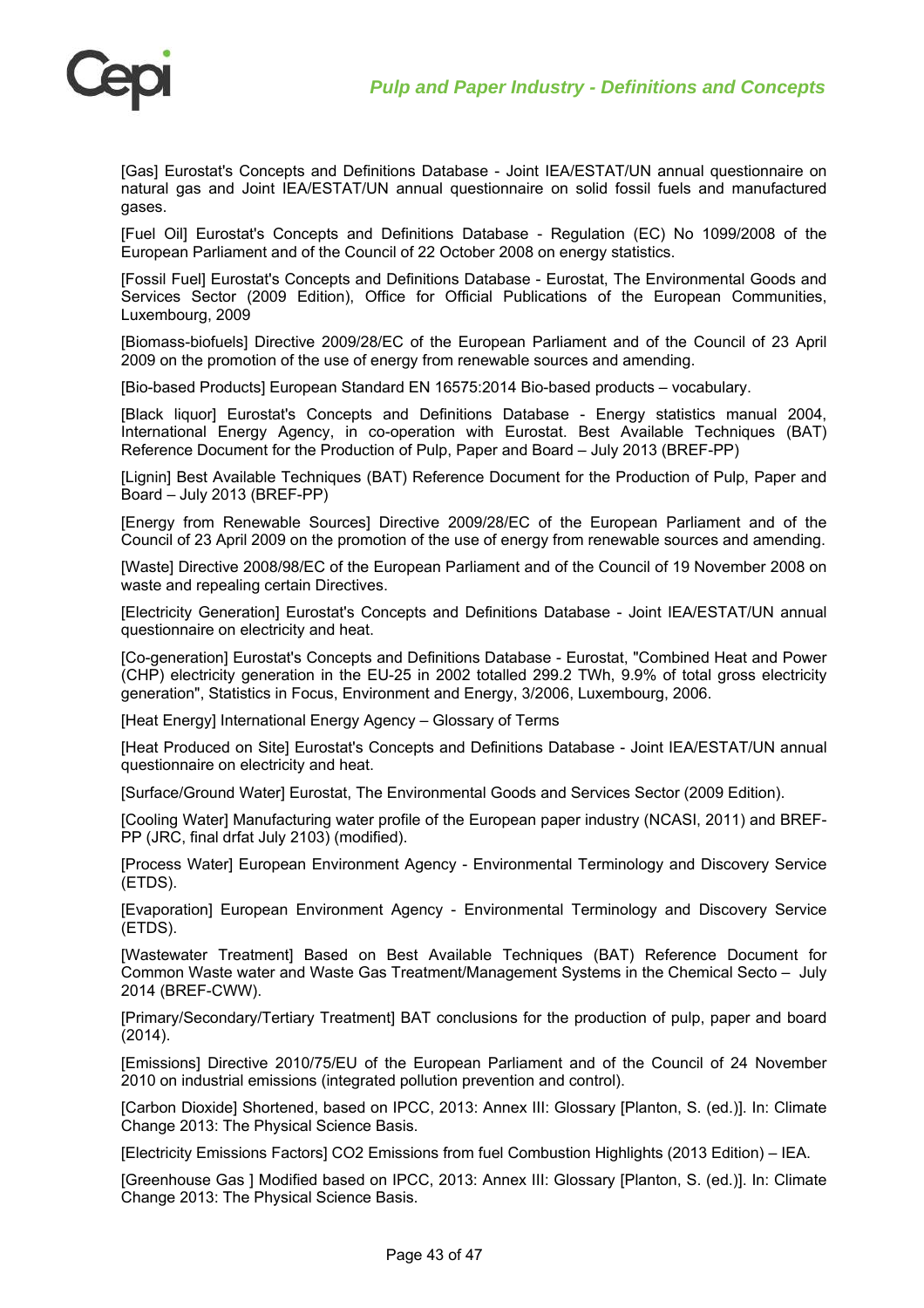![](_page_43_Picture_1.jpeg)

[Methane] Modified based on IPCC, 2013: Annex III: Glossary [Planton, S. (ed.)]. In: Climate Change 2013: The Physical Science Basis.

[Sulphur emissions] Best Available Techniques (BAT) Reference Document for the Production of Pulp, Paper and Board – July 2013 (BREF-PP).

[Nitrogen Oxides] BAT conclusions for the production of pulp, paper and board (2014). European Environment agency.

[Particulate Matter (Dust)] Best Available Techniques (BAT) Reference Document for the Production of Pulp, Paper and Board – July 2013 (BREF-PP) and Best Available Techniques (BAT) Reference Document for Common Waste water and Waste Gas Treatment/Management Systems in the Chemical Secto – July 2014 (BREF-CWW).

[BOD, COD, TSS, Nitrogen, Phosphorus] BAT conclusions on pulp, paper and board (2014), modified.

[AOX] BAT conclusions on pulp, paper and board (2014) and Best Available Techniques (BAT) Reference Document for Common Waste water and Waste Gas Treatment/Management Systems in the Chemical Secto – July 2014 (BREF-CWW).

[Sludge-Landfill] European Environment Agency - Environmental Terminology and Discovery Service (ETDS).

[EMAS] Eco-Management and Audit Scheme - European commission.

[ISO 14001 and 50001] International Organization for Standardization (ISO).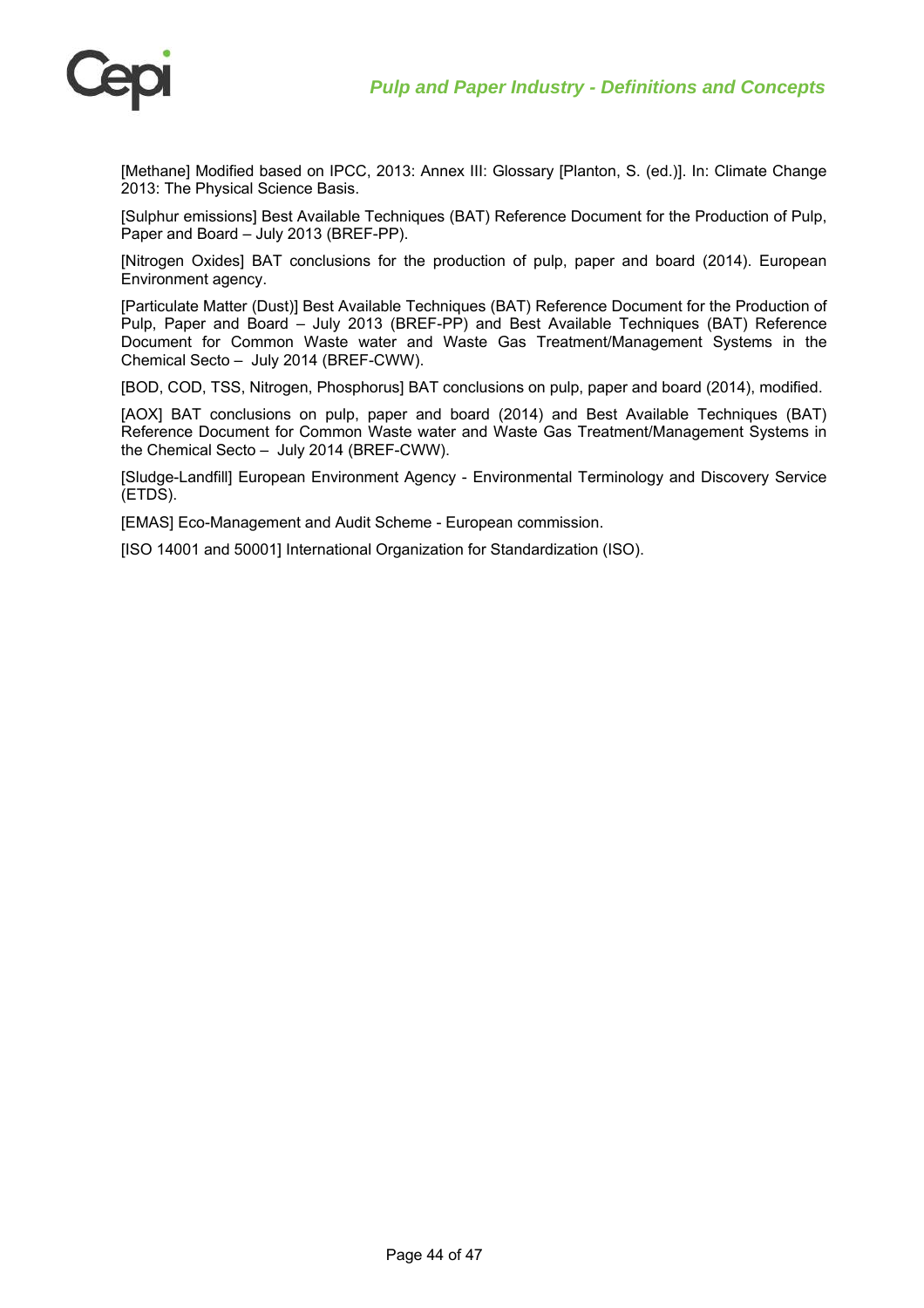![](_page_44_Picture_0.jpeg)

![](_page_44_Picture_1.jpeg)

### **III - Acronyms – Abbreviations**

| AOX             | Absorbable Organic Halides                                                     |
|-----------------|--------------------------------------------------------------------------------|
| BAT             | <b>Best Available Technology</b>                                               |
| <b>BOD</b>      | <b>Biological Oxygen Demand</b>                                                |
| <b>BREF</b>     | Best Available Technology Reference Documents                                  |
|                 | BREF-CCW BAT Reference Document for Common Waste water and Waste Gas Treatment |
| BREF-PP         | BAT Reference Document for the Production of Pulp, Paper and Board             |
| <b>CEN</b>      | European Committee for Standardization                                         |
| Cepi            | Confederation of European Paper Industries                                     |
| <b>CHP</b>      | Combined Heat and Power (Generation)                                           |
| CH <sub>4</sub> | Methane                                                                        |
| <b>CMP</b>      | Chemi-mechanical Pulp                                                          |
| <b>CN</b>       | <b>Combined Nomenclature</b>                                                   |
| CO <sub>2</sub> | Carbon Dioxide                                                                 |
| <b>COD</b>      | <b>Chemical Oxygen Demand</b>                                                  |
| <b>CPT</b>      | Free-delivered Prices / Carriage Paid To                                       |
| <b>CTMP</b>     | Chemi-Thermomechanical Pulp                                                    |
| <b>DIP</b>      | De-inked Pulp                                                                  |
| EC              | European Commission                                                            |
| <b>ECB</b>      | European Central Bank                                                          |
| <b>EEA</b>      | <b>European Environment Agency</b>                                             |
| EFI             | European Forest Institute                                                      |
| EN              | European Normalization                                                         |
| <b>EPIS</b>     | European Pulp Industry Sector                                                  |
| <b>ERPA</b>     | European Recovered Paper Association                                           |
| <b>ERPC</b>     | European Recovered Paper Council                                               |
| <b>ESTAT</b>    | Eurostat - Statistical office of the European Union                            |
| <b>ETS</b>      | <b>Emissions Trading Scheme</b>                                                |
| EU              | European Union                                                                 |
| EXW             | Ex-mill Prices / Ex-works                                                      |
| <b>FAO</b>      | Food and Agriculture Organization of the United Nations                        |
| FRA             | Forest Resource Assessment                                                     |
| <b>FSC</b>      | <b>Forest Stewardship Council</b>                                              |
| <b>FTP</b>      | Forest-based Sector Technology Platform                                        |
| GCC             | <b>Ground Calcium Carbonate</b>                                                |
| <b>GDP</b>      | <b>Gross Domestic Product</b>                                                  |
| <b>GHG</b>      | <b>Greenhouse Gases</b>                                                        |
| <b>GTIS</b>     | Global Trade Information System                                                |
| <b>GVA</b>      | <b>Gross Value Added</b>                                                       |
| HS              | Harmonized Commodity Description and Coding System                             |
| HW              | Hardwood                                                                       |
| <b>ICFPA</b>    | International Council of Forest and Paper Associations                         |
| IEA             | International Energy Agency                                                    |
| <b>IED</b>      | <b>Industrial Emissions Directive</b>                                          |
| <b>IMA</b>      | <b>Industrial Minerals Association</b>                                         |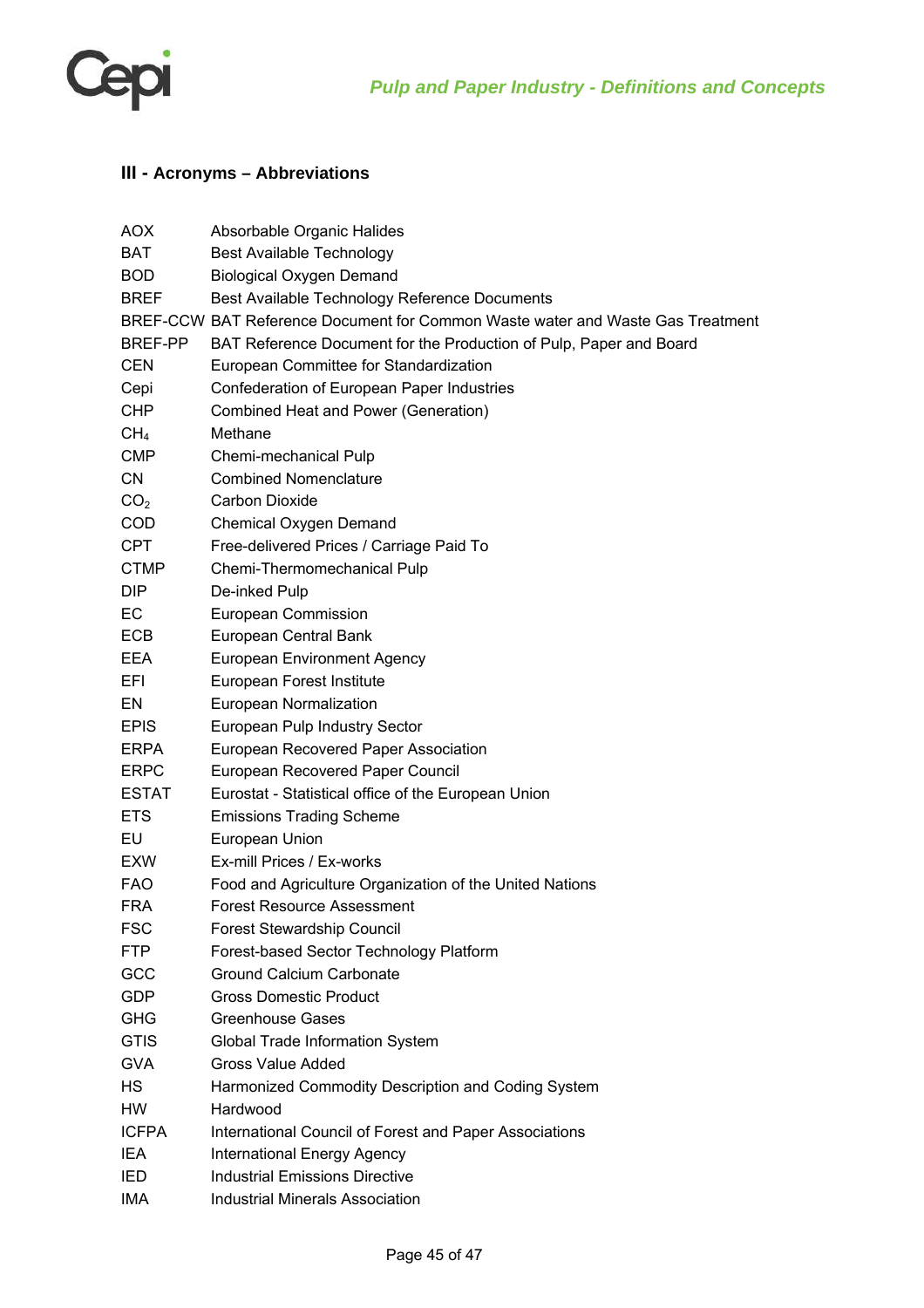# *Pulp and Paper Industry - Definitions and Concepts*

# Cepi

| IMF                   | International Monetary Fund                                                         |
|-----------------------|-------------------------------------------------------------------------------------|
| <b>IPCC</b>           | Intergovernmental Panel on Climate Change                                           |
| <b>ISO</b>            | International Organisation for Standardisation                                      |
| <b>ITTO</b>           | International Tropical Timber Organization                                          |
| <b>JPC</b>            | Jaakko Poyry Consulting                                                             |
| <b>JRC</b>            | Joint Research Centre                                                               |
| <b>LHV</b>            | Lower Heating value                                                                 |
| <b>LWC</b>            | Light-weight Coated                                                                 |
| <b>MCPFE</b>          | Ministerial Conference on the Protection of Forests in Europe                       |
| <b>NACE</b>           | Statistical Classification of Economic Activities in the European Community         |
| <b>NCASI</b>          | National Council for Air and Stream Improvement                                     |
| <b>NGO</b>            | Non-governmental Organization                                                       |
| <b>NO<sub>x</sub></b> | Nitrogen Oxides                                                                     |
| <b>NPISH</b>          | Non Profit Institutions Serving Households                                          |
| <b>OECD</b>           | Organisation for Economic Co-operation and Development                              |
| <b>OHSAS</b>          | Occupation Health and Safety Assessment Series                                      |
| P                     | Phosphorus                                                                          |
| <b>PCC</b>            | Precipitated Calcium Carbonate                                                      |
| <b>PEFC</b>           | Programme for the Endorsement of Forest Certification                               |
| <b>PM</b>             | <b>Particulate Matter</b>                                                           |
| PPI                   | Pulp and Paper Industry                                                             |
|                       | PRODCOM European Comunity Industry Production (statistics of industrial production) |
| <b>PTS</b>            | Papiertechnische Stiftung                                                           |
| R&D                   | Research and Development                                                            |
| <b>RES</b>            | Renewable Energy Sources                                                            |
| <b>RISI</b>           | Resource Information System Inc                                                     |
| S                     | Sulphur                                                                             |
| SC                    | <b>Super Calendered</b>                                                             |
| <b>SFM</b>            | Sustainable Forest Management                                                       |
| <b>SME</b>            | Small and Medium-sized Enterprises                                                  |
| SO <sub>2</sub>       | Sulphur Dioxide                                                                     |
| STS-R                 | <b>Regulation on Short-Term Statistics</b>                                          |
| SW                    | Softwood                                                                            |
| <b>TBFRA</b>          | Temporate and Boreal Forest Resources Assessment                                    |
| <b>TMP</b>            | Thermo-Mechanical Pulp                                                              |
| <b>TOR</b>            | <b>Terms of Reference</b>                                                           |
| <b>TRS</b>            | <b>Total Reduced Sulphur</b>                                                        |
| TSS                   | <b>Total Suspended Solids</b>                                                       |
| <b>UN</b>             | <b>United Nations</b>                                                               |
| <b>UNECE</b>          | Economic Commission for Europe of the United Nation                                 |
| <b>VAT</b>            | Value Added Tax                                                                     |
| <b>WBCSD</b>          | World Business Council for Sustainable Development                                  |
| <b>WTO</b>            | World Trade Organization                                                            |